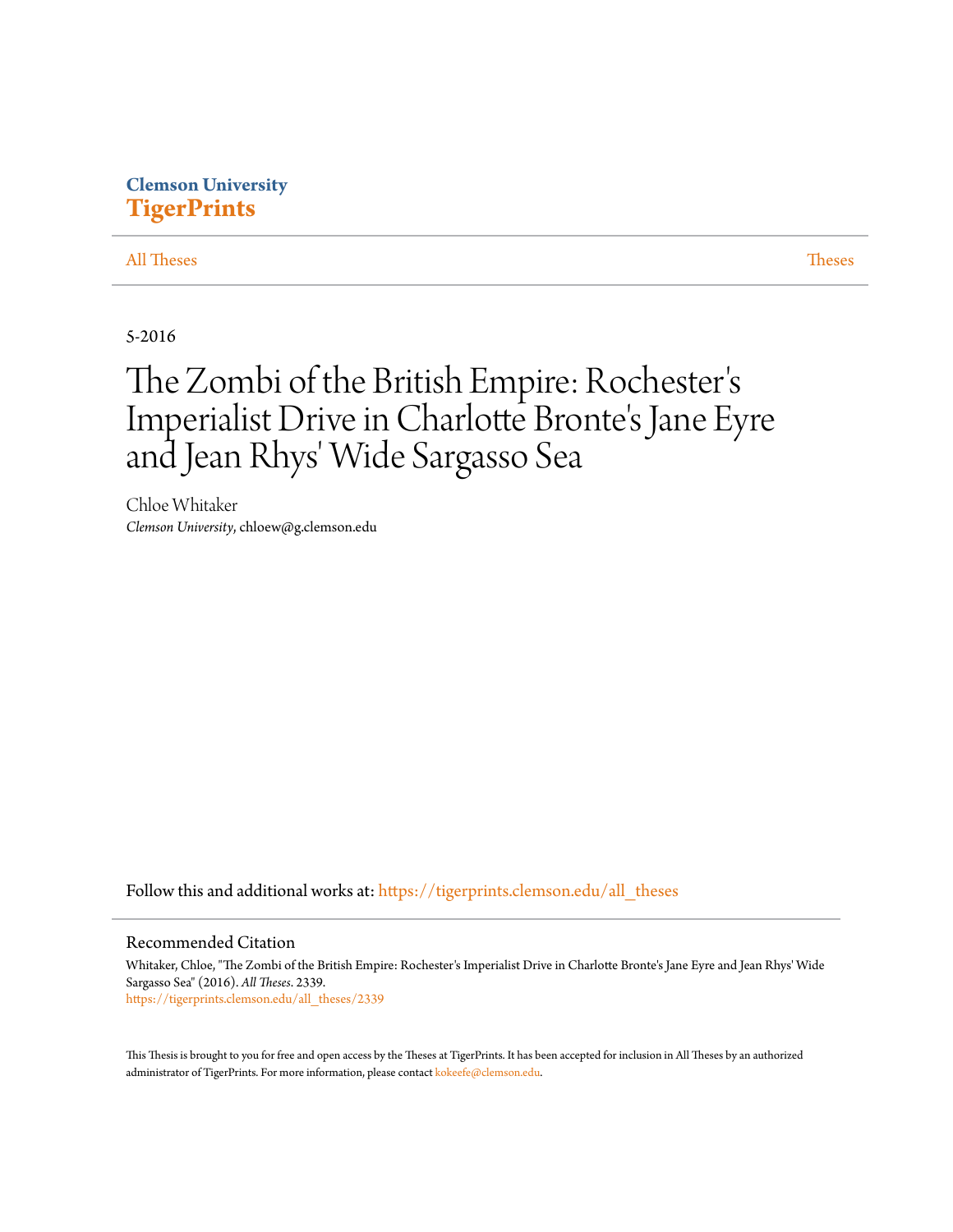### THE ZOMBI OF THE BRITISH EMPIRE: ROCHESTER'S IMPERIALIST DRIVE IN CHARLOTTE BROTNE'S *JANE EYRE* AND JEAN RHYS' *WIDE SARGASSO SEA*

A Thesis Presented to the Graduate School of Clemson University

### In Partial Fulfillment of the Requirements for the Degree Master of Arts English

by Chloe Whitaker May 2016

Accepted by: Dr. Kimberly Manganelli, Committee Chair Dr. Cameron Bushnell Dr. David Coombs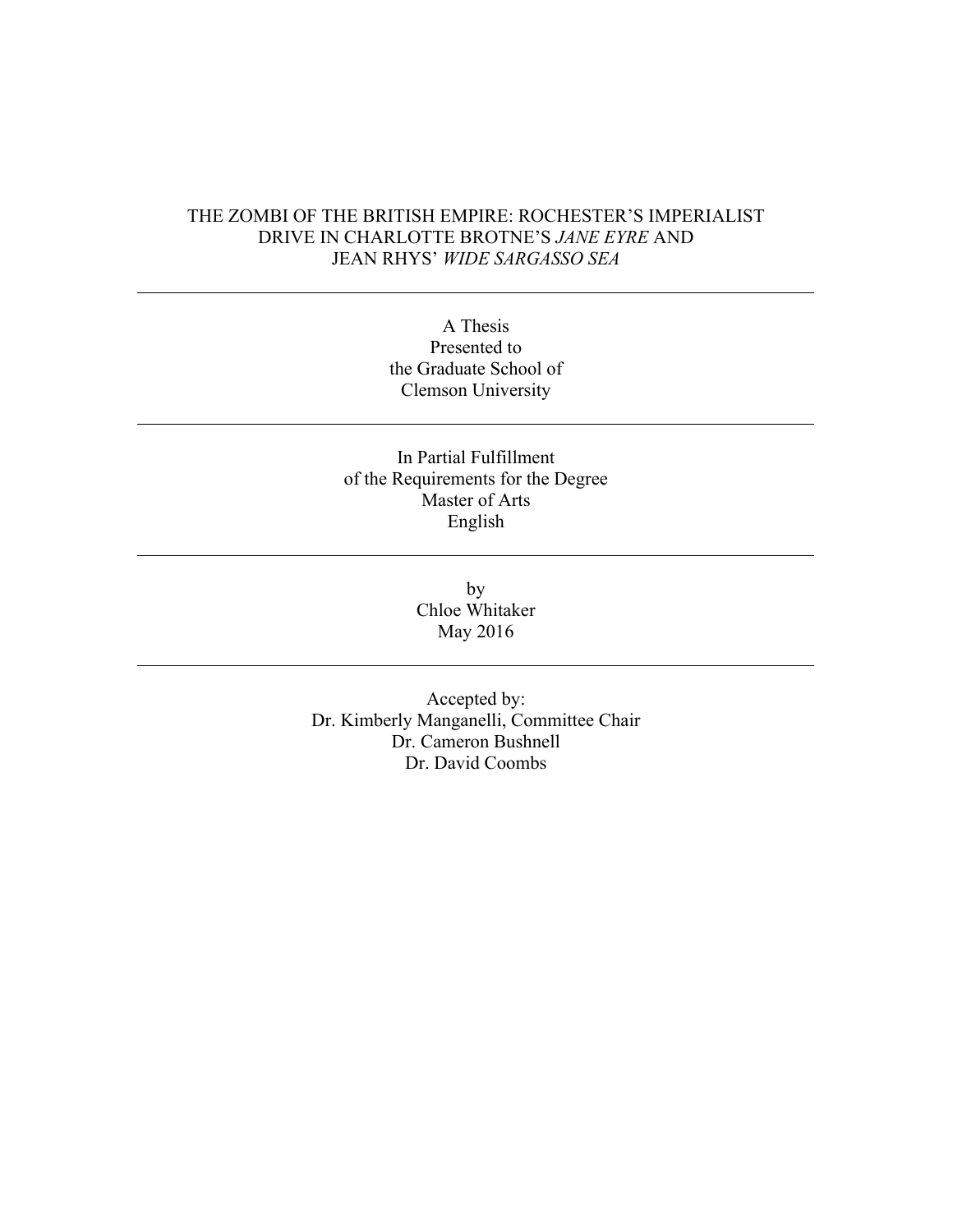### Abstract

This paper examines the character of Rochester as he is presented both in Charlotte Brontë's *Jane Eyre* (1847) and Jean Rhys' post-colonial response work *Wide Sargasso Sea* (1939). In both works, Rochester is portrayed as the consummate colonist who dominates the women he comes into contact with, metaphorically turning them into his colonized possessions. In order to explore the process of feminine subjugation and colonial mastery, Rhys utilizes the figure of the zombi, a traumatized victim deprived of all free will by a sorcerous bokor who uses the zombi as a source of labor. In this metaphor, scholars and critics like Sarah Juliet Lauro have traditionally seen Rochester as the colonizing-bokor while Jane and Antoinette/Bertha serve as his zombis.

In my reading of Brontë and Rhys' works, I argue that Rochester is also a zombifigure. He is a colonizer and a bokor, but he is also colonized himself by the idea of Empire. He is turned into a zombi who must fulfill the mandates of British Imperialism without feeling any genuine desire to do so. In this way, Rochester becomes something similar to Homi K. Bhabha's 'mimic men,' men who profess and expand the British Empire without ever being able to fully conform to the identity of a British male. Consequently, Rochester is also unable to fully zombify Jane and Antoinette/Bertha. They resist his control, threatening the stability of the Empire itself.

ii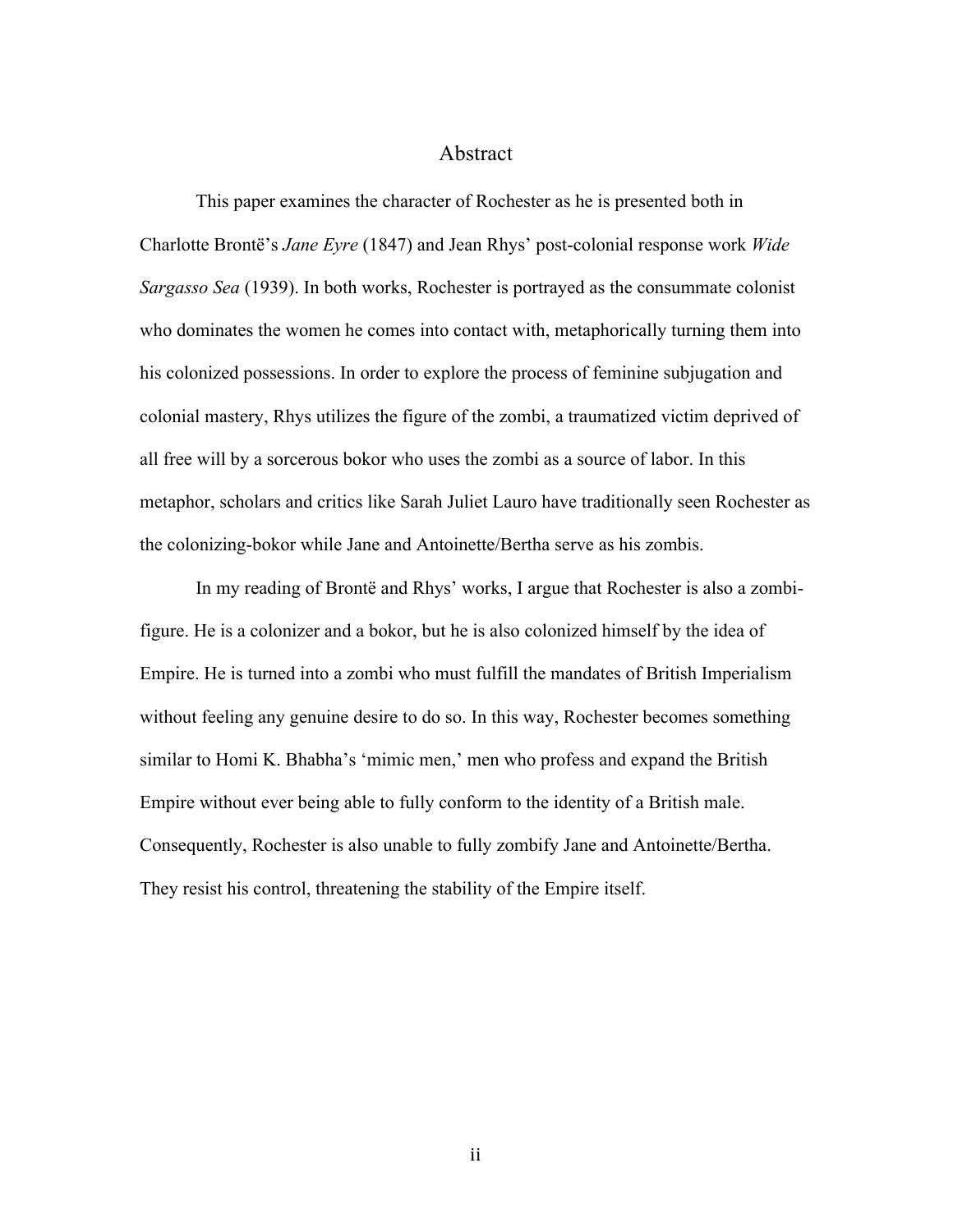### Dedication

This thesis is dedicated to my parents, David and Lynn. I've had some pretty crazy dreams and schemes over the years, and graduate school was the biggest of them all. You always believed that I could do it. And when I discovered that it was so much more difficult than I thought that it would be, you were there again encouraging me to keep going because you *knew* that I could make it through. You were right in the end. The dream wasn't too big and I could do it, but only because you've been there every step of the way. You've kept me going when I thought I was too tired. You've picked me up when I've been knocked down. This one is for you.

Thank you for keeping me going.

Thank you for starting me dreaming.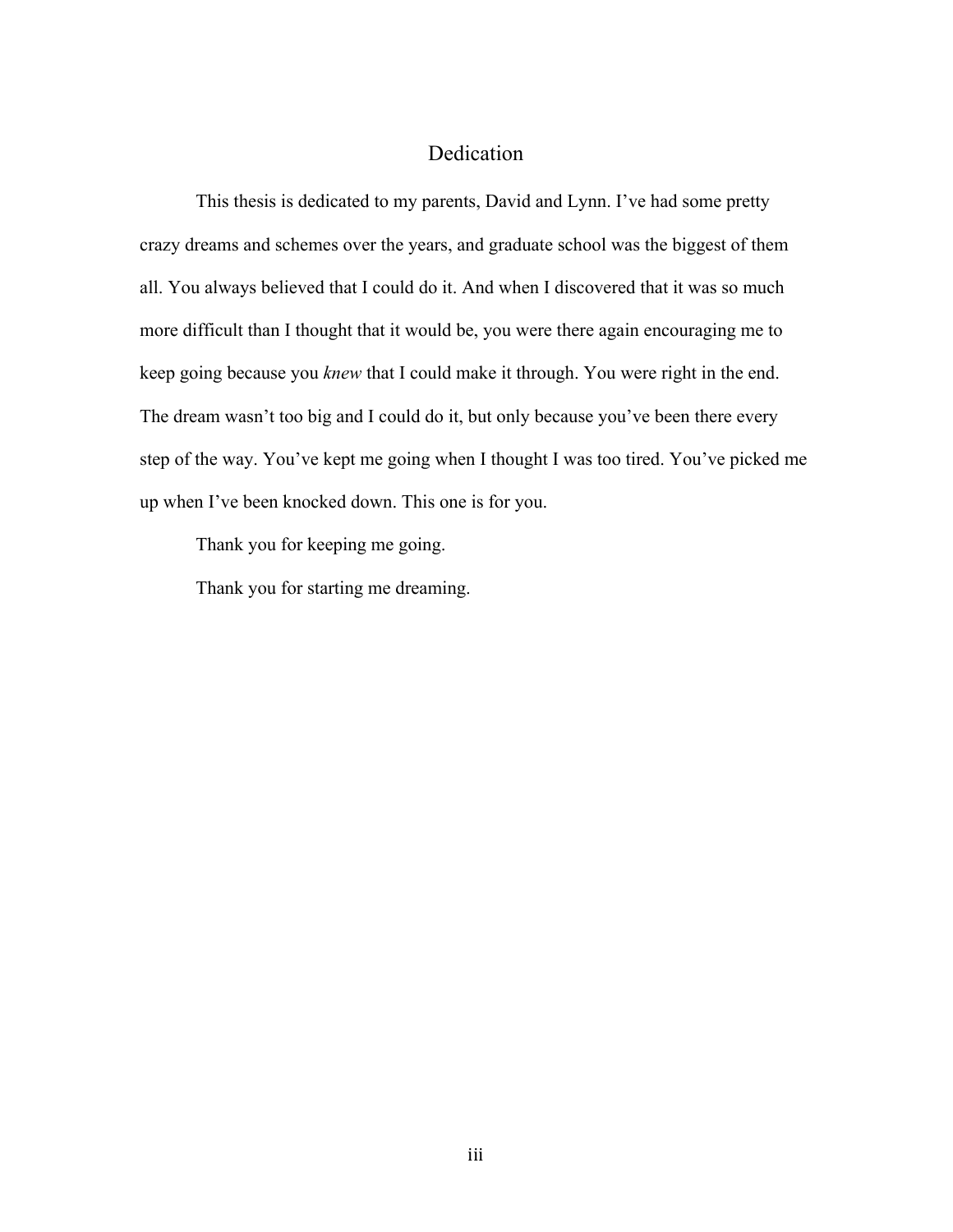### Acknowledgments

I would like to thank the members of my thesis committee for working with me on this project. Thank you Dr. Kimberly Manganelli for recognizing the value in my ideas and for encouraging me to make them the very best that they could be. Thank you Dr. Cameron Bushnell for sharing your insights and pushing me to think about my project in new ways. Thank you Dr. David Coombs for expanding the scope of this project and pointing me towards what I can do next. I would also like to thank Dr. Angela Naimou for offering her time and resources to help me better understand the Haitian Revolution.

To those of you who have supported me in other ways, words cannot express how grateful I am to you. I would especially like to thank Caleb Whitaker for talking through my paper with me. You weren't afraid to challenge me to consider the ramifications of my ideas, and this paper wouldn't have been nearly as good if you hadn't done that. Finally, I would like to thank Emily Boyter for a year of thoughtful conversations and lovely encouragement. You were right – everything turned out just fine.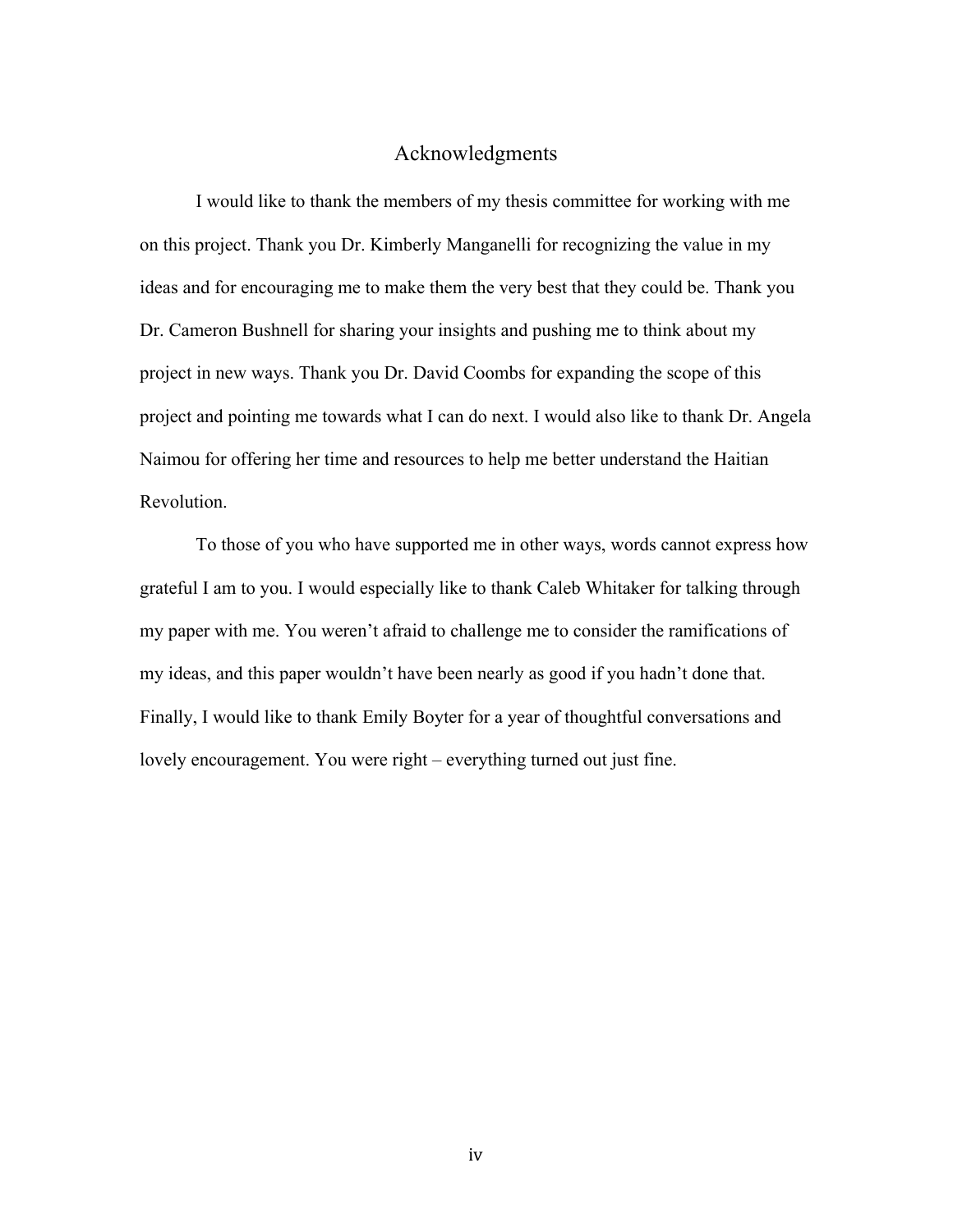## Table of Contents

| Page |
|------|
|      |
|      |
|      |
|      |
|      |
|      |
|      |
|      |
|      |
|      |
|      |
|      |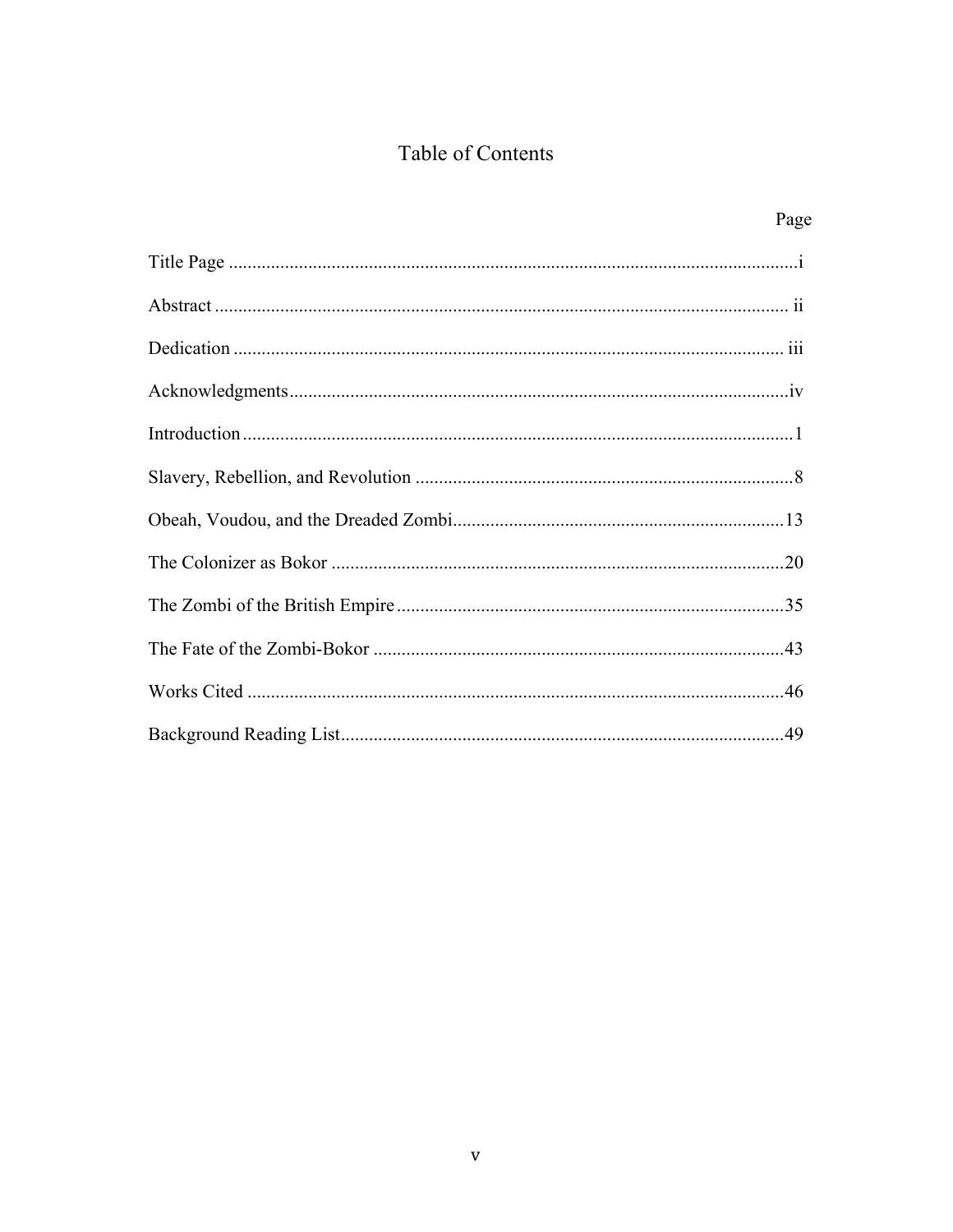The Zombi of the British Empire:

# Rochester's Imperialist Drive in Charlotte Brontë's *Jane Eyre* and Jean Rhys' *Wide Sargasso Sea*

## I. Introduction

"Is also considered attempt on life by poisoning the use made against a person of

substances which, without giving death, will cause a more-or-less prolonged state of

lethargy...If the person was buried as a consequence of this state of lethargy, the attempt

will be considered murder"

*Annotated Haitian Codes*, Article 246

Historically, the zombi<sup>1</sup> was not decaying, nor did they roll across continents in a

vicious, infectious horde. Rather, the zombi was an individual who had been so

 

thoroughly traumatized by use of magic and potions that they were reduced to mindless

laborers entirely at the will of their master, the sorcerous *bokor*. For most, however, the

<sup>1</sup> I choose to use the spelling *zombi* in this paper due to its prevalence throughout Caribbean literature and connection with the Afro-Caribbean religion vodou. While the American *zombie* may refer to the vodou figure, far more often this spelling brings to mind the shambling undead who, while fascinating, are not what I refer to when I say "the zombi of the British Empire."

<sup>2</sup> This notion of degrading oneself by marrying outside of Great Britain itself, while common socially (see Edward Long's *History of Jamaica*), was nevertheless destructive from a purely imperial standpoint.

<sup>3</sup> From Joseph Conrad's *Heart of Darkness* (1899) and George Orwell's *Shooting an Elephant and Other Essays* (1936) respectively.

<sup>4</sup> It is worth noting at this point, however, that a zombi version of *Jane Eyre* does exist. It's a 1943 film called *I Walked with a Zombie*. Director Val Lewton purportedly gave his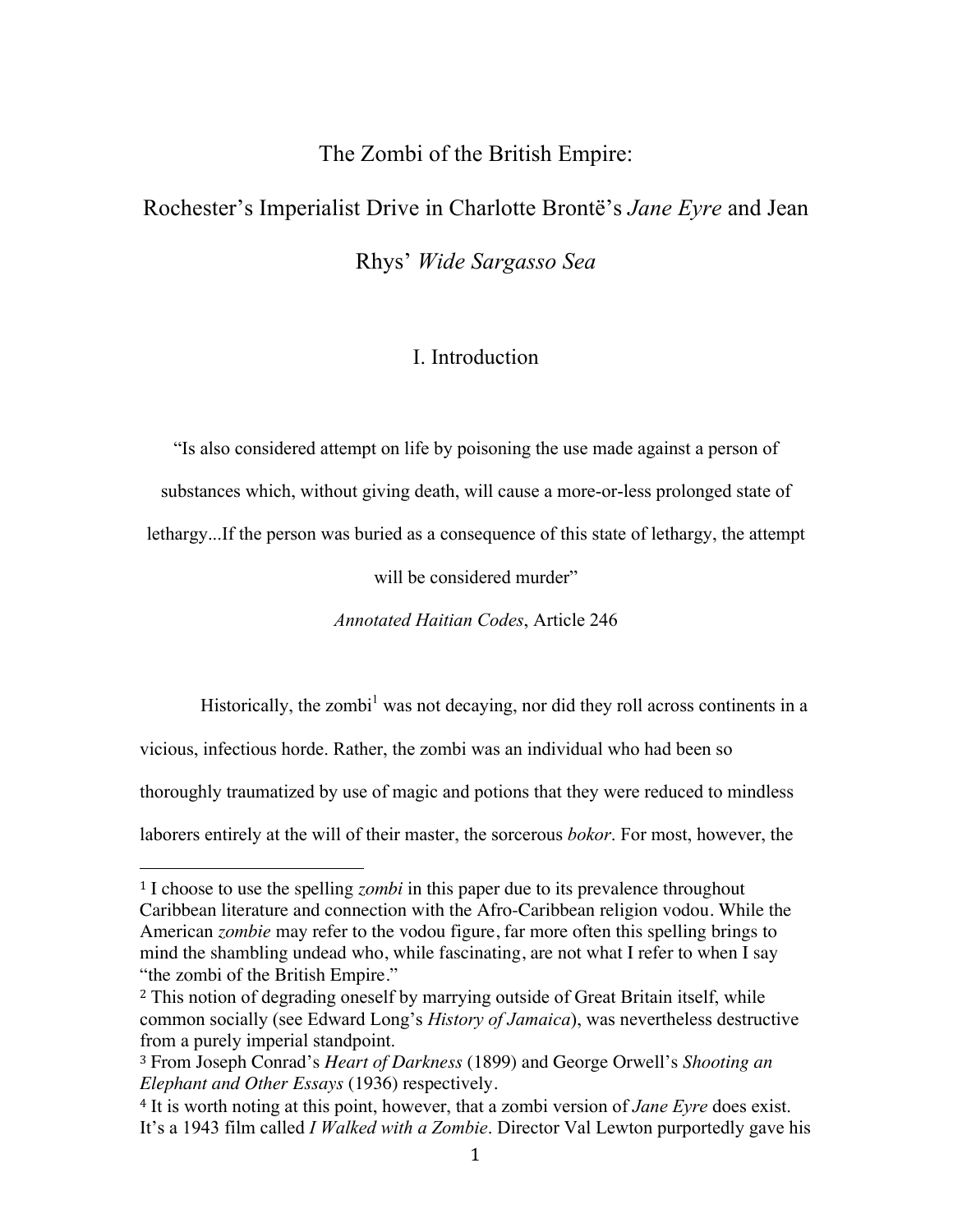bokor is a figure shrouded in mystery. We're more fascinated by the monster than by its maker. The bokor, however, is the instigator in this relationship. It is perhaps for this reason that the bokor has received such close attention, if not from critics then from policy makers like those behind the 1883 Haitian Criminal Code. While the zombi is a figure worthy of social scorn, it is the bokor who is punished by the law. His shadowy presence was perceived as such a threat that a bokor found responsible for creating a zombi could also be legally called a murderer. When critics do discuss the bokor, it is typically in terms of the colonizer/colonized relationship. Margarite Fernández-Olmos and Lizabeth Paravisini-Gebert note that "the disastrous fate conjured up by the notion of the zombie is symbolic of the Haitian experience of slavery, of the separation of the man from his will, his reduction to a beast of burden at the will of a master" (Fernández-Olmos 153). This understanding of the zombi has allowed writers and thinkers to explore the fallout of the Afro-Caribbean slave trade. However, critics' exploration of this metaphor also tends to flatten the bokor character, who serves as a stand-in for the faceless and dangerous white colonizer.

Jean Rhys' *Wide Sargasso Sea* (1966) makes extensive use of this metaphor as it explores the relationships between characters created more than 100 years earlier by Charlotte Brontë in her novel *Jane Eyre* (1847). Though it was written later, Rhys' novel serves as a post-colonial prelude of sorts to Brontë's story of the young governess Jane who is courted by her wealthy employer, Edward Fairfax Rochester. Set in Jamaica and the British West Indies after the Emancipation Act of 1833, Rhys' novel focuses on the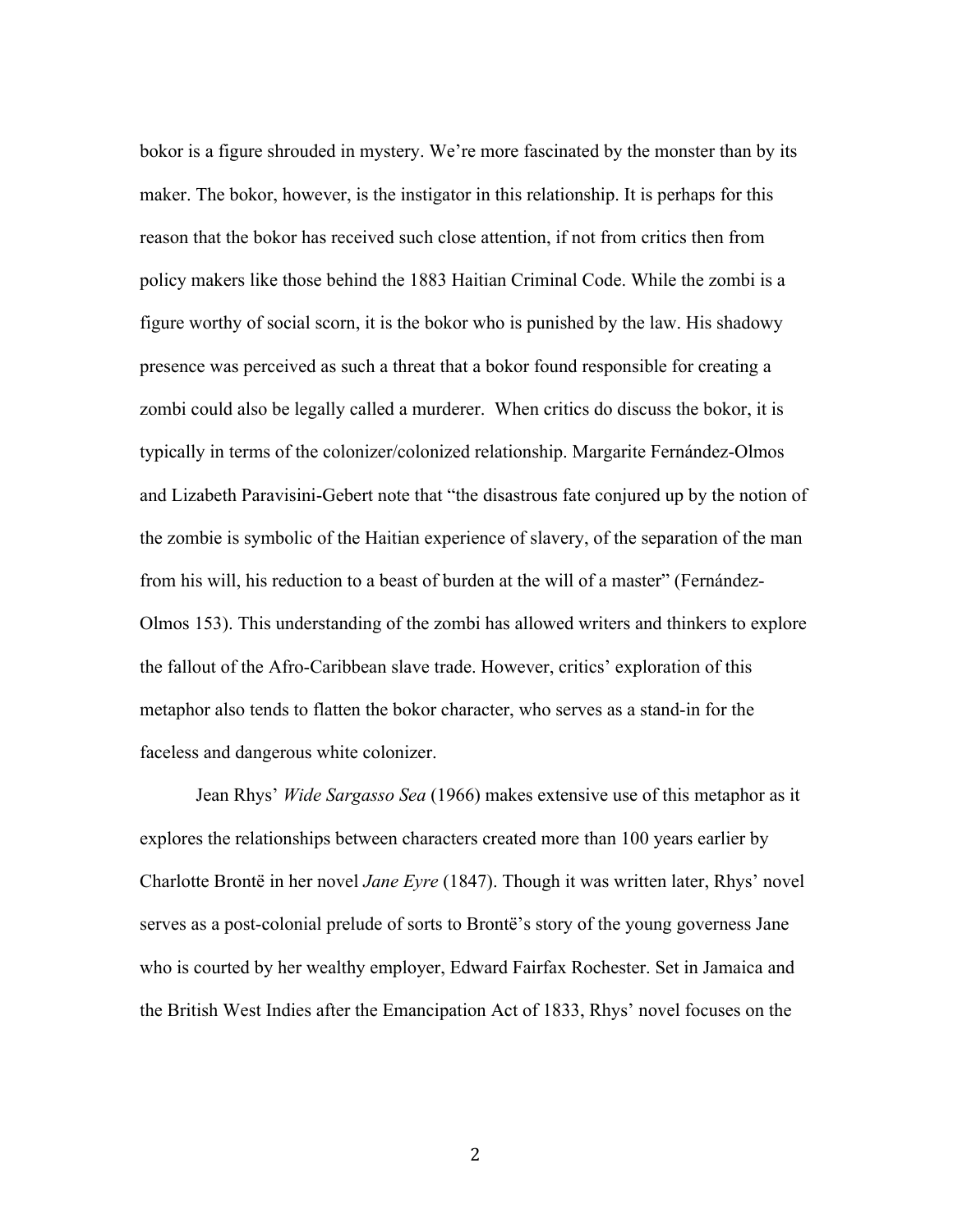relationship between Edward Rochester and his first wife, Antoinette (later renamed Bertha) Mason.

Rhys very clearly likens her version of Rochester to the bokor, first by connecting him to the English fascination with Afro-Caribbean occult through his reading of the fictional *The Glittering Coronet of Isles*. Rochester's subsequent exploration of his Caribbean home leads to places connected with the idea of the spirit zombi during his exploration of the ruined priest's house. By the novel's end, Rochester exults in having finally makes Antoinette into a zombi when he declares her to be his "breathless but curiously indifferent" doll (Rhys 171). While Rhys' use of the zombi analogy is drawn from her own experiences in late  $19<sup>th</sup>$  and early  $20<sup>th</sup>$  century Dominica, her portrayal of Rochester in the role of colonizer/bokor is hardly without precedent. Brontë herself frequently compares Rochester to a colonizer or a tyrant in *Jane Eyre*, with her eponymous heroine at one point calling him "a sultan" with a "grand Turk's whole seraglio" (Brontë 271-272).

At first glance Rhys' metaphor appears to be straightforward. Rochester is the colonizer/bokor. The women who enter his life, first Antoinette/Bertha and later Jane, are the colonized whom he attempts to make into his zombis. However, far from being the ideal colonizer who embraces his role in the expansion of the British Empire, Edward Rochester is in fact a sort of "problem child" of that same Empire. While he fulfills the role of the colonizer by marrying a Creole woman for her estate, he makes it clear to Jane that he has no real investment in her and consequently no reason to invest in remaking her. "I was sent out to Jamaica, to espouse a bride already courted for me," he tells Jane,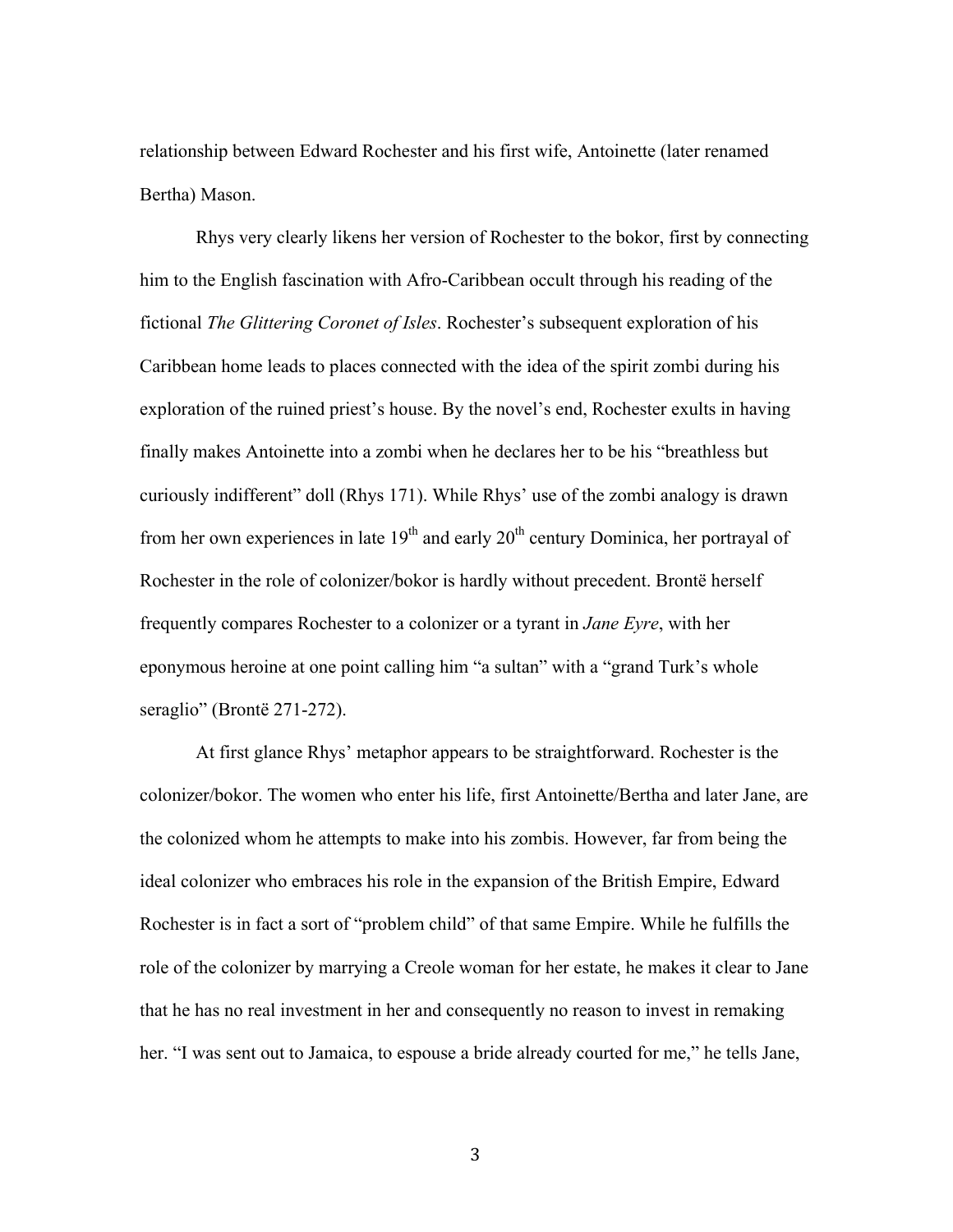"I never loved, I never esteemed, I did not even know her" (Brontë 309). Instead of colonizing and remaking Bertha into an ideal British wife, Rochester shuts her up and abandons her holdings (which became his property upon their marriage) in Jamaica to roam the continent in search of mistresses. In essence, Brontë's Rochester withdraws from Empire instead of expanding it. Jean Rhys picks up on this reluctance towards colonization in *Wide Sargasso Sea* by having Rochester repeatedly compose letters to his distant father regarding his marriage to Antoinette. "I will never be a disgrace to you or to my dear brother the son you love," he muses, "I have sold my soul or you have sold it" (Rhys 70). Far from being a one-dimensional bokor, recreating women to match the ideal of British femininity and therefore extending the Empire by creating British heirs, Rochester is actually a reluctant colonist. This raises several questions for readers of both Brontë and Rhys' novels: what role does Rochester actually fill in the process of colonization and its commonly-used zombification metaphor? And perhaps more importantly, how does the Rochester-figure affect the process of colonization as a whole?

In this paper, I would like to complicate the colonizer/bokor metaphor by suggesting that Rochester is not merely the zombi master, but is also a zombi himself. As Rochester attempts to dominate Antoinette (Brontë's Bertha) and Jane, removing their wills and controlling their actions, so Rochester himself is being dominated by the ideas of empire, namely the idea that Britain's sons ought to go forth and colonize the world. Indeed, I argue that Rochester fails to fit into the type of a mere colonizer. As a mere representation of the British colonizer and imperialist, Rochester ought to be a flat character who embraces his role regardless of his individual motives for doing so.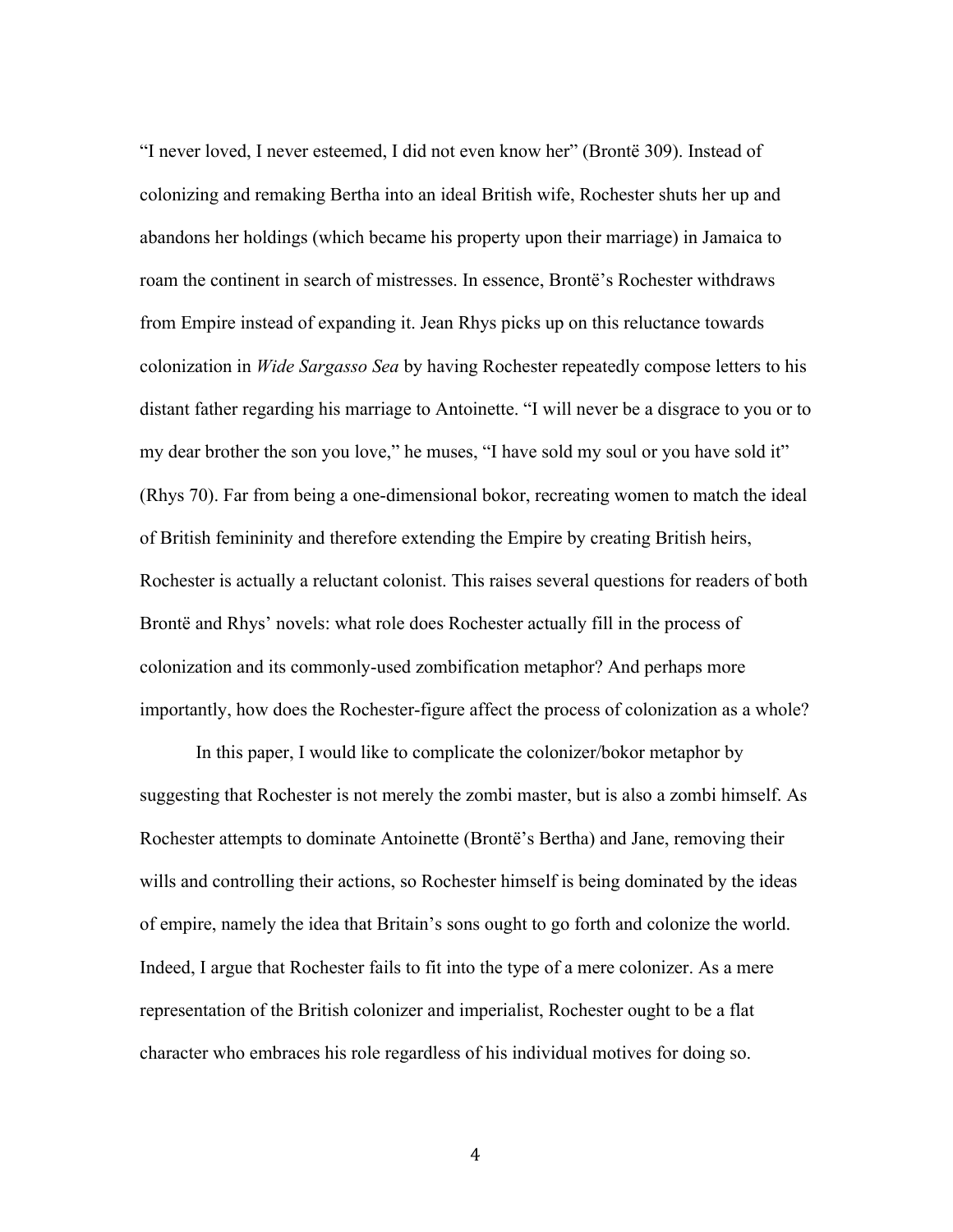However, Rochester, as he is presented both in *Jane Eyre* and *Wide Sargasso Sea*, is shown to be reluctant to perform his colonizing duties, first finding it distasteful to degrade himself with his colonial wife<sup>2</sup> and later finding it dissatisfying to spend time managing his estates in Great Britain.

My purpose in this paper is to allow for a reexamination of Rochester and other literary characters like him, characters like Conrad's Kurtz and Orwell's Burmese police officer<sup>3</sup>, who resist the simplistic and totalizing definition of "colonizer." By examining how Rochester can function both as colonizer and colonized, as bokor and zombi, one might gain new insights into the imperial system and possibly examine some of the weaknesses inherent in it due to the required presence of Rochester as a colonizing "middle man." Though Rochester strives to perpetuate the system by doing to others what has been done to him, he is ultimately a failure as a colonizer. He is a zombi who cannot perfectly conform to the role set for him. Consequently, Antoinette is able to resist his recreation of her by burning his home and leaping from the roof, while Jane is able to make herself an independent woman who returns to Rochester with a fortune of her own. I'm not arguing that Brontë includes allusions to the zombi figure in her original novel, nor am I trying to create a new version of *Jane Eyre* á la *Pride and Prejudice and Zombies* (2009)*<sup>4</sup>* . What I am suggesting is that a reading of *Jane Eyre* would benefit from

<sup>2</sup> This notion of degrading oneself by marrying outside of Great Britain itself, while common socially (see Edward Long's *History of Jamaica*), was nevertheless destructive from a purely imperial standpoint.

<sup>3</sup> From Joseph Conrad's *Heart of Darkness* (1899) and George Orwell's *Shooting an Elephant and Other Essays* (1936) respectively.

<sup>4</sup> It is worth noting at this point, however, that a zombi version of *Jane Eyre* does exist. It's a 1943 film called *I Walked with a Zombie*. Director Val Lewton purportedly gave his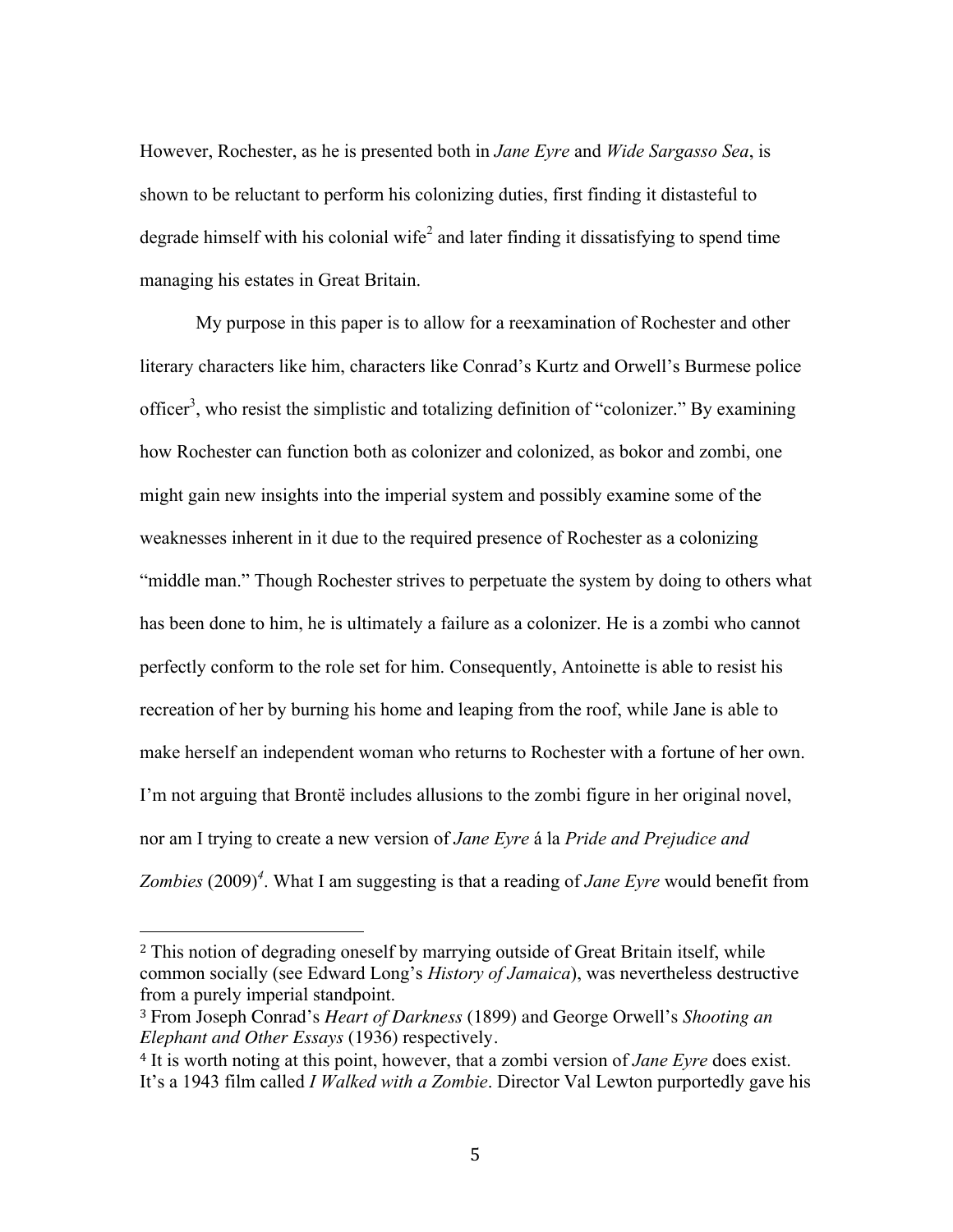keeping the metaphor of the zombi in mind in regards to the power-relationships throughout the novel. While Brontë adapts the institution of slavery as a metaphor for gendered oppression in England, Rhys reclaims the condition of the colonized as worth exploring in and of itself by using a new metaphor, that of the zombi, to explore the power dynamics that exist between the colonized, the old colonizers, and the new colonizers. By examining how the bokor is also the zombi, as I do in this paper, we may also view the characters of Rochester, Bertha, and Jane in entirely new ways.

These colonization attempts are made all the more interesting when viewed in tandem with the historical situation in the British and French colonies of the West Indies. While slavery was a highly lucrative form of production for white slave owners<sup>5</sup>, frequent unrest and oftentimes outright rebellion from the enslaved occupants of the colonies were a fact of life for white colonists. In Jamaica, where *Wide Sargasso Sea* is set, no fewer than five major uprisings occurred between 1760 and 1865, the most famous of which was led by the revered Obeahman Takyi in 1760. These uprisings, though eventually halted by British forces, still served to instill a great deal of fear into the minds of British colonists. This fear was driven into a frenzy when the nearby French colony of Saint Domingue underwent violent revolution in 1791, resulting in the first free black state in the Caribbean – Haiti. While each of these rebellions are worth examining due to their deep connection with the Afro-Caribbean religions and semi-religious figures (like the

<u> 2002 - Andrea San Andrea San Andrea San Andrea San Andrea San Andrea San Andrea San Andrea San Andrea San An</u>

<sup>5</sup> Some estimates put the annual value of British West Indian exports to be £3 million (£250 million or \$357 million in today's economy)

screenwriters a copy of *Jane Eyre* and told them to "use the book for the film's narrative model." (Bowen). In this film, the Bertha-character is the zombi while the Rochestercharacter's mother is the bokor. The movie ends with the deaths of both Bertha and Rochester.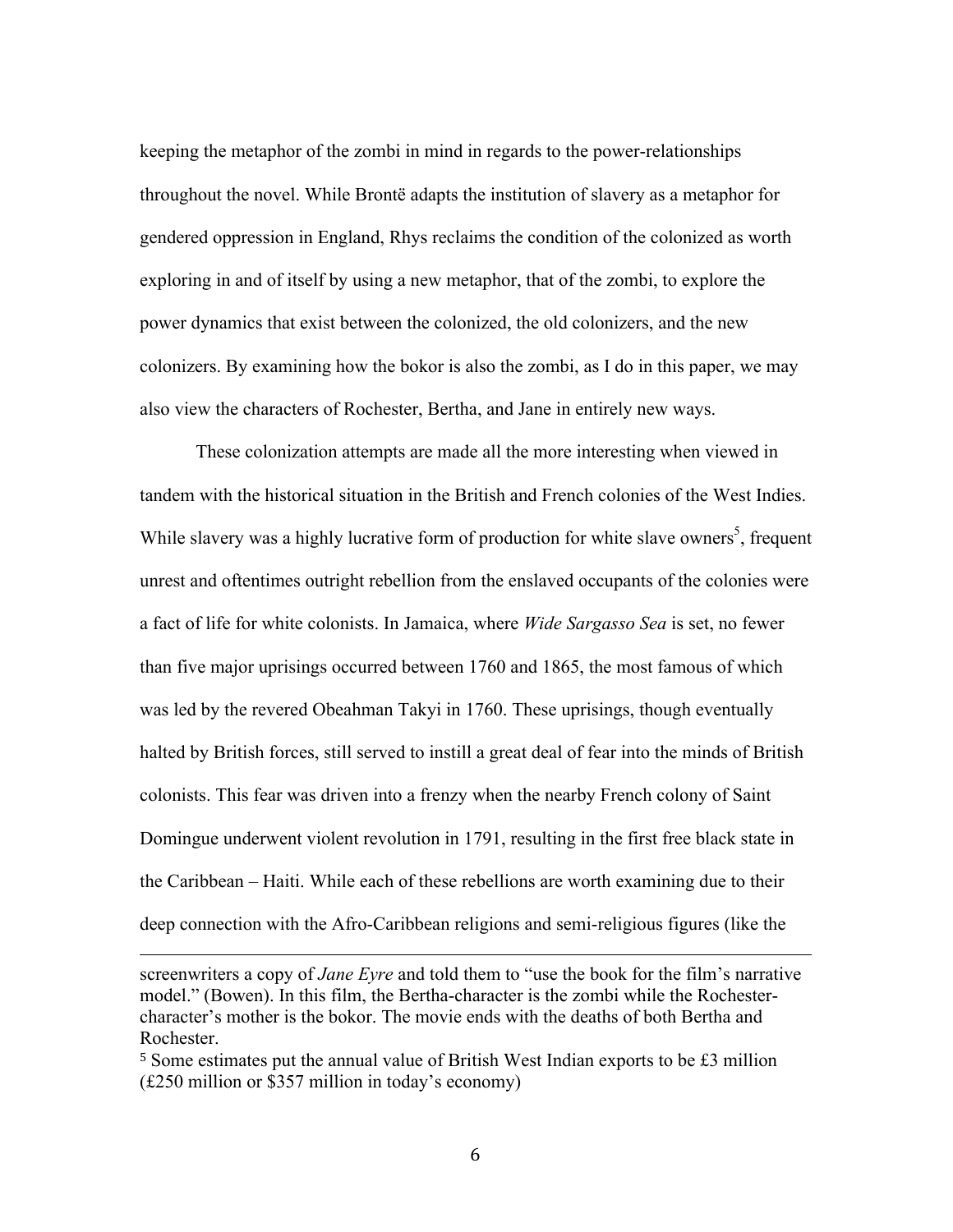zombi), they also find a sort of literary analogy in the works of Charlotte Brontë and Jean Rhys. As Rochester cannot completely colonize either Antoinette or Jane due to his own status as a zombi middle-man, so white European colonial endeavors are doomed to a failure that is both thorough and violent, utterly destroying the original identity of both the colonizer and the colonized.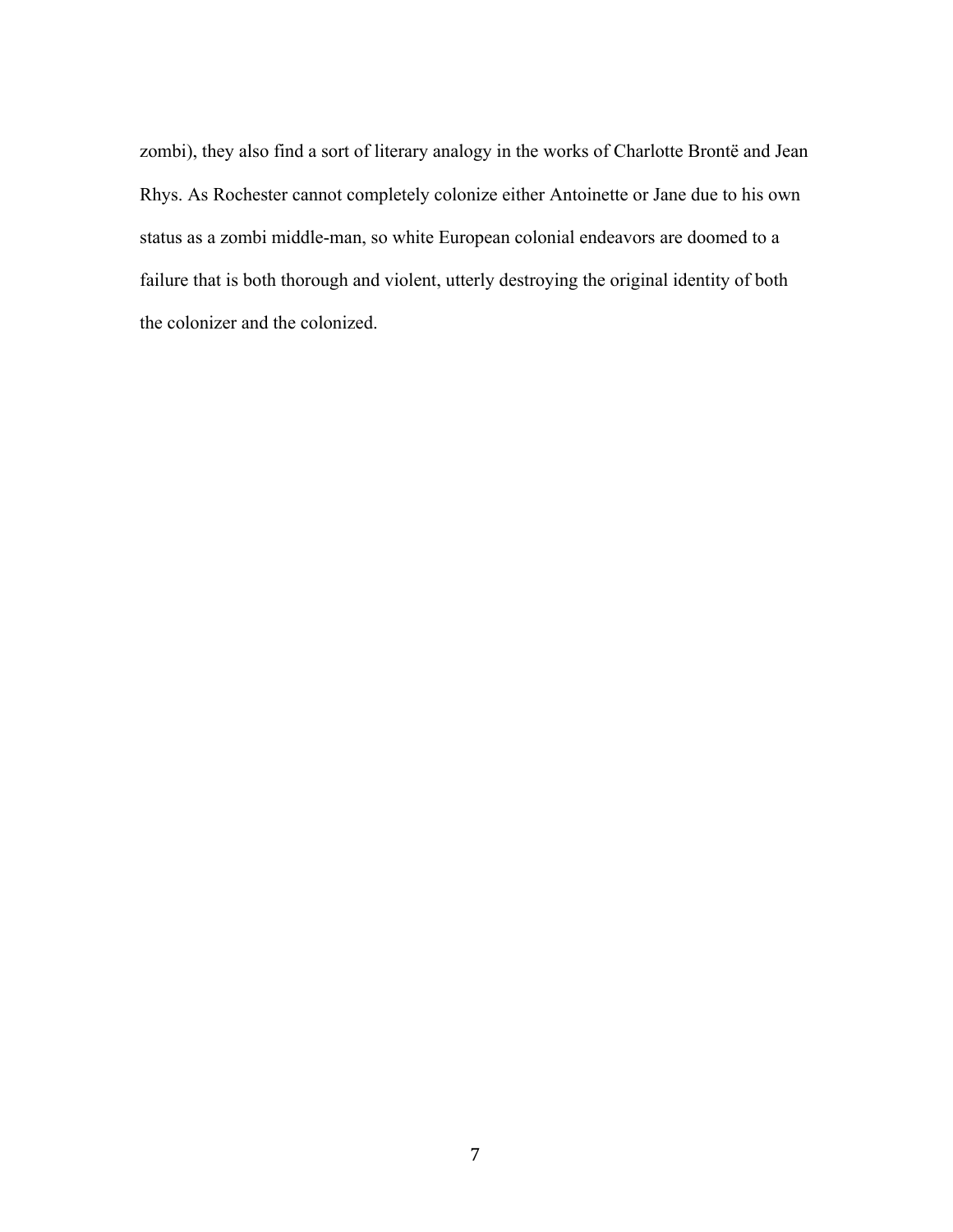### II. Slavery, Rebellion, and Revolution

Brontë's *Jane Eyre* is set in England sometime during the reign of George III (1760-1820). Rhys' *Wide Sargasso Sea*, on the other hand, is set in the late  $19<sup>th</sup>$  century, after the Emancipation Act of 1833 abolished slavery in all British colonies and promised a financial retribution for slave owners that was never to come. This discrepancy in timelines may perhaps complicate the reading of characters like Rochester, who cross over between both books. What it does not do, however, is discount the West Indian history that both novels observe and draw upon as inspiration from either a temporal or a spatial distance. Brontë's Rochester lives during the time of slave rebellions and revolutions, but for the duration of her novel he can only observe them from the other side of the Atlantic. Their presence lurks on the periphery of his interactions with his wife Bertha and his almost-mistress Jane. For Rhys, the rebellions and revolutions that at one point characterized the West Indies are the stuff of history. Still, such events leave scars on the collective cultural psyche of the West Indies that are felt even in a novel that takes place after their completion.

The British colony of Jamaica, where both Brontë's Bertha and Rhys' Antoinette initially make their home was the site of several major rebellions during Great Britain's possession of the island. Perhaps the most famous was known later as Tacky's War, which began in the early months of 1760 as a series of uncoordinated uprisings across Jamaica. The first of these, located in St. Mary's parish, was led by a, "Koromantyn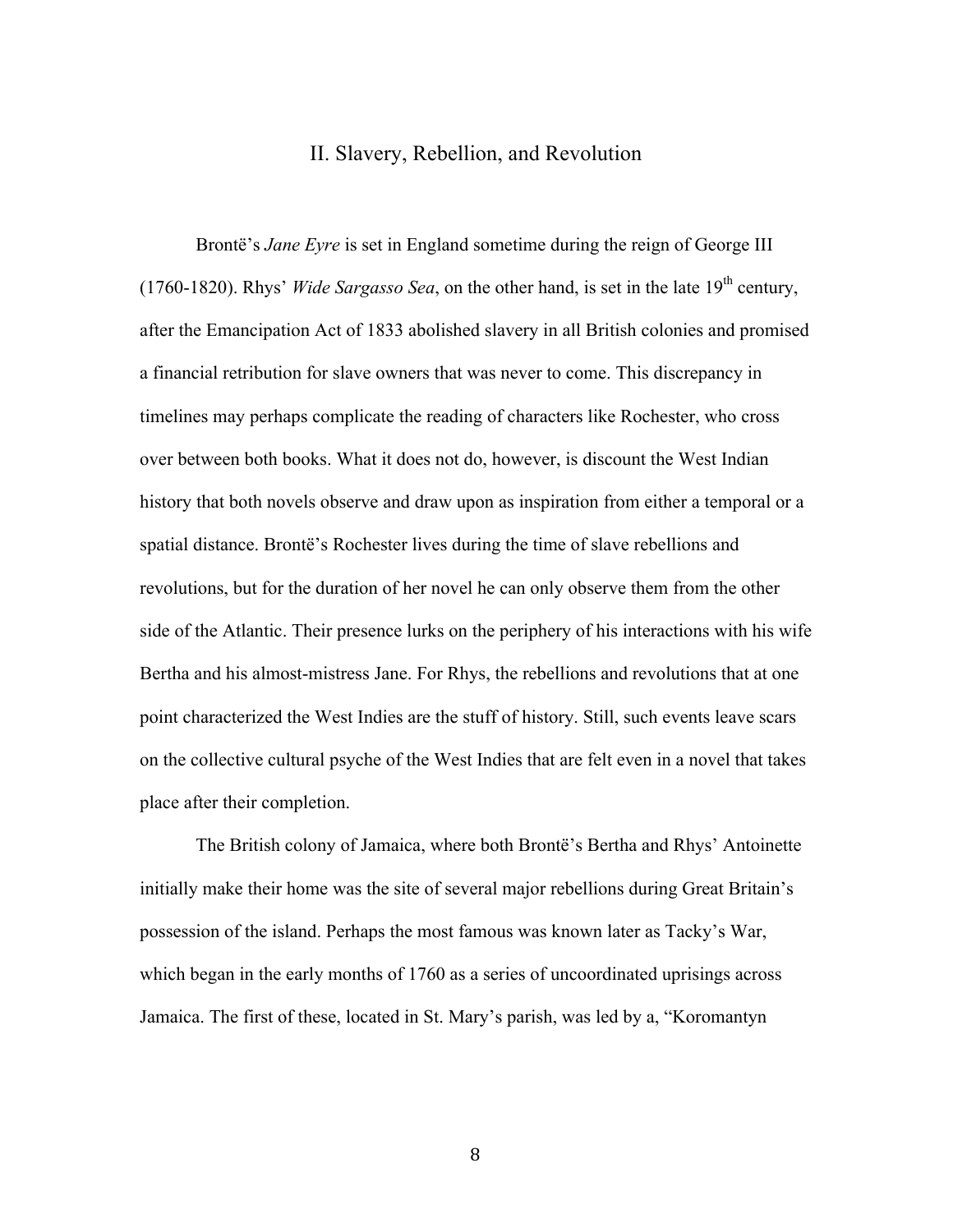negro of the name of Tacky, who had been a chief in Guinea" (Hart 130). Tacky <sup>6</sup> was a noted practitioner of Obeah. Spurred on by promises of immortality due to fetishes and powders created by Tacky and his fellow Obeahmen, the rebels swept across the Jamaican countryside, successfully raiding Fort Haldane, Heywood Hall Plantation, Esher Plantation, Ballard's Valley, before finally being stopped by British forces. It took a full year for British forces to restore order in the colony.

Unlike contemporary slave revolts, which were largely local affairs that could be easily put out by governing authorities, the massive scale of Tacky's War and the aggressive violence of the rebels ensured that it would be months before the uprisings ended and even longer before the terror instilled by the rebel slaves could fade. In his *History of the West Indies* (1793), planter and politician Bryan Edwards suggests that upon arriving at a plantation Tacky and his fellow rebels would round up the white plantation owners and servants only to, "[butcher] every one of them in the most savage manner...In one morning they murdered between 30 and 40 whites and mulattoes, not even sparing infants at the breast" (Edwards 268-269, qtd in Hart 134). This level of violence is common in narratives of slave uprisings throughout the West Indies. None, however, quite match the intensity or cause as severe of ramifications as the rebellion that took place on the nearby colony of Saint Domingue in 1791.

Even though Saint Domingue was French colony and not a British holding, the event that would eventually come to be known as the Haitian Revolution had a profound effect on the psyche of British West Indian slave owners. Many critics and historians

<sup>6</sup> Tacky is the Anglicized version of the Akan name Takyi.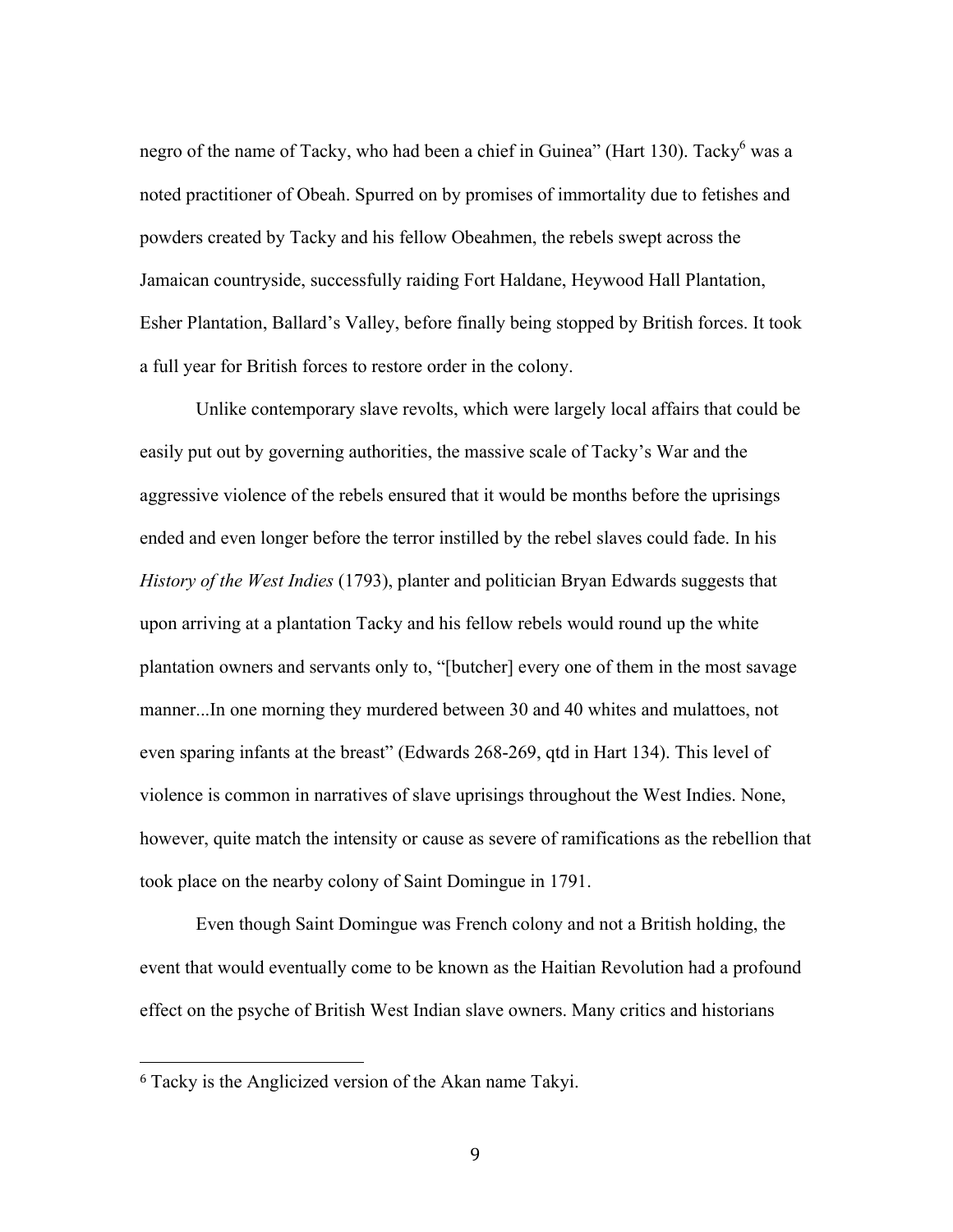agree that the revolution itself began in mid to late August during the religious Bois-Caïman ceremony officiated by Boukman Dutty, a vodou priest. Slaves from various plantations and countless countries of origin gathered together for Bois-Caïman, swearing an oath of secrecy and revenge against their masters and providing the 1791 revolution with a crucial factor that earlier rebellions lacked: unity.

Following Bois-Caïman, the rebel slaves made their way across the Northern Province, killing plantation owners and burning property as they went. Within ten days, the entire Northern Province was under their control. Within twenty weeks, rebels controlled one third of the island. Desperate to recover one of their most lucrative foreign holdings, French policy-makers passed a bill in 1792 granting an unprecedented amount of rights to freed people of color. At the same time, the French dispatched troops to restore order on the island. The troops were met with violence both from the rebels within the country and other European forces stationed around the colony. Within a year, their forces were halved and the French Commissioners in charge of the island freed all slaves on Saint Domingue in an attempt to forestall further violence. The rebels attention was diverted from their fight for freedom to a fight against other European powers jockeying for power outside the island. Toussaint Louverture, a black commander, stepped into a position of leadership on the island and in 1801 declared himself to be governor for life. When it became apparent that the French, now under the leadership of Napoleon Bonaparte, intended to reestablish slavery on the island there was another uprising. In 1803 Haitian rebels led by Jean-Jacques Dessalines fought and won the Battle of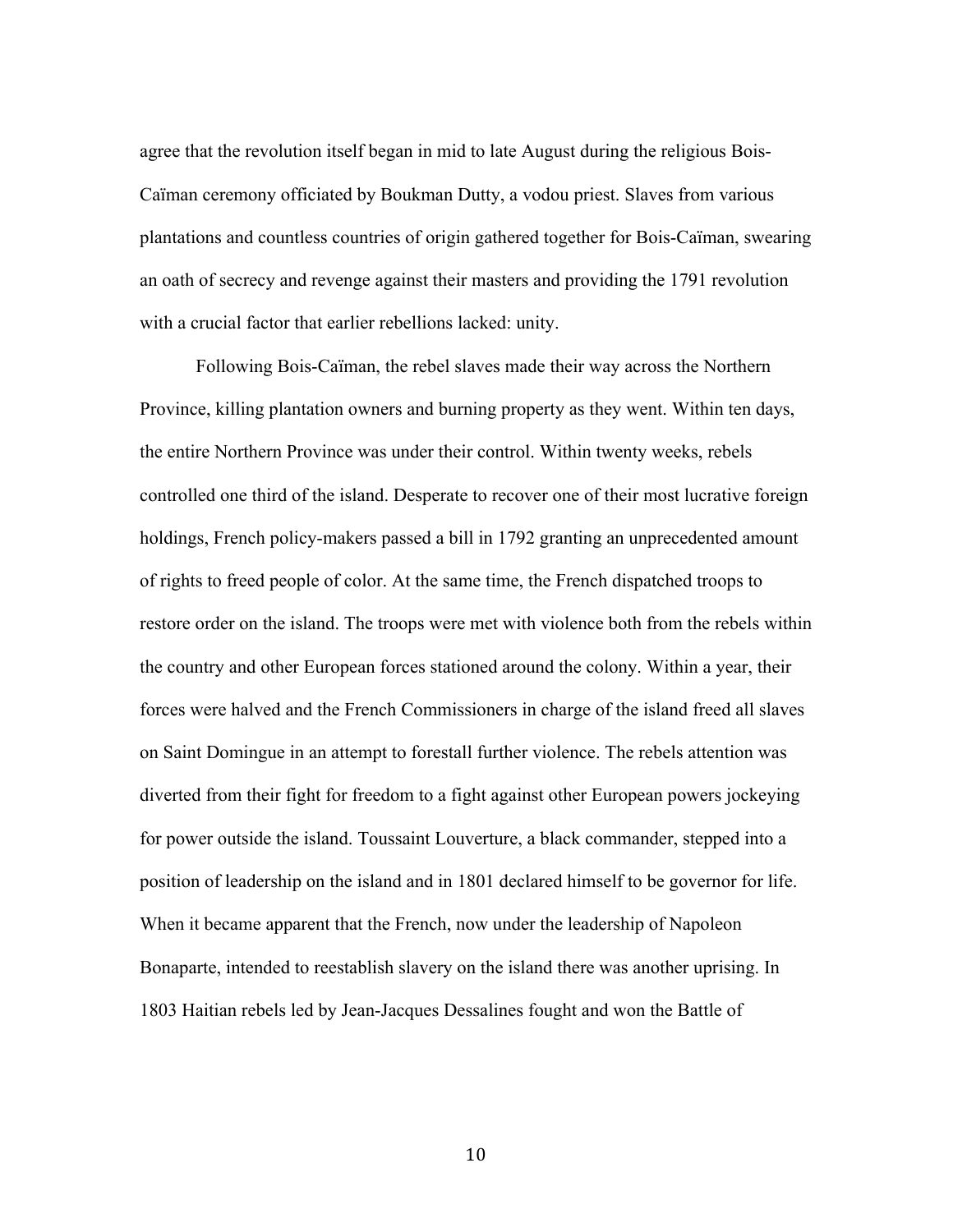Vertières. On January 1, 1804, Dessalines renamed the island Haiti and declared it to be a free republic.<sup>7</sup>

While the Haitian Revolution is certainly remarkable due to its oft-cited status as the only successful slave rebellion in history, what is relevant to this paper is its employment of physical and ideological violence. Historian Laurent Dubois notes that, "violence, in the form of military engagements with French troops and the massacre of white plantation owners and their families, was a central part of the revolution" (Dubois 110), much as Rochester's failed colonization of Antoinette and Jane results in violent retribution both in Brontë and Rhys' works. Brutality and mass murder followed the rebels on their march across Haiti. Even when the revolution was over and Dessalines had established himself as leader to the new republic of Haiti, the bloodshed did not stop as Dessalines ordered black occupants of Haiti to massacre any whites remaining on the island. Those few who managed to avoid physical violence soon faced a kind of psychological violence as Dessalines' constitution declared that all Haitians, regardless of their race, "shall hence forward be known only by the generic appellation of Blacks" (The 1805 Constitution of Haiti. Art. 14). This forcible alteration of identity, violent in its abolition of individuality and any cultural identity outside of the mandates of the state, is strikingly similar to that which was inflicted on the slaves no more than fourteen years earlier. In regards to the system of colonization and slavery as a whole, this violent

<sup>7</sup> For further discussion on the historical events of these and other slave uprisings in the West Indies, see Richard Hart's *Slaves Who Abolished Slavery* (2002), Laurent Dubois' *Avengers of the New World* (2004), and Colin Dayan's *Haiti, History, and the Gods* (1995). For a collection of contemporary sources and responses to the Haitian Revolution, see Jeremy Popkin's *You Are All Free* (2010).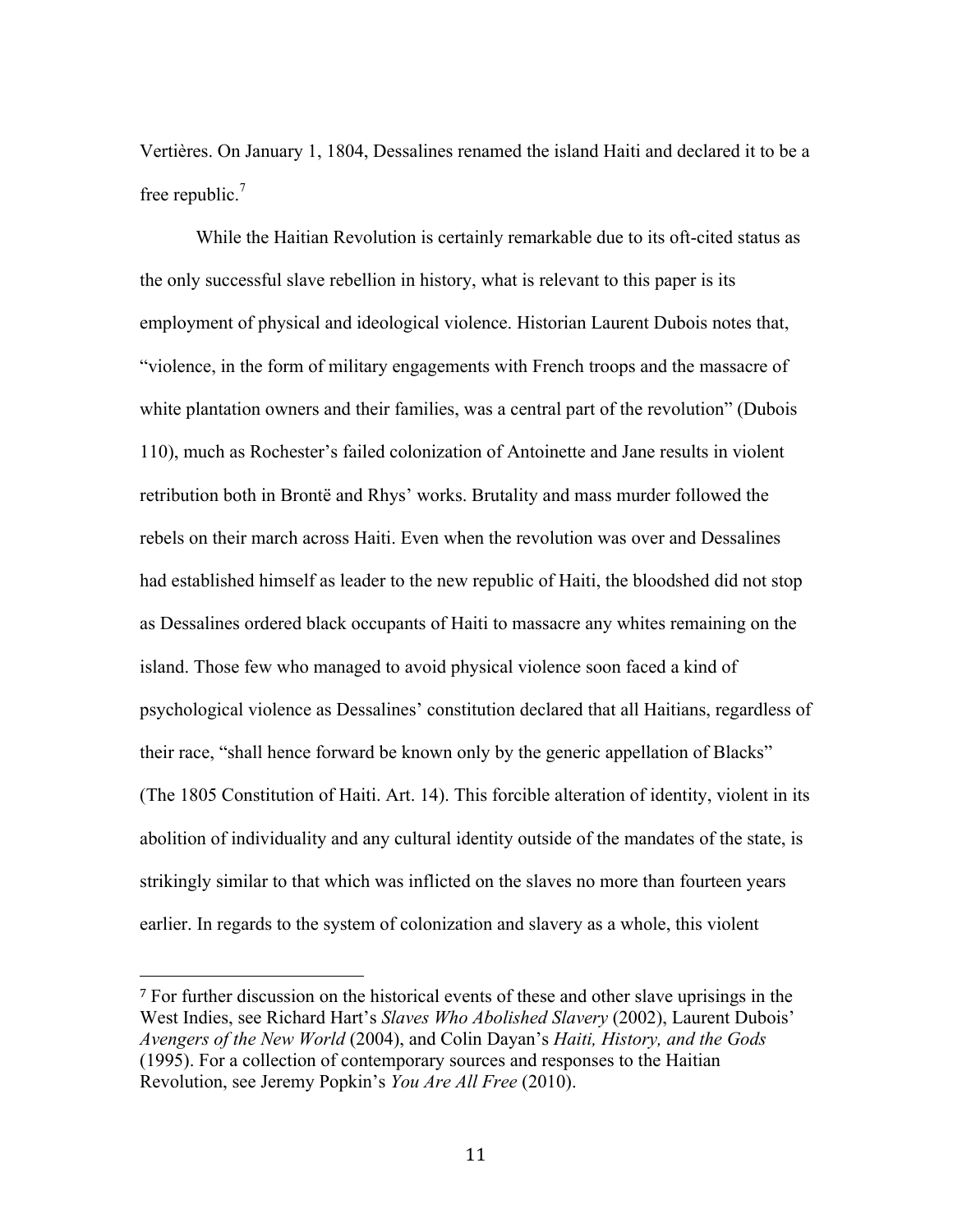deprivation of life and identity suggests that the colonial system's failure and collapse ultimately results only in its own perpetuation. Those who were once colonizers find themselves at the mercy of those that they colonized, their lives marginalized and their identities determined by a group in which they have no voice. Of course, Dessalines' identity-depriving declaration also brings to mind an important figure from both the Haitian revolution and other slave uprisings throughout the West Indies: the soulless and identity-less zombi.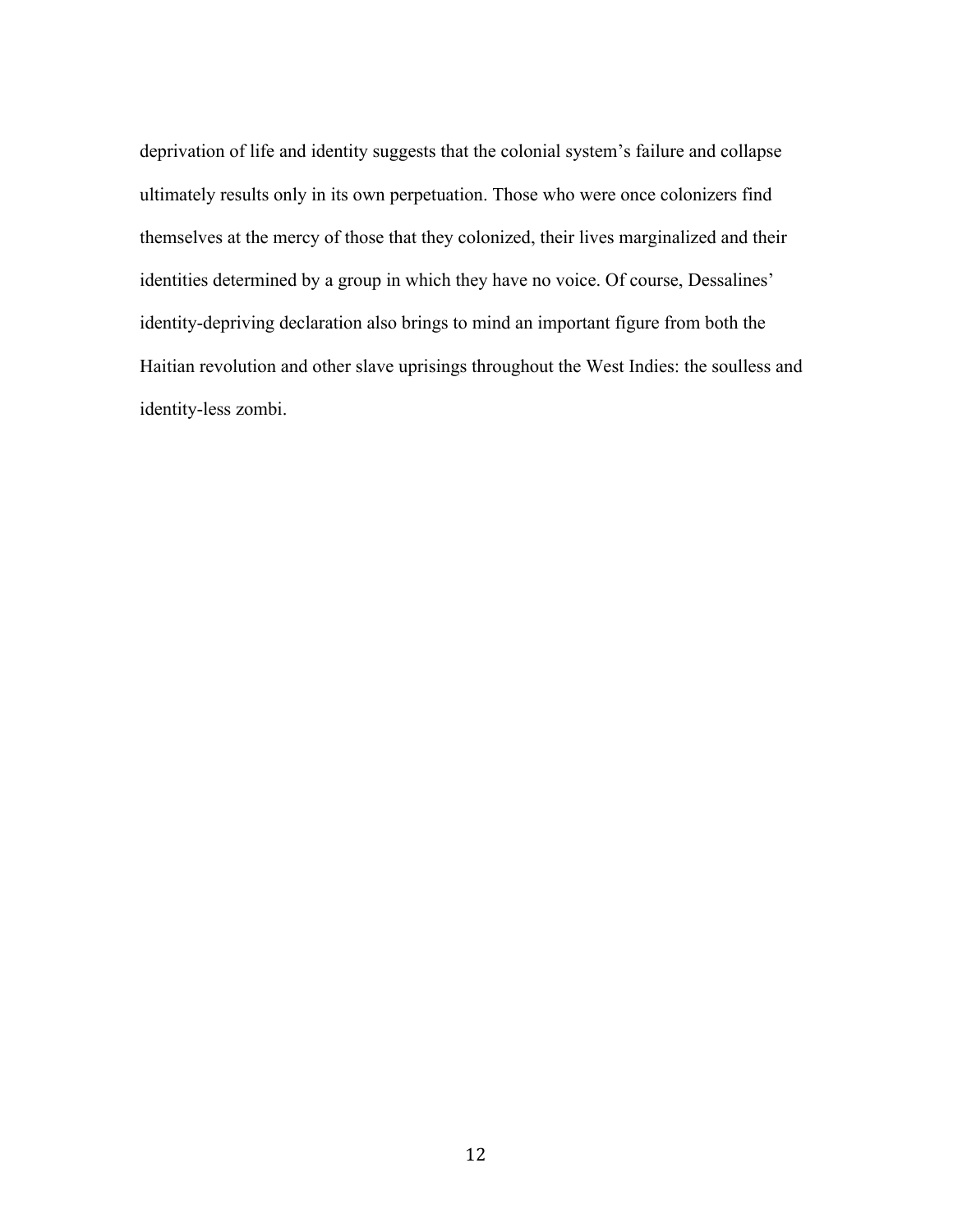### III. Obeah, Vodou, and the Dreaded Zombi

The creole religions of Obeah and Vodou were critical to the success of many slave rebellions throughout the West Indies. Perhaps because of this, many Afro-Caribbean religions became an object of both fascination and dread to Victorian Englishmen and women. Some, like the noted travel writer Sir Spencer St. John, equated Vodou with dangerous barbarism. "There is no subject of which it is more difficult to treat," writes St. John, "Than Vaudoux worship and the cannibalism which too often accompanies its rites"<sup>8</sup> (St. John 187). St. John goes on to give his readers a detailed, and no doubt sensationalized, account of the murder and consumption of a young girl in a ritual to satisfy the spirits. His argument that Vodou is analogous with cannibalism and an almost sub-human barbarity encourages British Victorian readers to shun the religion and those who practice it. However, further north in the American city of New Orleans Vodou was viewed with a sort of fascination. In 1872, a reporter from the *New Orleans Times* chronicled his experience of a Vodous ceremony that took place during St. John's Day. The reporter notes that, "from the indications at one time, the spectators bid fair to outnumber the true believers" ("Making a Night"). While some of the individuals that the reporter encounters are devout adherents looking for the priestess Marie Laveaux, a great

<sup>8</sup> It is worth noting at this point that St. John's *Hayti, or the Black Republic* (1884) was printed in two edition. The first was far more explicit in its connection of Vodou and cannibalism, but it was met with widespread consternation and accusations of racism. St. John reprinted the book five years later, tempering his depictions of Vodou but not completely eliminating his conjectures of cannibalism. This quote is taken from the reprint.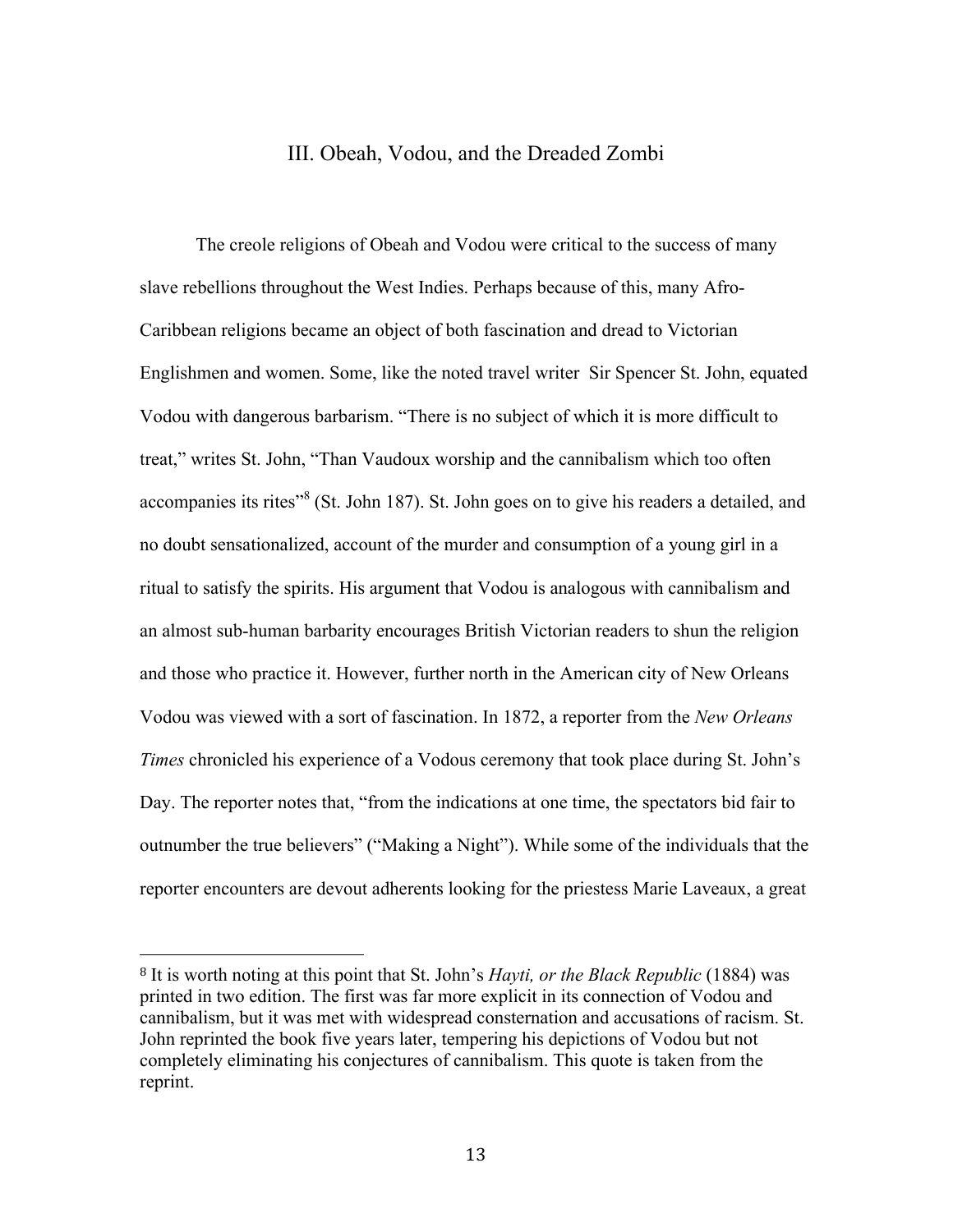many more flock out to the bayou looking for the spectacle associated with the Vodou ritual.

Throughout *Wide Sargasso Sea*, Rhys uses both the creole religion Obeah and the Voudou figure of the zombi as a metaphor for the oppression, both racial and gendered, that her characters face. While it is possible to view this conflation of oppression through the lens of intersectionality (Antoinette's situation is what it is because she is both Creole *and* a woman), one could also successfully argue that Rhys is responding to Brontë's earlier adoption of slavery as a metaphor for female oppression. Brontë uses this metaphor when she has Jane compare herself to a "Turk" (2) and a "rebel slave" (6).

What Rhys does in her novel, then, is apply a pre-existing metaphor to persons for whom it is not entirely metaphorical. Antoinette is white, but as the descendant of a Martiniquean woman of French descent and an original colonist Jamaica, Antoinette is thoroughly creolized both by the former slaves of the island and the second wave of British-born colonists. She is referred to by the former as a "white cockroach" whom "Nobody want" (23). This attitude towards Creole inhabitants of the West Indies is shared by the British, as evidenced in Edward Long's *The History of Jamaica* (1774). In his work on the British colony, Long describes Creole women as "professing some share of vanity and pride....[and] an over-bearing spirit, which...is apt to vent itself in turbulent fits of rage and clamour" (Long 283-284). Long's work takes a patronizing tone towards white Creole women, whose tempers, he argues, are as violent or as languid as the climate and whose mannerisms are often patterned after "Negroe domestics, whose drawling, dissonant gibberish they insensibly adopt, and with it no small tincture of their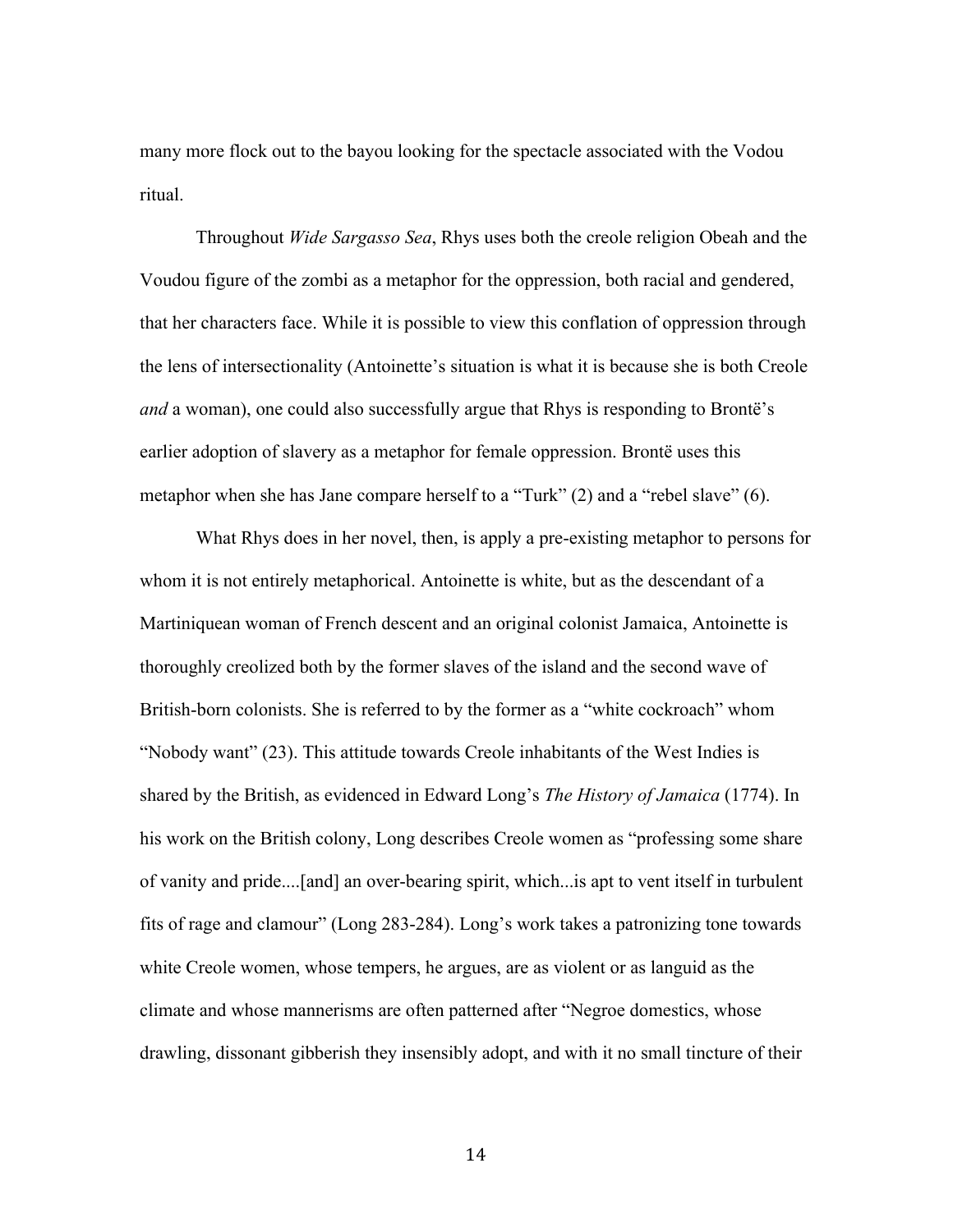awkward carriage and vulgar manners" (Long 278). His ultimate conclusion is that, while they do the best that they can to mimic British manners, they are too far from Great Britain itself to be able to perform anything other than a rough approximation. Consequently, they are oftentimes to be pitied due to their Creole nature. Their manners are too black for them to be accepted by white British society, but their skin color and social status separates them also from the black inhabitants of the British West Indies.

In order to understand the metaphor that Rhys adopts, it is important to first understand what is meant when Rhys discusses Obeah or the zombi in *Wide Sargasso Sea*. The set of Creole rituals known as Obeah are thought to have originated with the Akan and Ashanti peoples of the Gold Coast region of Africa. Resettled and forced to labor in the strenuous and life-threatening sugar plantations of Jamaica and Barbados, many Ashanti slaves turned to their ancestral religion as a form of release. The Ashanti, in addition to being known as Obeah practitioners, had a reputation for being "freedom fighters in the British colonies" (Murrell 230). Obeah became a unifying factor for the displaced and increasingly disparate groups of rebellious slaves during the initial colonization of the British Caribbean, especially throughout Jamaica, providing them with "at least an illusion of autonomy as well as a familiar method of access to the world of the spirits, a measure of social control and medical care" (Fernándes-Olmos 156). Obeahmen<sup>9</sup> initially served as community leaders, exercising their power to maintain social order amongst their fellow slaves, much as Antoinette notes that Rochester uses

<sup>9</sup> This term, Nathaniel Murrell notes, is not gender specific. While some critics will differentiate between Obeahmen and Obeahwomen, Murrell notes that actual adherents to Obeah will use the word 'Obeahmen' to refer to spiritual leaders of both sexes. Obeah does feature a comparatively large percentage of female leadership.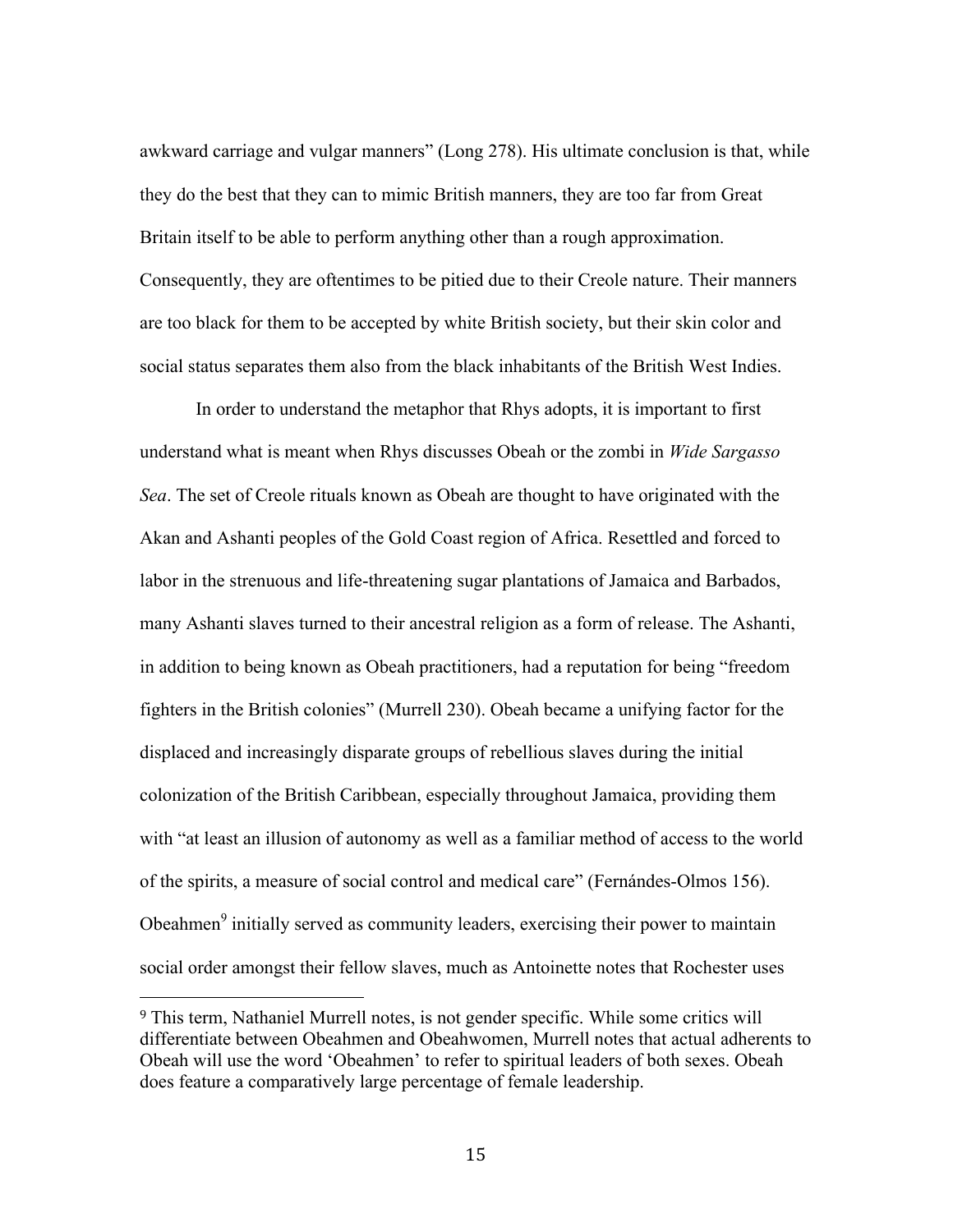Obeah to exercise colonial control over her in *Wide Sargasso Sea*. As the brutal working conditions escalated, however, many prominent Obeahmen used their influence to become more than community leaders. The frequent Jamaican slave revolts of the 18<sup>th</sup> and 19<sup>th</sup> centuries almost all featured Obeahmen as prominent leaders, including Tacky's War.

While Akan and Ashanti slaves used Obeah to fuel their rebellions across the British West Indies, slaves of the neighboring French island Saint Domingue were using another Creole religion, Vodou, to stir up a revolution. Bois Caïman was meant to, "serve the spirits and fortify the commitment to revolt" (Naimou 173). Galvanized by this ceremony, slaves across the island rose up against their former masters. As the revolution swept across the nation, violent and unstoppable, Vodou "became the symbol of Haitian autonomy and nationalism" (Murrell 63).

Though Obeah is by far the most commonly discussed religion in Rhys' text, it is coupled throughout the text with the notion of the Vodou zombi. While the term finds its origins in the soul-capture myths of the Ivory Coast, which feature spirits without bodies, in the West Indies the term took on the additional meaning of a body without a soul. A zombi is created when a bokor creates a concoction of herbs to poison an individual, giving that individual the appearance of death. Later, after the supposed body is disposed of (sometimes even buried), the bokor administers an antidote to reanimate the poisoned individual. The resulting trauma suffered by the individual means that the bokor has complete control over the victim, reducing the zombi to a mere object of labor. This process is analogous to the creation of a slave, so much so that the process of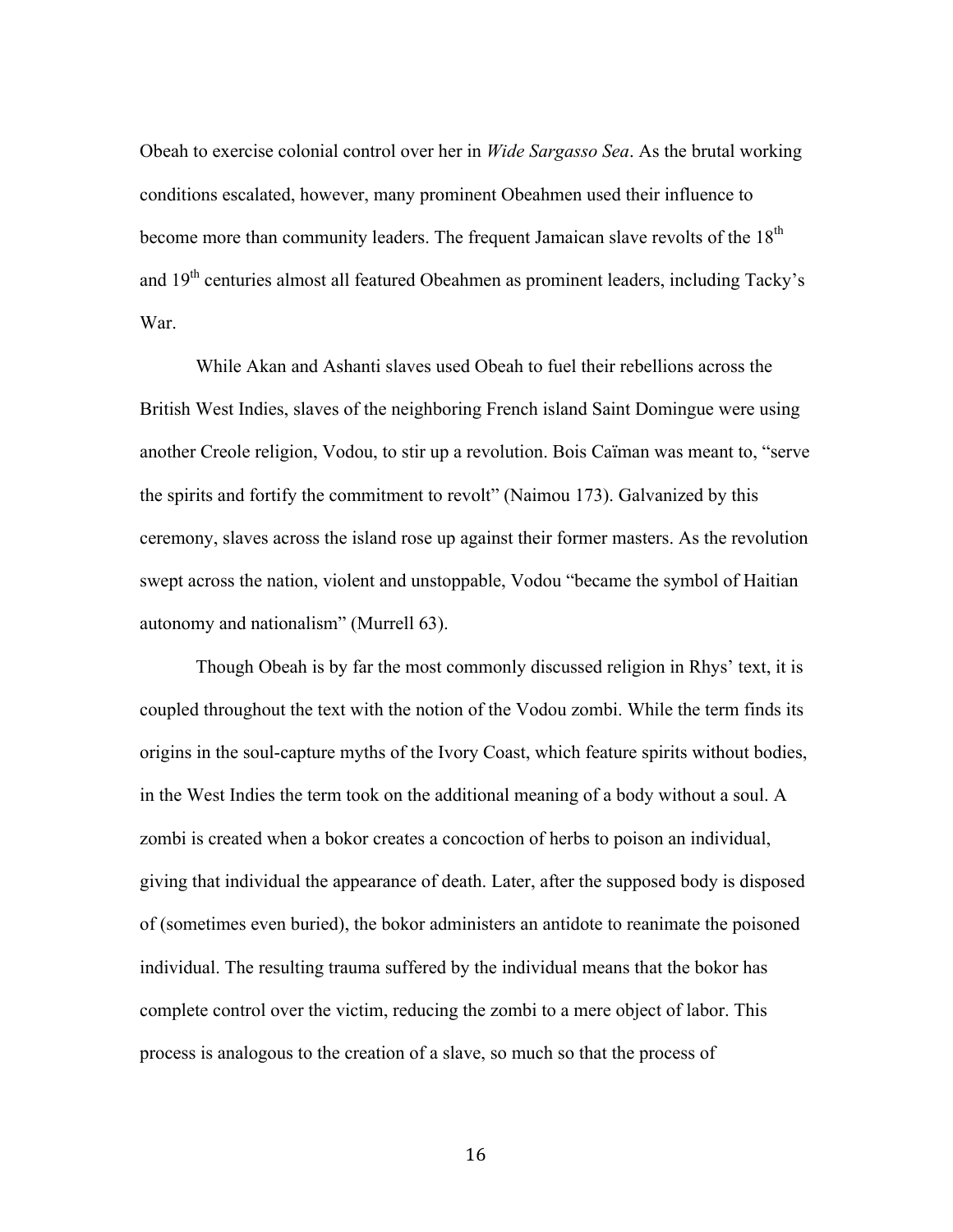zombification in contemporary Vodou is reserved for only the worst of criminals. It taps deep into the cultural history of a country born from a slave revolution, reenacting the capture and eventual reduction of men to identity-less tools for labor.

However, the bokor figure is also somewhat of a paradox. While the bokor certainly can (and frequently is) read as a stand-in for the white colonizer, the figure's origins are decidedly Afro-Caribbean. Consequently, simple one-to-one correlation between the bokor and the colonizer is impossible because the bokor is also a symbol of revolt *against* the colonizer. In vodou tradition the bokor is a servant of the Lwa, vodou spirits that exist between a supreme creator and humanity. The implements that the bokor employs (herbs and poisons) are the very same implements used to ferment slave rebellions during the  $18<sup>th</sup>$  and  $19<sup>th</sup>$  centuries. Several of those slave rebellions featured a bokor in some type of leadership role. The fact that the bokor also serves as a stand-in for the white colonist both in sociological studies and literary studies is a perplexing fact that is nevertheless acknowledged as truth by those who have studied the figure. Ennis Edmonds summarizes it best when he states that the bokor, "practices with 'both hands,' doing both good and evil" (Edmonds 125).

Haitian Vodou and Jamaican Obeah are often discussed in tandem both in Victorian accounts and contemporary literature and criticism. Rhys uses both Obeah and the zombi-figure in *Wide Sargasso Sea* as not unrelated metaphors for colonial oppression. Furthermore, such scholars as Sarah Juliet Lauro note that in the Caribbean the notion of raising the dead by means of potions or poisons is not isolated to the practice of Vodou. In fact, in his *History of Jamaica* (1774), Edward Long notes that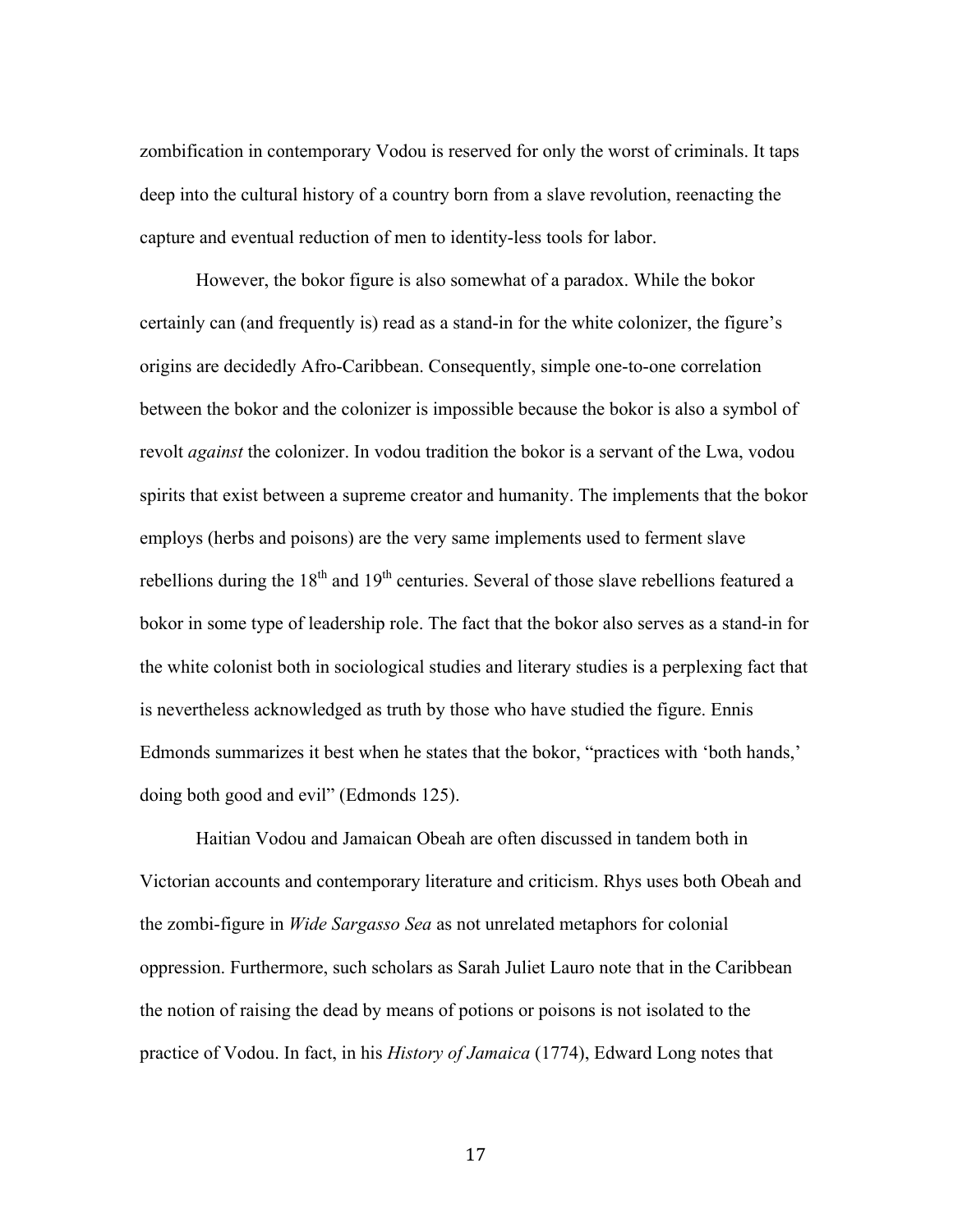Obeahmen (or "Myal Men" as they were sometimes also called), were able to induce, "a deathlike state that is later removed, effectively giving the appearance that the witch doctors...were capable of bringing the dead back to life" (Lauro 46). The connection between Obeah and Vodou exists, especially in Victorian attitudes towards the dangers of the slave religions.

In Rhys' case, the combination of Obeah and Vodou creates a mixed metaphor that unites diverse people groups in order to create a unified narrative of oppression and resistance. However, her use of the zombi affects the metaphor in interesting ways. The zombi, as Lauro notes, is far from a static character. It represents both, "the disempowered slave-in-chains and the powerful slave-in-revolt" (Lauro 10). On the one hand, the zombi is a reanimated tool to be used by their masters in order to create a type of organic industrial machine, much like slave labor on a plantation. On the other hand, however, the worker who views themselves as already dead has very little left to lose. Lauro traces the delicate relationship between disempowerment and desperation through the history of Saint Dominugue, culminating finally in the adoption of the zombi by Haitian Revolutionaries as a symbol behind which they might fight. Contemporary accounts of the Haitian Revolution emphasize the inhumanness of the rebel slaves: they were superhumanly immune to bullets, to fear, to death itself. Alternately, the rebels were also subhuman: vicious, bloodthirsty "cannibals" (Dalmas) and "tigers" (Descourtilz)(Lauro 60-61).

In adopting the zombi as a metaphor for female and racial subjugation, then, Rhys is implying that such forms of subjugation contain the potential for explosive failure. In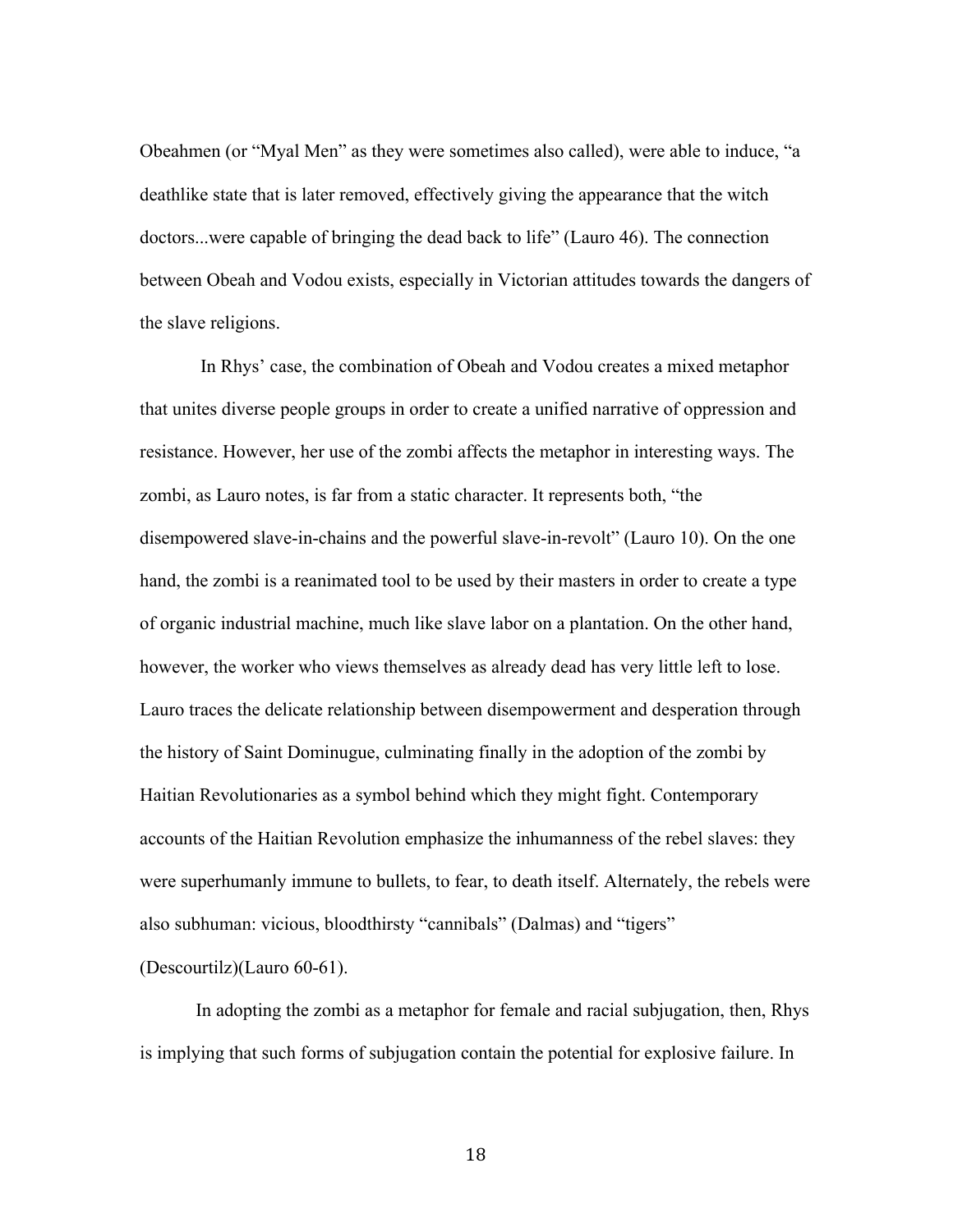the case of Antoinette, this is certainly true; both Brontë's and Rhys' novels end Antoinette's story with her burning of Thornfield. Rochester's domination of Jane similarly fails. Though Jane neither harms him physically nor destroys his livelihood, when she returns to him, she is in the position of dominance over a man who is blind, lame, and broken.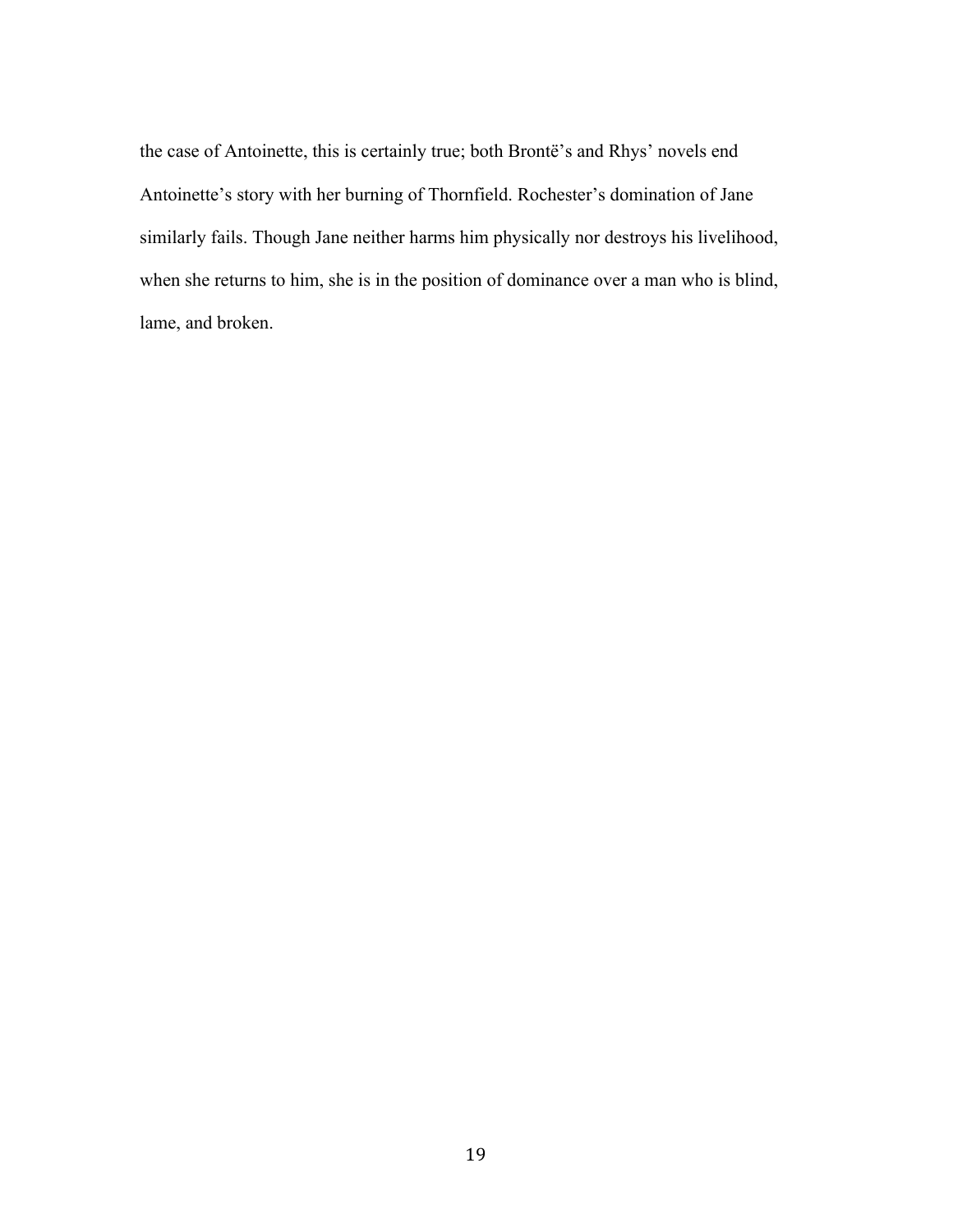### IV. The Colonizer as Bokor

Before Rochester can be examined as the zombi, he is the bokor of Rhys' and Brontë's novels. In doing so, Rochester inhabits a character that is socially and historically perceived both as an incarnation of white oppression and black rebellion. The bokor as the while colonizer is easiest to see. In many respects, Rochester's relationship to the female characters both in *Jane Eyre* and *Wide Sargasso Sea* is set up as a typical colonizer/colonized relationship. In *Jane Eyre*, Brontë frequently uses colonization as a metaphor for the male/female relationship in Imperial Britain. In *Wide Sargasso Sea*, the relationship is less subtle. Rochester arrives in Jamaica as a colonizer coming into the colonized country10. His acquisition of Antoinette's land and person are acts of colonization in the most obvious way, and his destruction of Antoinette results in her becoming his "doll," a term also used to describe the engaged Jane in Brontë's work that hearkens back to the notion of the zombi as an empty vessel at the whim of the evil bokor.

Rochester's colonization of Jane seems almost nonsensical at first. Unlike Antoinette, Jane is a British woman born and raised in England itself. However, Jane's ambiguous social position as a governess and her rebellious personality mark her as "other" in regards to Rochester's status as a member of the landed gentry. Throughout

<sup>10</sup> In her article "Figurative Strategy of *Jane Eyre*" Susan Meyer notes the colonial portrayal of Rochester in *Jane Eyre*, along with its problematic prioritizing of gender over race. Carine Mardorossian traces a similar pattern through *Wide Sargasso Sea* in her book *Reclaiming Difference*, though she sees Rochester's colonialist assumptions as ultimately failing to constrain Antoinette.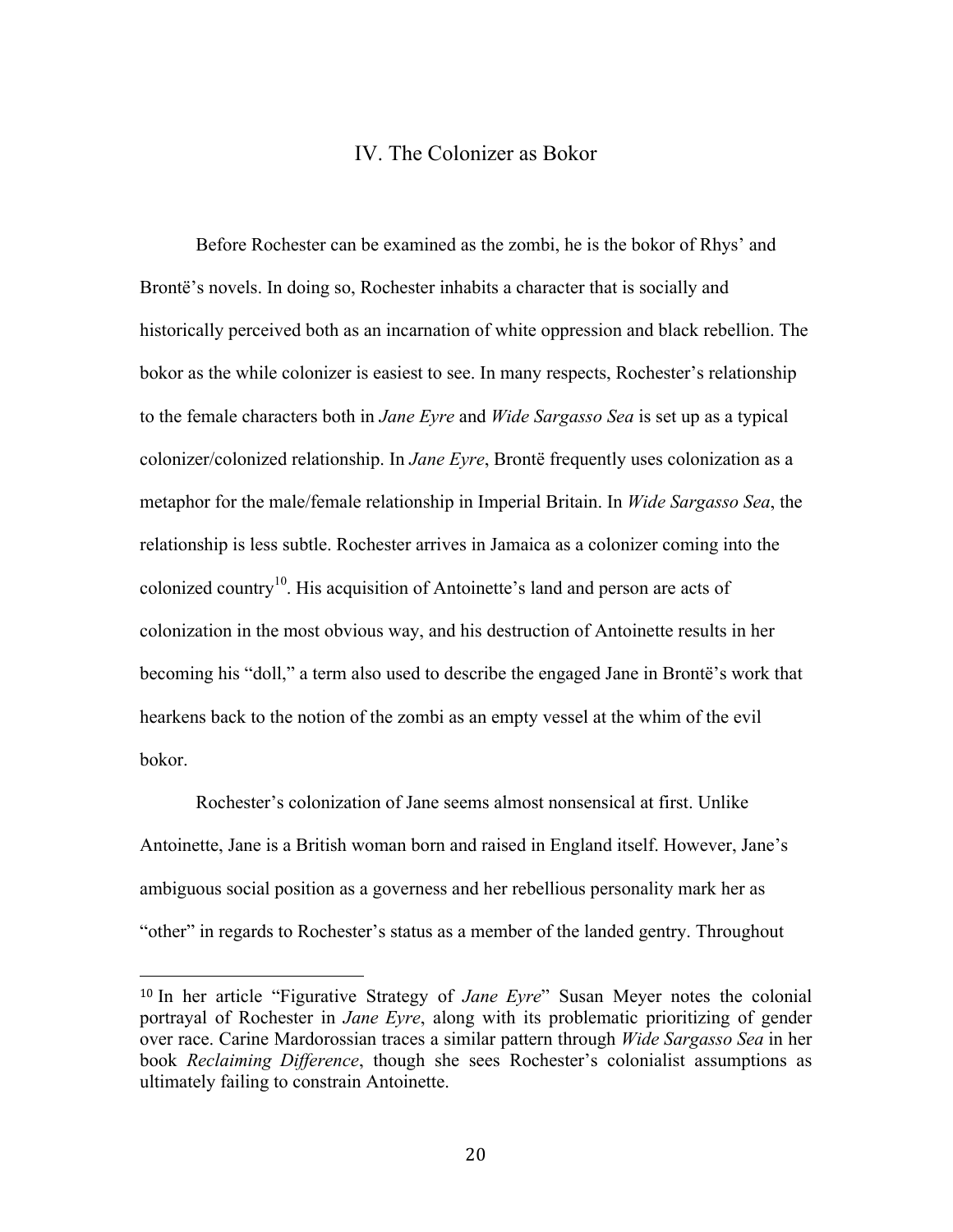*Jane Eyre*, Jane maintains an air of separation from the upper class society in which she finds herself after losing her parents at a young age. Amongst her blood relations, the Reeds, she is prevented from joining in the opening familial vignette due, ostensibly, to her failure to, "acquire a more sociable and childlike disposition" (1). In Lowood, she is made an example of during Brockelhurst's initial visit when she is denounced as a liar, whom the students are all encouraged to, "be on your guard against...shun her example" (64). By the time that she arrives in Thornfield to serve as that house's resident governess, Jane has become adept at separating herself from social situations due to her own ambiguously liminal social standing. She is not of the lower working class, and so cannot interact with any degree of familiarity with the servants. However, as she is employed by Rochester she cannot freely enter into his society, which is composed primarily of independently wealthy landed gentry. When in the presence of Rochester and his company, she chooses to seat herself away from the group as a whole. She lurks in window seats and cloisters herself away behind curtains. She is never part of the party who occupy Rochester's house – she exists primarily to serve them by occupying and educating Rochester's young French ward, Adele.

This "otherness" is noted and exploited by Rochester upon his arrival at Thornfield. His initial reaction to Jane is to liken her to a fairy, one of the "men in green" (122). In doing so, he establishes her as something other than a being to whom one might relate on a human level as equal British citizens. Jane's response to this assertion, exacerbates the metaphor of inhumanness, adding a touch of the colonized to even the quintessentially British fairy. "The men in green all forsook England a hundred years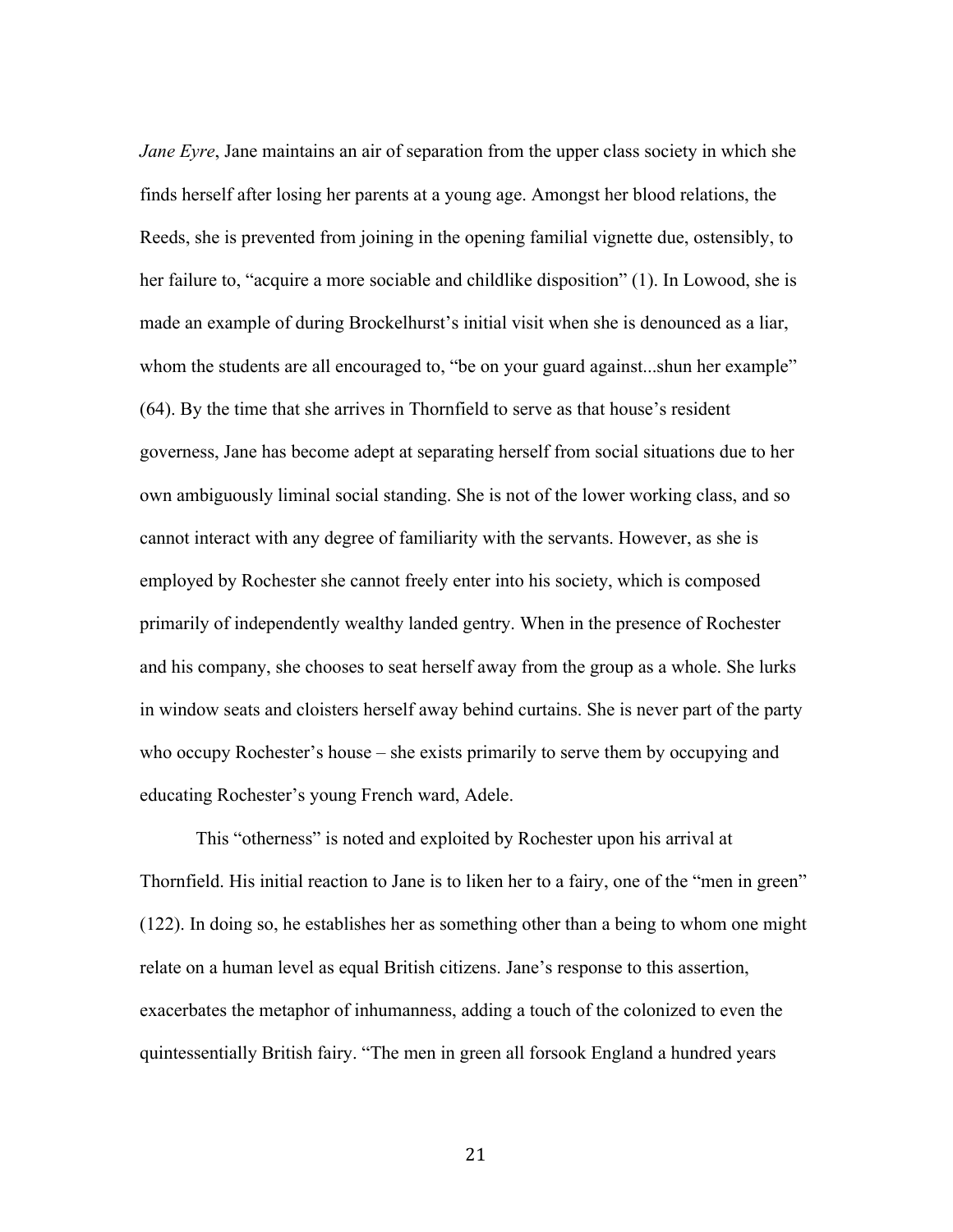ago," says Jane, "I don't think either summer or harvest, or winter moon, will ever shine on their revels more" (Brontë 122). This statement implies that the fairies, and Jane by proxy, all belong to an old Britain that no longer exists. The ascent of the Imperial drive in Great Britain has wiped them out and Jane, the indigenous Turk, their last scion, is left to be dominated by imperial masculinity. In this way Jane, who as a British woman ought to be concerned with spreading the Empire through child-making or soul making<sup>11</sup> instead becomes the object of Rochester's imperial drive as he attempts to make her into an image of the ideal Victorian woman. Though Jane is quintessentially British, she is not Imperial as Rochester is and therefore she falls into the category of the Other whom Spivak argues must be, "[made] into a human so that [she] can be treated as an end in [herself]" (Spivak 248).

Dominate Rochester does. As the novel progresses, he treats her less and less like his employee and more and more like a kind of slave. The style of Jane's first person narration serves to reinforce this identification. As Julia Lee notes, "with its emphasis on literacy, its teleological journey from slavery to freedom, and its ethics of resistance over submission, *Jane Eyre* borrows many of the generic features of the slave narrative" (Lee 29). Throughout the narrative, Jane reinforces the role of slave foisted on her by those who surround her so that her own self-narrative becomes a story of resistance and escape. Rochester's interactions with Jane enforce the necessity of resistance. The first instance of this alarming treatment comes when Jane is recalled to Gateshead to attend to her

<sup>11</sup> In "Three Women's Texts and a Critique of Imperialism" Gayatri Spivak argues that a Victorian woman's two greatest projects are that of sexual reproduction (child making) and the humanizing of the heathen "Others", soul making (Spivak 248).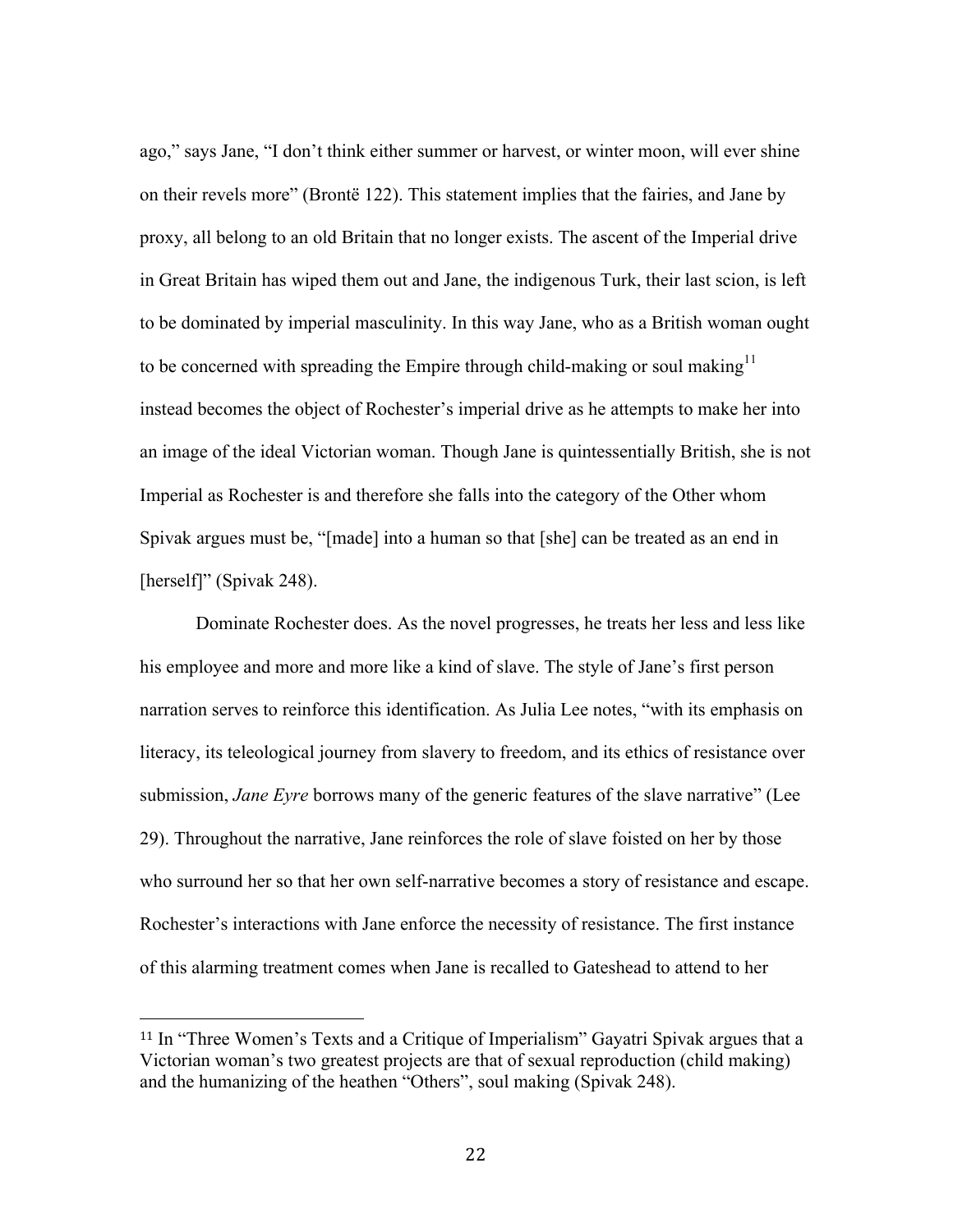dying aunt. When she refuses to accept his gift of fifty pounds he responds by giving her a ten pound note, five less than she is due in wages:

'Right, right! Better not give you all now. You would, perhaps, stay away three months if you had fifty pounds. There are ten: is it not plenty?' 'Yes, sir, but now you owe five.' 'Come back for it then: I am your banker for forty pounds.'

(Brontë 226).

When Jane counters by proclaiming her intention to find another situation elsewhere, Rochester tries to renege on even this agreement, asking Jane to "give me back nine pounds, Jane; I've a use for it" (Brontë 227). By refusing to give Jane the wages that she has earned, Rochester actively lowers Jane's social status. She is no longer his employee, who can expect fair compensation for her services. Instead, Rochester places himself in a position where he can expect her to fulfill his desires by strictly controlling her means. At this point in the novel, Jane has no one in the world who will provide for her save herself. Rochester is able to use his money as a way to domineer her, mirroring the master/slave or colonizing-bokor/zombi relationship, albeit to a lesser degree.

As Rochester and Jane's relationship develops, the colonizing-bokor/zombi relationship grows stronger as Rochester begins to remake Jane as his ideal English zombi bride. This remaking robs Jane of all agency, until she describes herself as Rochester's "doll" (Brontë 271), much as Antoinette is described as Rochester's doll near the end of *Wide Sargasso Sea*. As Rochester costumes Jane in fine fabric and jewels, she draws allusions between his demeanor and that of an Eastern slave owner. "He smiled,"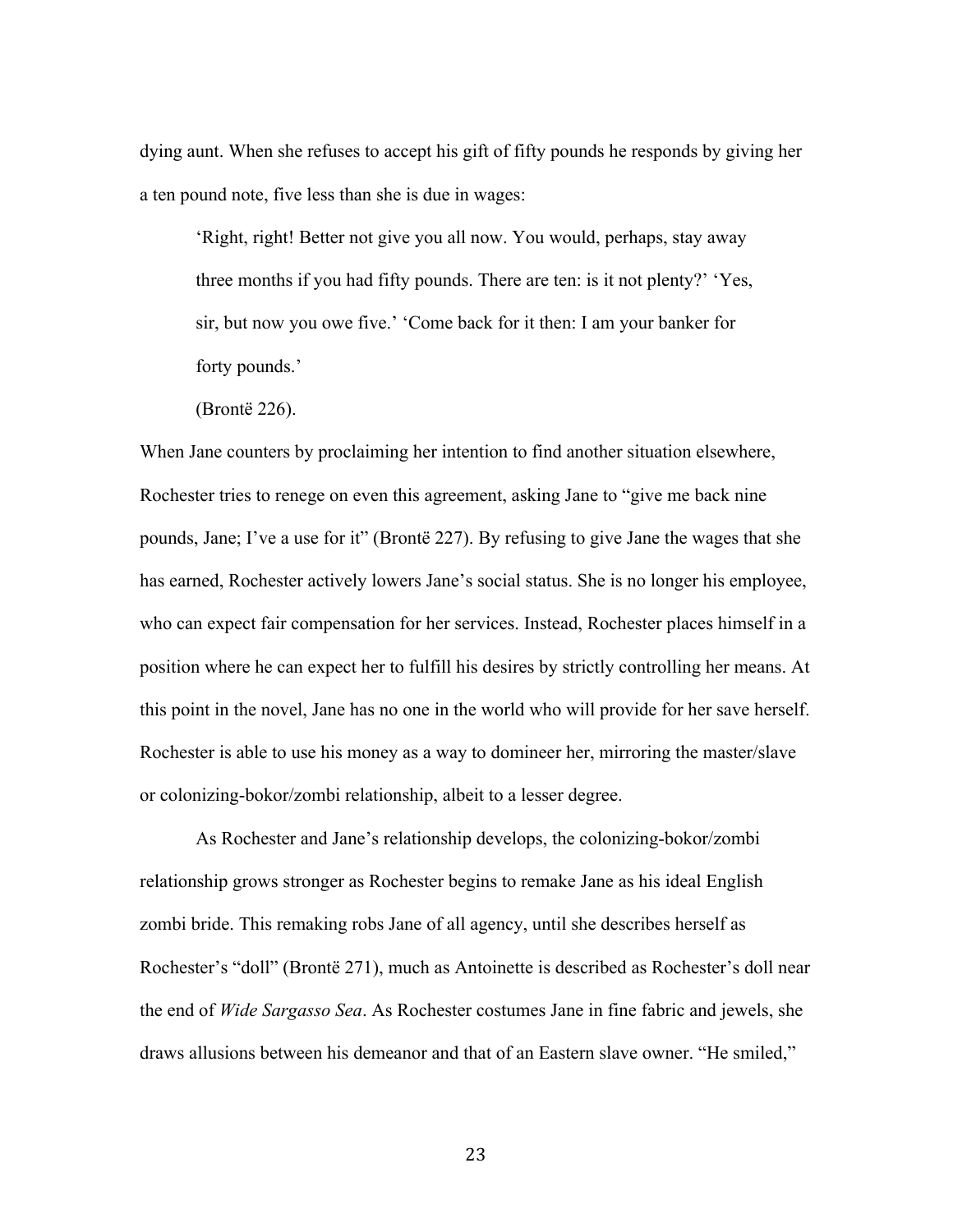she says, "And I thought his smile was such as a sultan might, in a blissful and fond moment, bestow on a slave his gold and gems had enriched" (Brontë 271). Rochester perpetuates this allusion only a page later when he tells Jane: "when once I have fairly seized you, to have and to hold, I'll just – figuratively speaking – attach you to a chain like this' (touching his watch-guard). 'Yes, "bonny wee thing, I'll wear you in my bosom, lest my jewel I should tyne" (Brontë 273). To Rochester, Jane is a jewel. However, though this comparison is initially flattering, it ultimately reduces Jane to an inanimate piece of finery herself, soulless and heartless.

Though Rochester insists that Jane's work as a governess is a kind of slavery, the control that he exerts over her after their engagement is even more so. Under his firm hand Jane's visible personality, her tastes in dress and her disdain for glittering finery, is broken apart. When the two visit a jeweler's shop, Jane notes that, "the more he bought me, the more my cheek burned with a sense of annoyance and degradation" (Brontë 271). Though he does not use her for hard labor, Rochester's reconstruction of Jane can easily be compared to Antoinette's figurative zombification in *Wide Sargasso Sea*. She becomes Rochester's object, unrecognizable even to herself as Rochester the bokor attempts to remove from Jane her very soul. She is remade into the very image of Imperial British femininity, garbed in fabrics imported from distant lands and bejeweled in wealth gained through imperial holdings. Rochester as the colonizing-bokor attempts to zombify his bride to conform to the ideas of empire. Though Jane attempts to resist this zombification by refusing to give up her duties as a governess and refusing to identify herself as Mrs. Rochester until after the marriage, this resistance is short-lived. As she leaves the house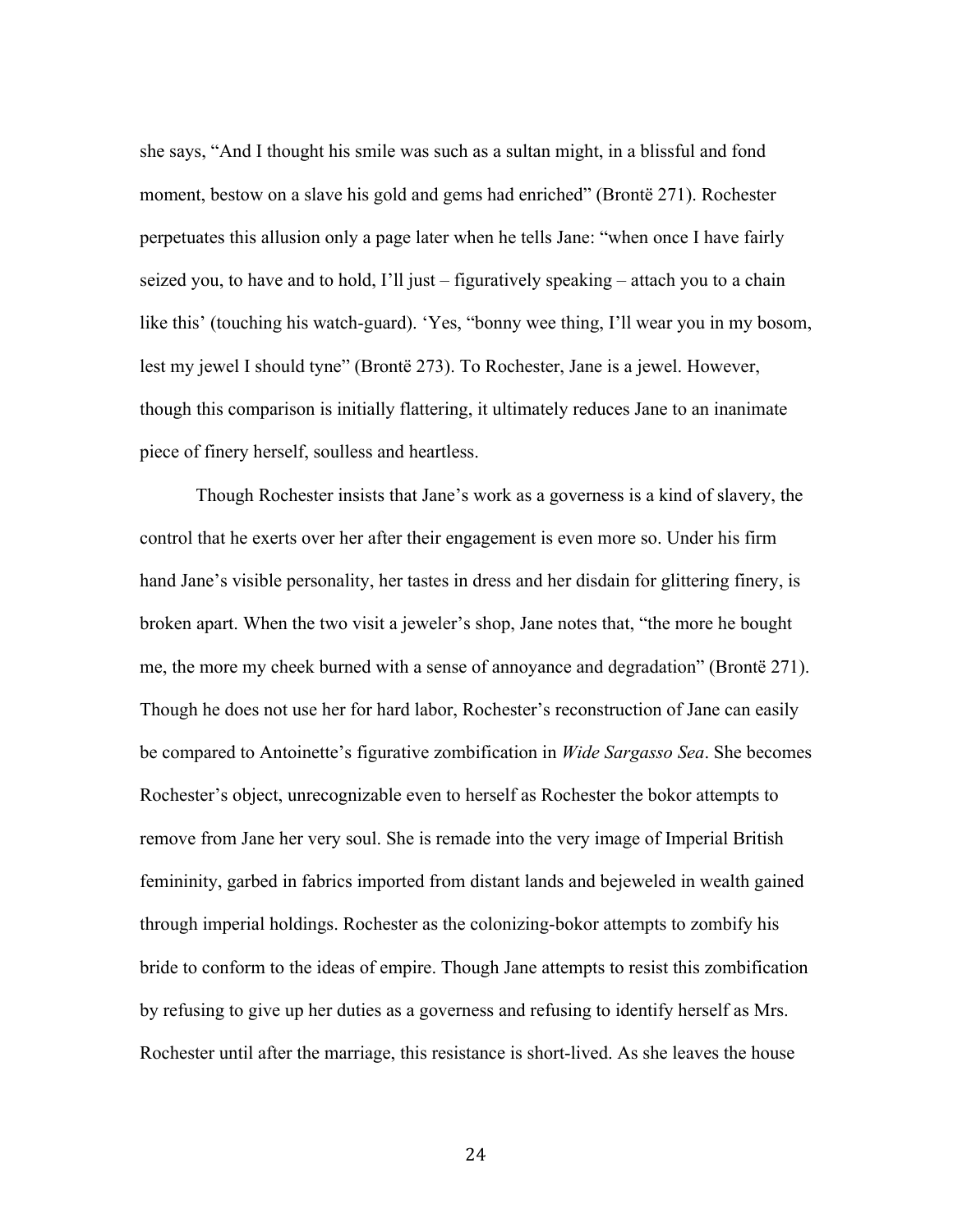on the day of their wedding, she pauses to glance in the mirror only to see, "a robed and veiled figure, so unlike myself that it seemed almost the image of a stranger" (Brontë 290). It could be argued that by marrying Jane, Rochester intends to completely separate Jane from her will. Indeed, when the wedding is interrupted, Jane notes that Rochester, "without seeming to recognize in me a human being, he only twined my waist with his arm, and riveted me to his side" (Brontë 293). He colonizes her, viewing her as less than human and attempting to make her into a British zombi who might perpetuate the Empire by safeguarding Rochester's British home and providing him with British heirs.

After the wedding is interrupted, however, Rochester's status as bokor shifts. He moves from being a colonizing-bokor, concerned with breaking the colonized zombi in order to remake her into a mirror of imperial femininity, to inhabiting the space traditionally occupied by an Afro-Caribbean bokor whose aim is to use his zombis to destroy imperial tenants. As a rebellious bokor, Rochester attempts to take Jane away to France to become his mistress, corrupting traditional English values and perverting what ought to be the home's sacred moral center: his young fiancée. Every attempt Rochester makes to colonize Jane after the wedding is an attempt at dismantling the very system that the colonizing-bokor ought to promote, though his attempts to forcibly make Jane his mistress ensure that he remains a rebellious-bokor all the same.

As the novel progresses, readers become aware that this is not the first time that Rochester has colonized a woman. His first wife, Bertha Antoinetta Mason, is kept locked in a cell in the attic because she failed to conform to Rochester's standards of British femininity. "Her character ripened and developed with frightening rapidity,"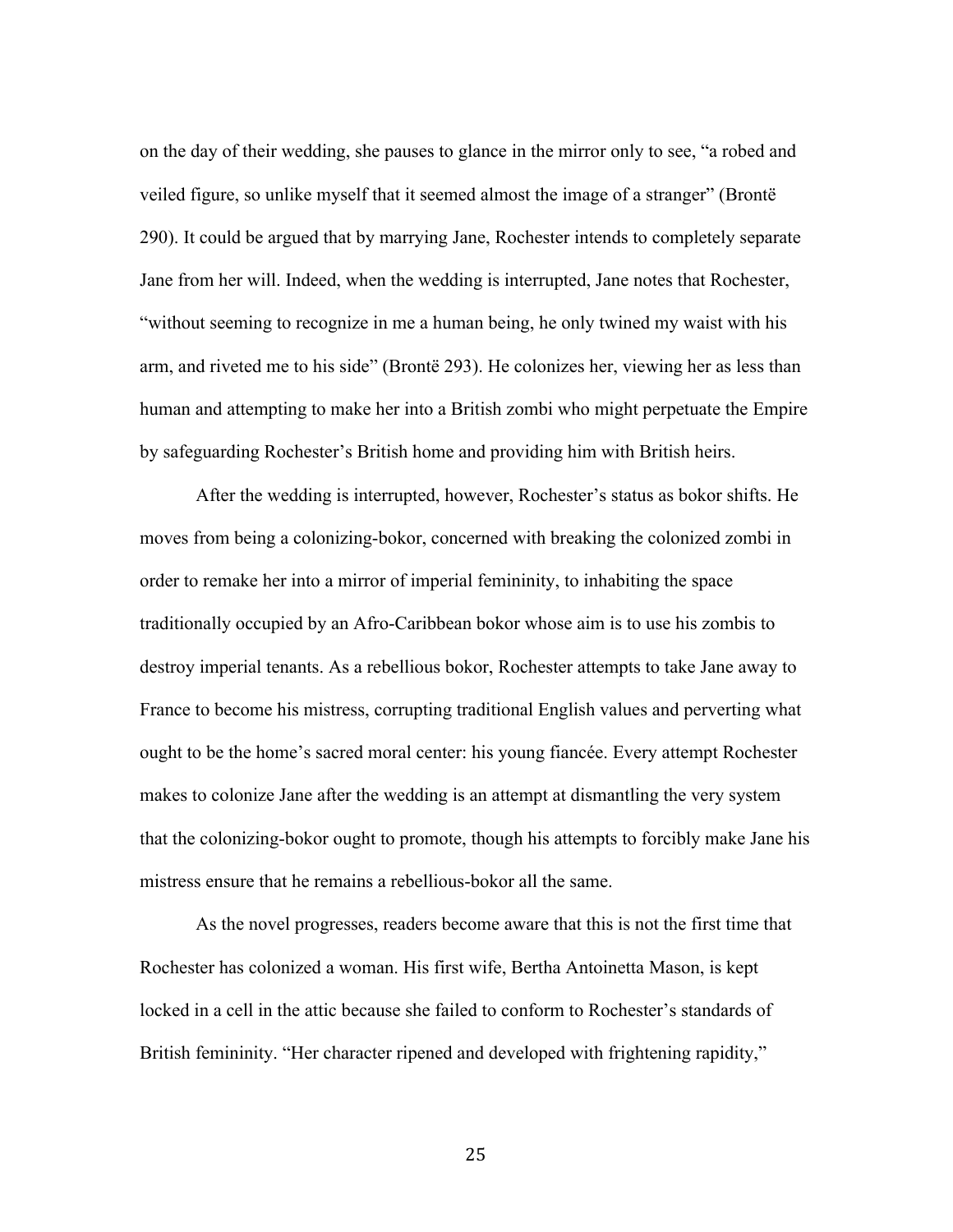Rochester tells Jane, "Her vices sprang up fast and rank...Bertha Mason – the true daughter of an infamous mother – dragged me through all the hideous and degrading agonies which must attend a man bound to a wife at once intemperate and unchaste" (Brontë 310). Rochester's choice of words here hearken back to Edward Long's depictions of the wild and passionate Creole woman, especially one of mixed race and tainted blood. However, the term 'unchaste' need not necessarily mean unfaithful. Indeed, the Oxford English Dictionary defines unchaste as "lascivious...inclined to lust, lewd, wanton" (*OED* "Unchaste" "Lascivious"). By describing Bertha as unchaste, Rochester could also be describing Bertha as a woman who gains enjoyment from sex, even sex within the bounds of matrimony, a forbidden pleasure typically enjoyed by Imperial Men and not their pure, angelic counterparts.

In their book *Madwoman in the Attic* (1980), Sandra Gilbert and Susan Gubar argue that Bertha functions as, "Jane's dark double *throughout* the governess's stay at Thornfield. Specifically, every one of Bertha's appearances – or more accurately, her manifestations – has been associated with an experience (or repression) of anger on Jane's part" (Gilbert 360). This doubling effect gives credence to my assertion that Jane is being colonized by Rochester, much as her dark double has been colonized before the events of the novel. Furthermore, Jane's initial confusion over Bertha's apparel – "I know not what dress she had on...whether gown, sheet, or shroud" (Brontë 286) – suggests that both Jane and Bertha's weddings can be interchanged with the image of a funeral, and their subsequent state as Rochester's things likened to their zombi status when Rochester, their bokor, raises them from the dead.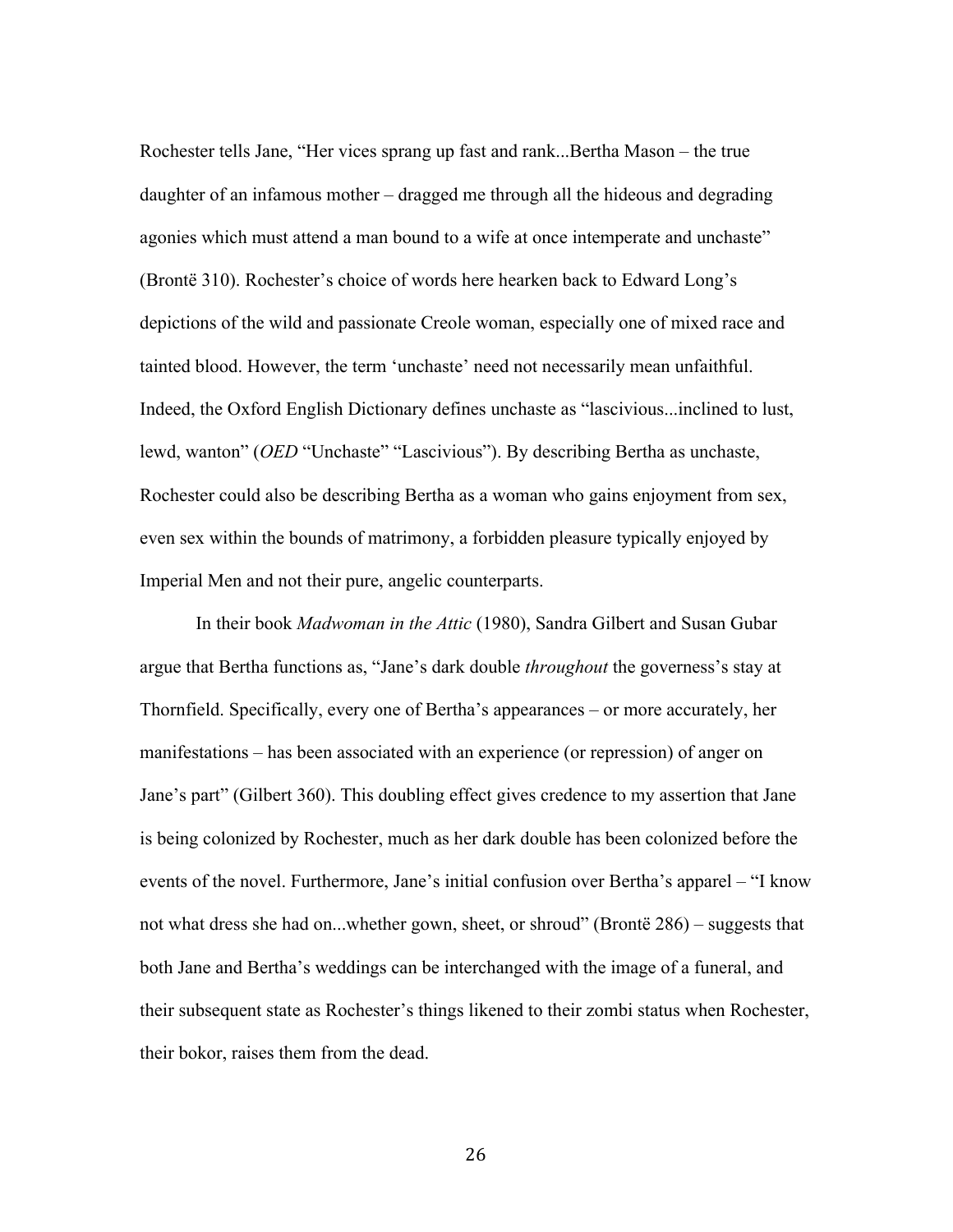Gilbert and Gubar's reading of Bertha fails, as noted by critics like Carine Mardorossian and Carolyn Vellenga-Berman, in their lack of attention to Bertha as her own unique character in the novel. Under their reading, Bertha is reduced to a thing much as Rochester attempts to demote Jane to a thing when he marries her. Perhaps her ultimate end that ensures Jane's lasting happiness makes such a reading tempting, but to relegate Bertha to such a role undermines her own agency and accomplishments in the text. As a colonized woman and a zombi, Bertha has her own arc both in Brontë's *Jane Eyre* and Rhys' companion work *Wide Sargasso Sea*.

Rhys' work begins by establishing Bertha, here renamed Antoinette, as a Creole woman living in Jamaica in the British West Indies in the late 1830's, shortly after the Emancipation Act freed all slaves in the colonies and sunk many plantation owners into abject poverty. As the daughter of a former plantation owner, Antoinette exists in a liminal position in West Indian society. She is most certainly not a member of the newly emancipated working class. However, her family's loss of income after the emancipation guarantees that she is no longer a member of the island's upper class. Her friend Tia draws attention to Antoinette's poverty by comparing her to the new wave of British colonists arriving in Jamaica post-emancipation: "Plenty white people in Jamaica. Real white people, they got gold money...Old time white people nothing but white nigger now, and black nigger better than white nigger" (Rhys 24). Antoinette is a Creole woman in the worst sense of the word. She is financially defunct and unsocialized (to use Long's description of white Creole women raised amongst black West Indians).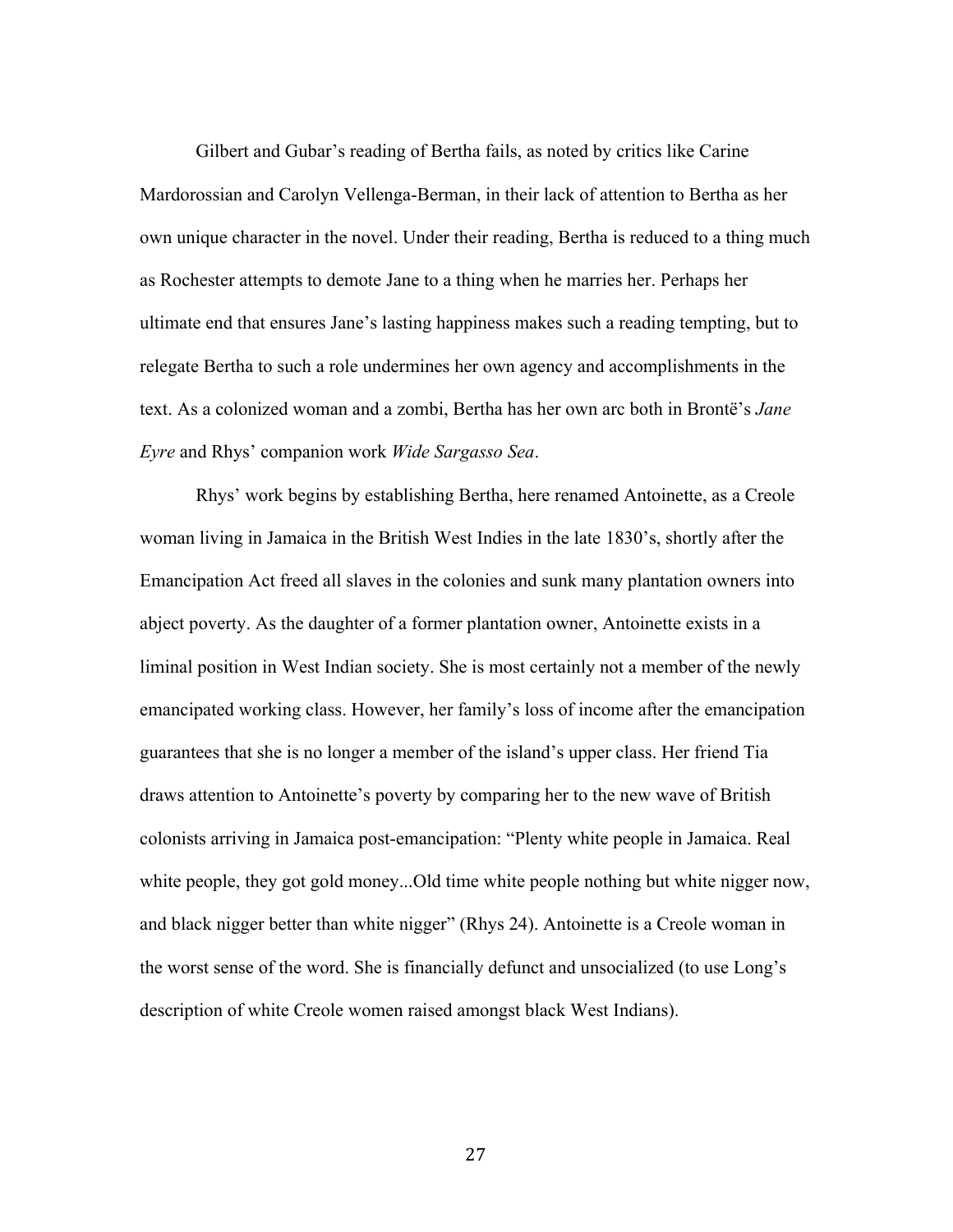When Rochester arrives in the West Indies, Antoinette's liminal position allows him to treat her as a colonizer would treat those he colonizes. Mary Louise Pratt describes this phenomenon as the "contact zone" which is, "a space of colonial encounters, the space in which people geographical and historically separated come into contact with each other...usually involving conditions of coercion, radical inequality, and intractable conflict" (Pratt 6). Though Antoinette's liminal position connects her to Rochester, it also separates them in such a way that Rochester can purchase her, for lack of a better term, upon the event of their marriage. Antoinette's Aunt Cora describes the marriage as "handing over everything the child owns to a perfect stranger" (Rhys 114). Though Cora attempts to obtain some legal protection for Antoinette, her goal is thwarted by Antoinette's step-brother Richard Mason. When the marriage takes place, Antoinette loses control over the little that had formally been her property. The law, which Christophine notes earlier is employed as a new means of enslaving the local population, guarantees that Rochester's wife can never leave him. "I am not rich now," Antoinette explains to Christophine, "I have no money of my own at all, everything I own belongs to him" (Rhys 110). When Christophine hears this, she suggests that Antoinette run away. However, Antoinette lingers. Lizbeth Paravisini-Gebert notes that this situation resonates as a theme in many of Rhys' works: "That women lack control over their own fortunes and how this lack of control victimizes them and deprives them of self-determination" (Paravisini-Gebert 199). Rochester capitalizes on this lack of control by depriving Antoinette of her family estate at Granbois and her inherited money (much like he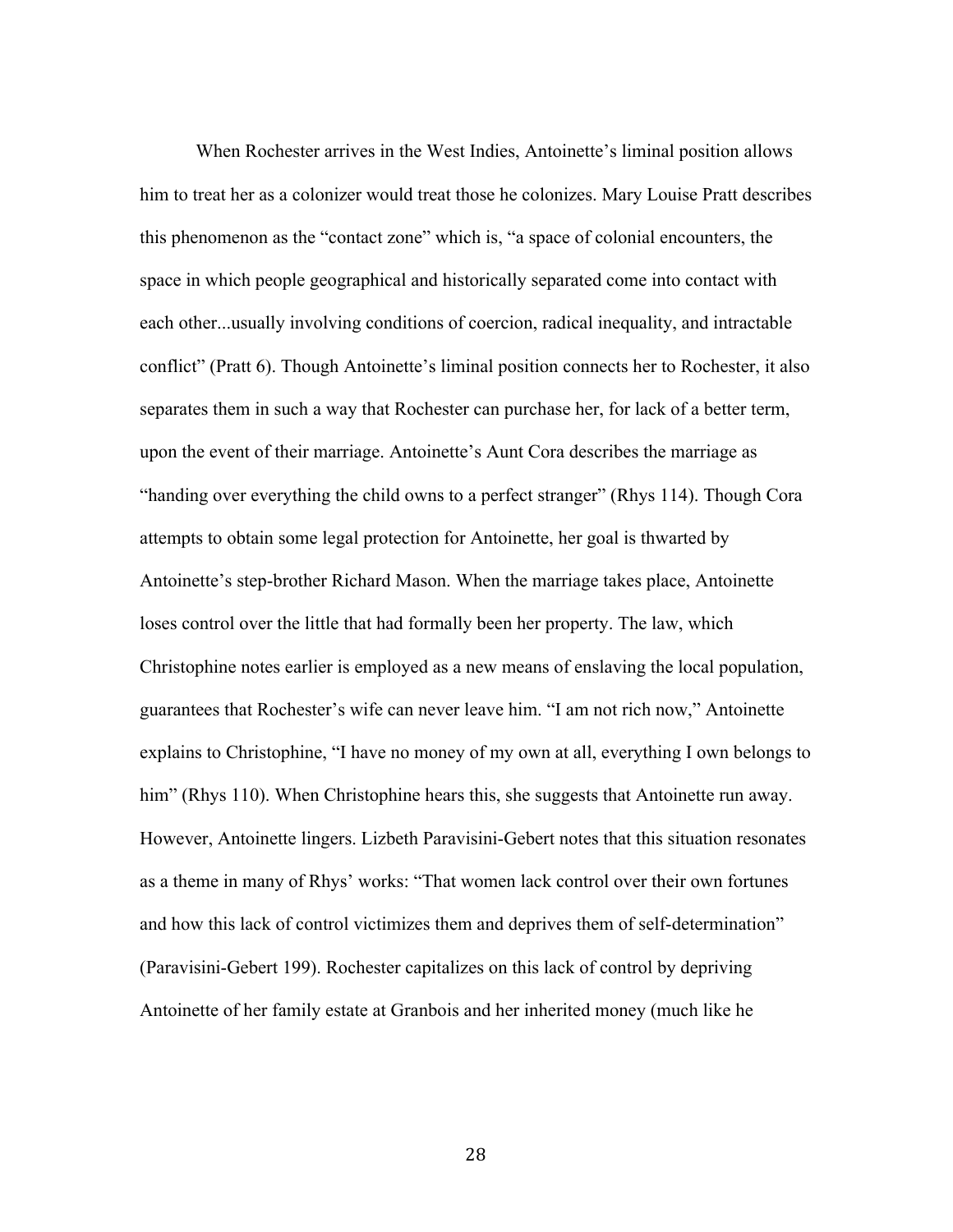deprives Jane of her wages in Brontë's *Jane Eyre*), consequently, removing almost all of Antoinette's legal agency.

Rochester is not content, however, to merely control Antoinette's financial situation. After the marriage he attempts to deprive her of all free will as well, playing the part of the colonizer-bokor again while treating her as a possession without any inherent rights. He begins by using her to gratify his physical desire until he, "was exhausted [and] turned away from her and slept, still without a word or a caress" (Rhys 93). This physical attraction is not equated with any genuine feelings for Antoinette, nor does it result in him treating her well after being gratified. "I did not love her," Rochester states, "I was thirsty for her, but that is not love. I felt very little tenderness for her, she was a stranger to me" (Rhys 93) When he tires of her, Rochester chooses to ignore Antoinette entirely. She is little more than a thing to him, a warm body whose exertion gives him pleasure when he wants it and whom he can store away in the meantime with little physical provision and no emotional connection.

Rochester's right to colonize Antoinette stems, in part, from the hierarchical system of race and class that existed throughout the British West Indies which Paravisini-Gebert describes as "pigmentocracy, with those of lighter skin nearer the top of the social pyramid (and with whites at the very top), while the black masses occupied the lowest positions" (Paravisini-Gebert 2). Rochester, by virtue of his recent arrival from England, is the 'whitest' character in the novel. Antoinette, the daughter of colonists of both English and French descent and who has never even seen England, is seen by Rochester as belonging to a lower social class than he. He feels insulted when Antoinette initially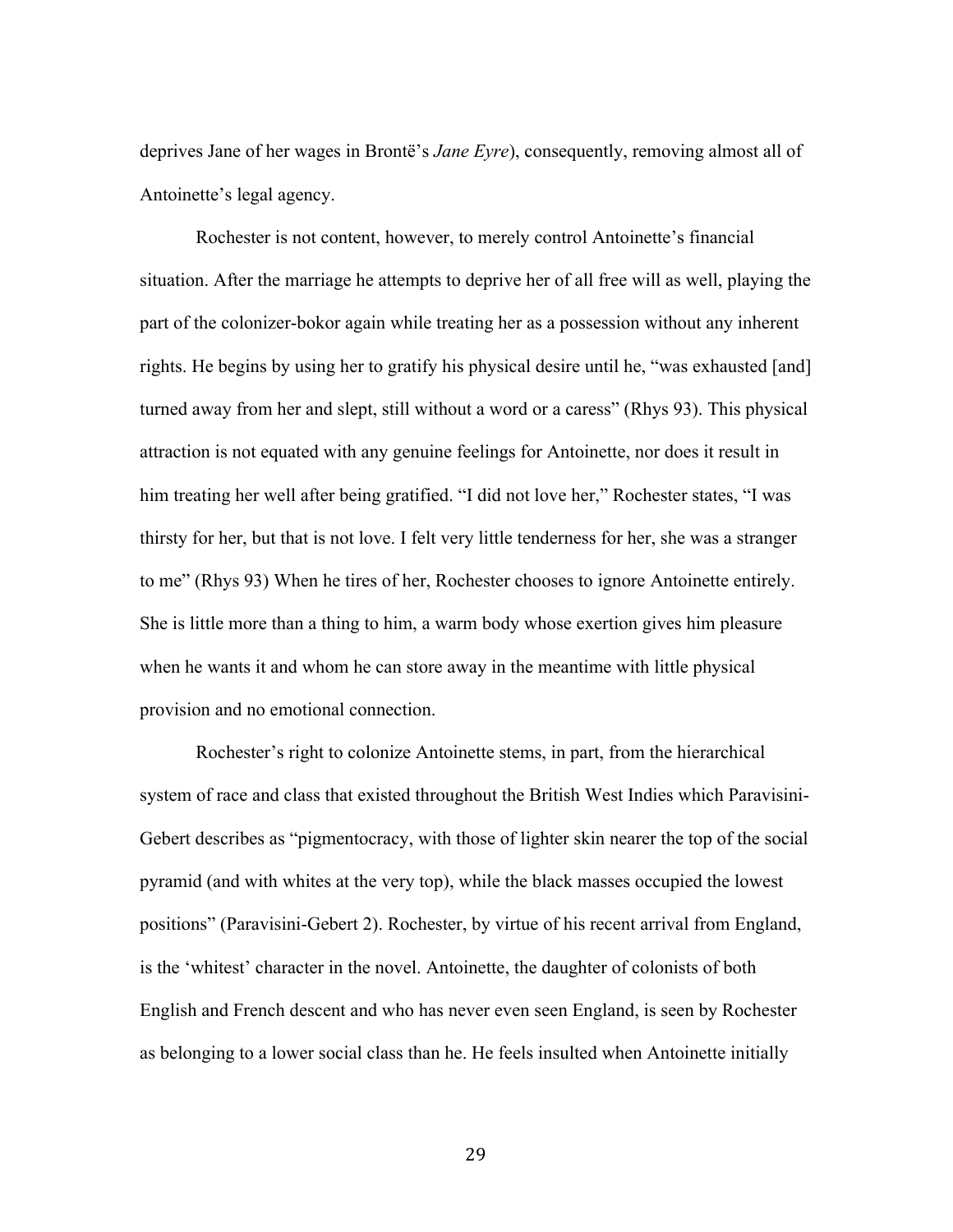refuses to capitulate to his will and marry him. "I did not relish going back to England in the role of the rejected suitor jilted by this Creole girl," Rochester recounts, "I must know why" (Rhys 78). In order to save face, Rochester exhibits the cunning of the new British colonists and allays Antoinette's fears regarding their union, promising that their relationship will be an exchange of trust. "Don't you remember last night I told you that when you are my wife there would not be any more reason to be afraid?" he asks her, "I'll trust you if you'll trust me" (Rhys 78-79).

In dealing with Antoinette after their marriage, however, Rochester finds himself confronted with a passionate woman with whom he never quite knows what to do. Michelle Cliff describes the character as presented in *Jane Eyre* to be a wild woman:

the woman whose fury implodes, the woman who is defined from the outside, who acceding to that foreign definition cannot be whole, whose dark blood is the source of her betrayal and constant danger (Cliff 42).

Cliff's reading of Bertha suggests that her blood is 'tainted' by more than simply time spent in the West Indies, that Bertha is of mixed race passing as white while never quite being able to fit into white British culture. The idea of British womanhood foisted upon her does not conform to her own passionate state of being, and so Bertha is broken apart under the strain.

Rhys' Antoinette channels a similar passion. She feels deeply the beauty of Granbois, her home. She loves Rochester passionately and desires for him to love her in the same way. Rochester feels that he can never bring such a creature back to England, save as a spectacle, so he strives to remake her, breaking her spirit in the way of a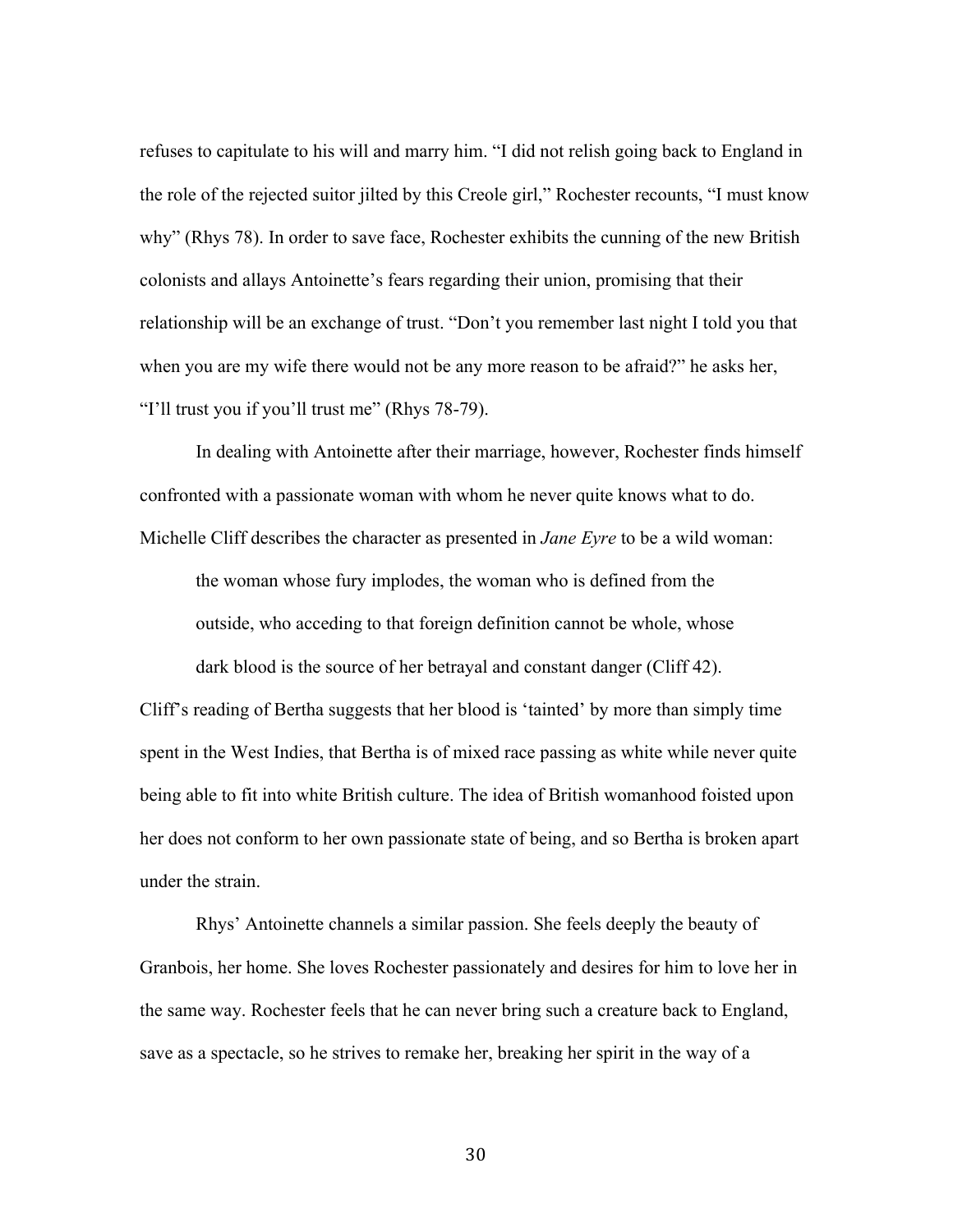colonizer-bokor by raising her back to life like a Vodou zombi of the ideal British woman. First comes the killing, performed upon the consummation of their marriage. Antoinette segues into the act by musing on her childhood desire for death. "Say die and I will die," she tells Rochester, to which he responds, "Die then! Die...I watched her die many times. In my way, not in hers" (Rhys 92). While Antoinette refers to a literal death, Rochester repeatedly subjects her to a metaphorical death as he uses her to satisfy his sexual desires and watches her climax again and again. On a practical level, Rochester and Antoinette's frequent copulation serves to bind Antoinette to what quickly becomes a source of pleasure for her. This hearkens back to the assertion Brontë's Rochester makes about his first wife being "unchaste." Although Antoinette is experiencing sex within the confines of marriage, there is no mention of procreation in Rhys' novel, only Antoinette's physical enjoyment. On a metaphorical level, however, the comparison drawn between sex and death reminds readers of the first step in the zombification process. Antoinette is killed then raised to life again at the whim of her British bokor. This process is finished after Antoinette and Rochester's final romantic encounter. Still groggy from the Obeah potion that Antoinette obtained from her nursemaid Christophine and used to lure him into bed, Rochester, "drew the sheet over her gently as if I covered a dead girl" (Rhys 138). All traces of intimacy vanish after this final encounter. Rochester becomes more adamant in his destruction of Antoinette, reshaping her without second thought.

Once Antoinette is raised, Rochester gradually reworks her into the image of British womanhood. He rechristens her Bertha, "because it's a name I'm particularly fond of. I think of you as Bertha" (Rhys 135). While Antoinette is a French name that brings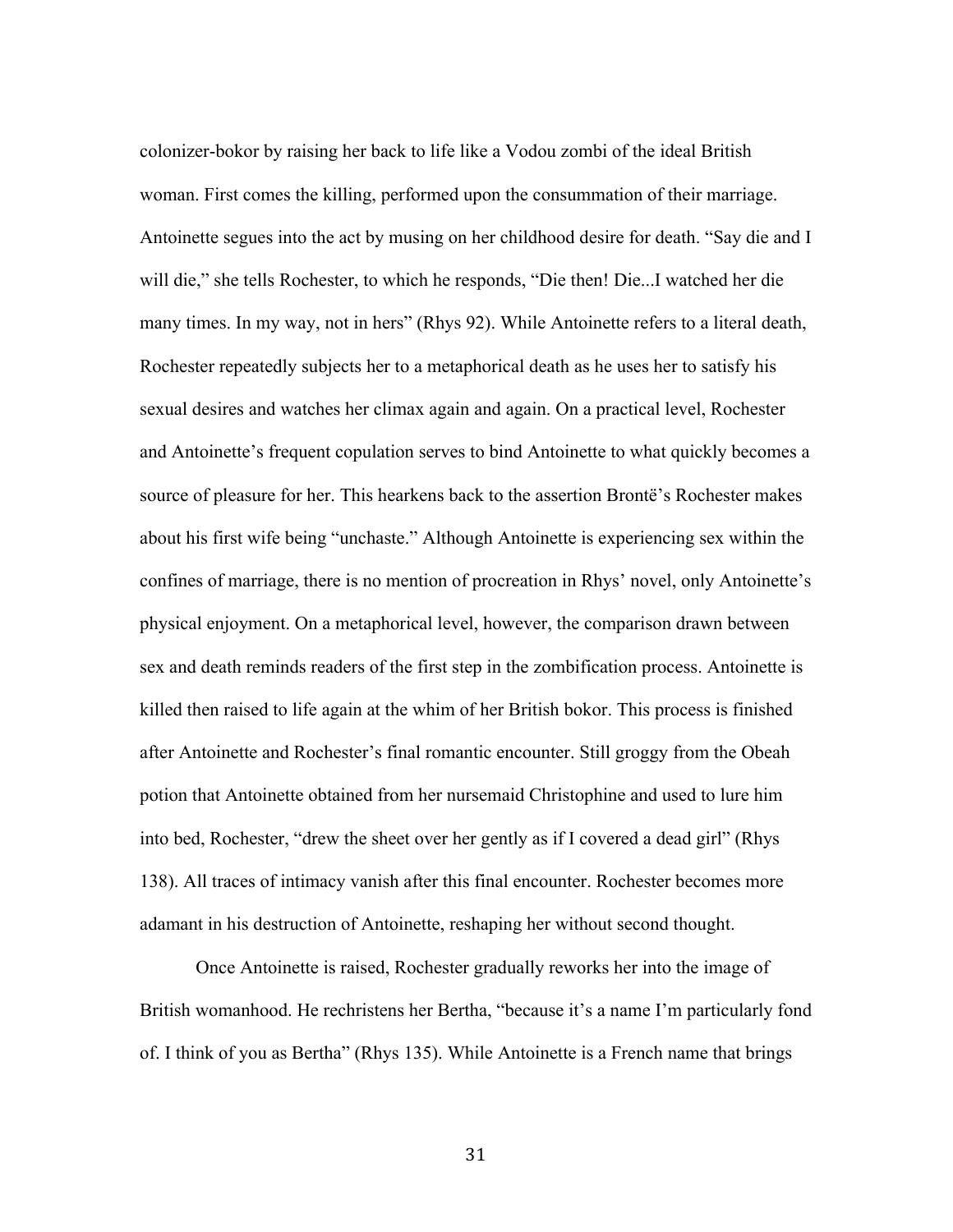up memories of Antoinette's foreign and insane lineage<sup>12</sup>, the moniker Bertha has its origins in Germanic and English names. Antoinette later resists, arguing that, "Bertha is not my name. You are trying to make me into someone else, calling me by another name. I know, that's Obeah too" (Rhys 147). By controlling her name, Rochester is attempting to control her personality. He is remaking her into his zombi, an animated creature devoid of any internal life, a body with no soul but that of the master. As they leave Granbois, Rochester notes the process to be complete. Antoinette's face is blank, "no expression at all...I knew that my dreams were her dreams" (Rhys 166-7). By the end of the novel, passionate Antoinette has become Rochester's "breathless but curiously indifferent" doll (Rhys 171), a zombi in the truest sense of the word. He ignores her socially, abuses her sexually, and has dominated her will to the point that it appears to no longer exist. He is the ultimate bokor, in complete control of his living corpse.

This control, however, quickly reveals itself to be an illusion in both of Rochester's relationships. Though Rochester initially experiences success in dominating both Jane and Bertha, he can never fully make them conform to the image of British-ness. Both Jane and Antoinette/Bertha resist his control, in the manner of the slaves brought to the West Indies to labor on the plantations. Jane, who initially describes herself as a sort of "rebel slave," teases Rochester so as to avoid fulfilling his will. When it becomes

<sup>12</sup> It is a diminutive of Annette, her mad mother's name. While Rochester frequently asserts that Antoinette's madness is inherited from her mother, Rhys' narrative suggests that this madness is greatly exacerbated, if not caused outright, by Annette's sudden change in social standing post-emancipation. While she is always distant from Antoinette, it is only after losing all of the trappings of her former life and status – her husband, Coulibri, her son and the heir to the estate – that she completely breaks down. It is suggested that the fact that she is 'institutionalized' in a house where she is repeatedly raped contributes to her madness as well.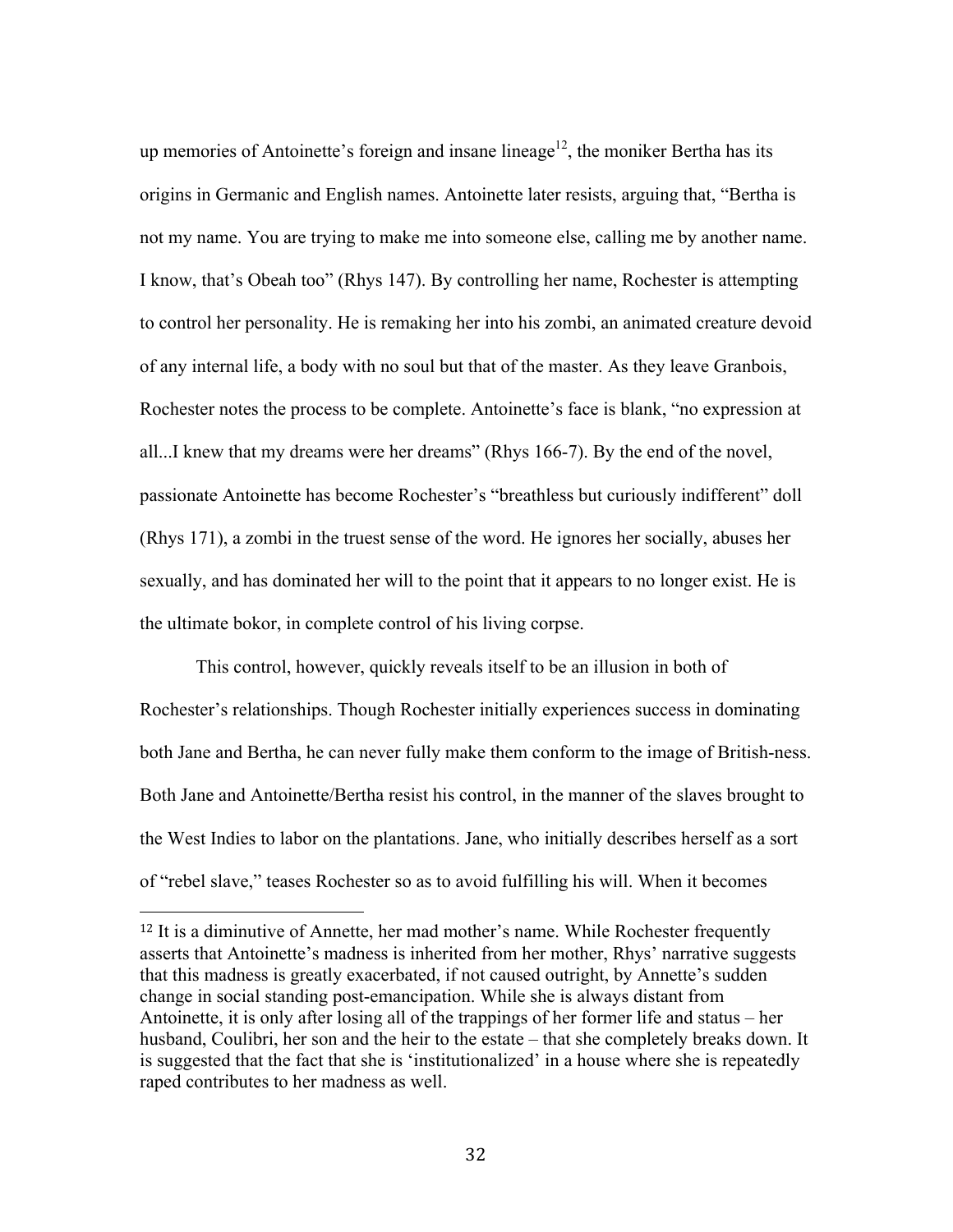clear, however, that he means to press her into acting out the part of his mistress in spite of her own desires, she flees into the wilderness, seeking shelter in the moors, much like the escaped slaves and maroons sought shelter in the West Indian wilderness. "No tie holds me to human society at this moment..." Jane recounts after leaving Thornfield, "I struck straight into the heath" (Brontë 327). Jane's assertion that she needs no human company exacerbates her own inhumanness and lends credence to her status as a zombiin-revlot. However, the fact that she subsequently creates a new society with the Rivers sisters, who exist in the same liminal social position as she does, suggests that Jane is ultimately able to redefine her status as a strength and a way to gain some measure of freedom.

Antoinette's resistance is more overt. She first attempts to use an Obeah potion on Rochester, petitioning Christophine for a potion that can, "make people love or hate. Or...or die" (Rhys112). When this doesn't work, Antoinette reacts to Rochester's domineering with violence. Ultimately, Rhys' Antoinette follows in the footsteps of Brontë's Bertha with outright rebellion, torching the symbols of her master's power by burning down his house.<sup>13</sup> Her death becomes a final act of agency or, as Lauro puts it, "as embracing death in an act of rebellion" (Lauro 53). As a colonizer and a bokor, Rochester is a failure. Even though the narrative ends with Bertha's death and Rochester's marriage to Jane, both women's final acts contain the agency that they deprive Rochester of. While zombified Bertha is deanimated through her death, she

<sup>13</sup> The torching of Rochester's house and Antoinette's dreamlike return to Jamaica highlight what Lauro notes as another types of zombi figure – the soul without a body, freed at last from bodied captivity to fly back to the motherland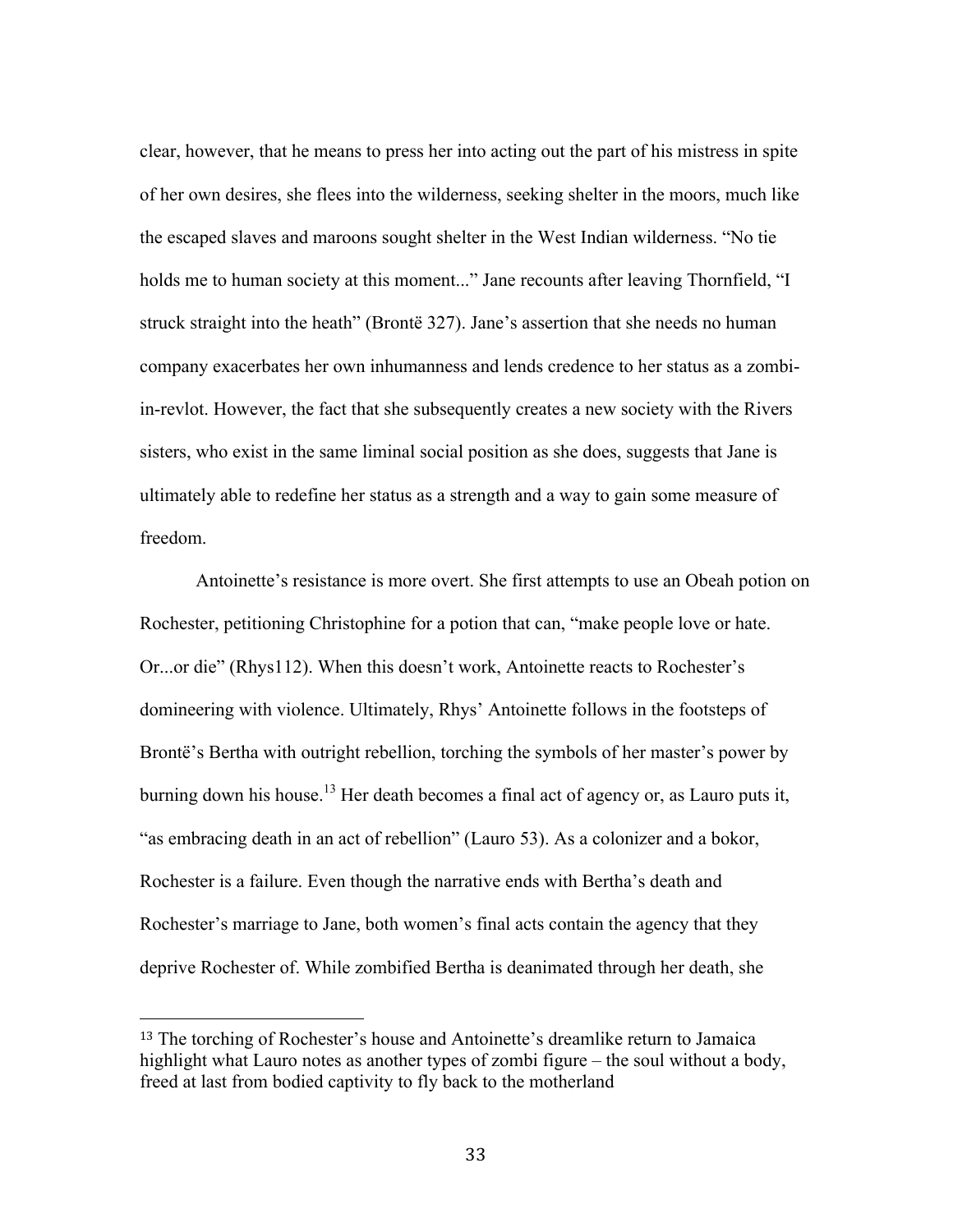destroys Rochester's house on her way out. When Jane returns to Rochester, she has a fortune of her own and becomes his caretaker, controlling his access to the world. The codependency of the colonizer/colonized relationship means that, "the occupier himself is colonized by the experience of colonialism" (Lauro 13). The process works backwards to affect the colonizer, Rochester, in negative ways. This notion that he is himself colonized, however, leads to interesting assertions regarding his status in Rhys' zombi/bokor metaphor. Far from being solely an agent responsible for the creation of zombis, I would argue that Rochester is also a zombi himself.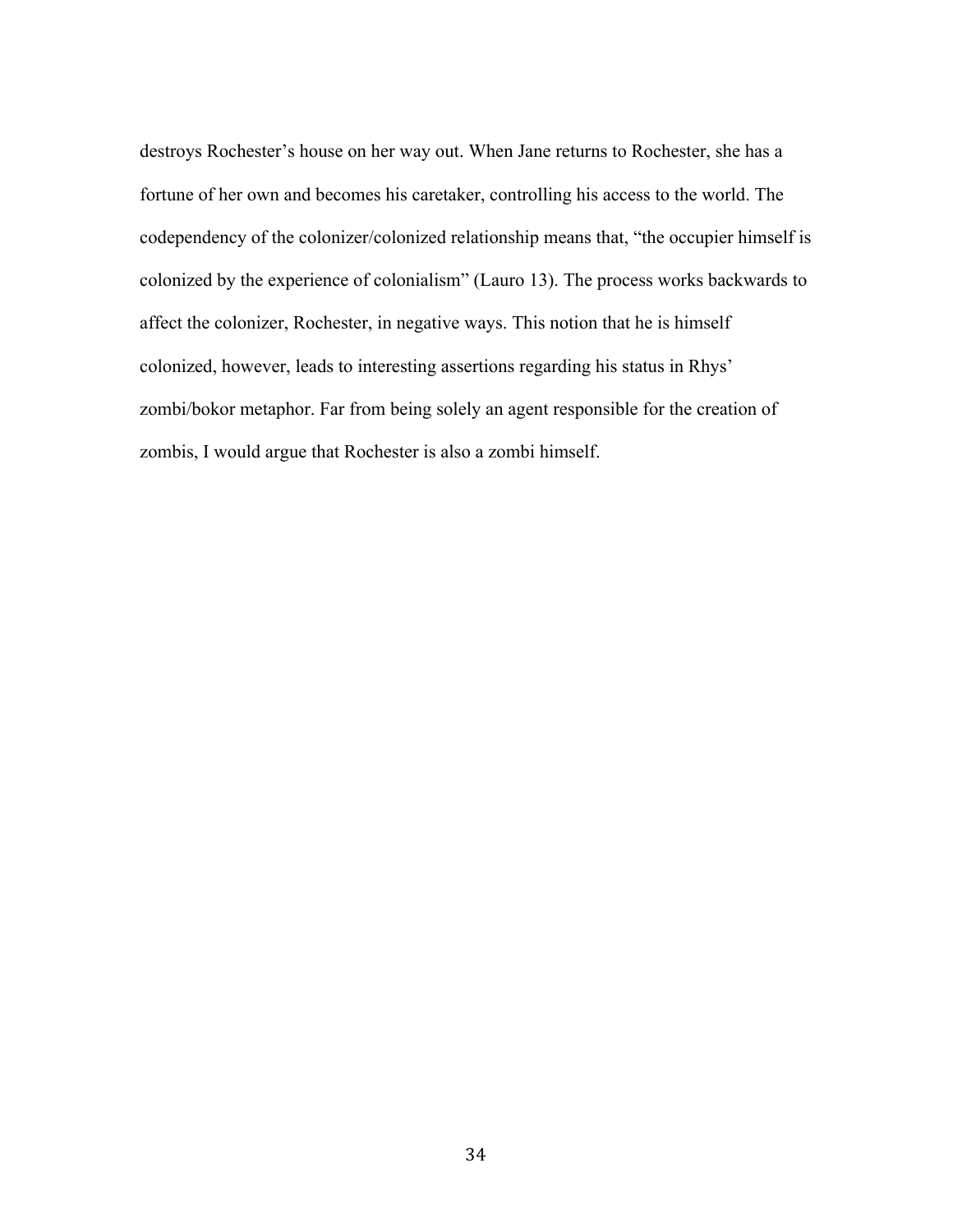### V. The Zombi of the British Empire

Rhys' novel establishes the pattern for Rochester's zombification. During the first part of the novel, it is made clear that he travels to Jamaica, marries Antoinette, and settles in Granbois not for his own sake, but rather to appease his father's will. As a second son, Rochester has little in the way of financial options. He has no inheritance either in land or titles. "Dear Father," he thinks as he muses on his marriage, "I will never be a disgrace to you or to my dear brother the son you love...I have sold my soul or you have sold it" (Rhys 70). Rochester is little more than expendable labor, sent to extend the property for the primary benefit of his older brother who remains in England. His status as property is exacerbated by the fact that Rochester is suffering from a fever while the marriage is being arranged. His own opinions and desires matter so little in the arrangement that the fact that he is not in his right mind during negotiations is of little to no effect. The expression "selling one's soul," functions on two levels here. First and foremost, it functions as a familiar expression that conveys the fact that Rochester's situation has privileged some tangible gain over his own desires. On another level, though, it hearkens back to one of the primal roots of the zombi myth: that of African soul-capture in which a man's soul is separated from his body and then sold as a source of power. Rochester's sold soul cements English dominance abroad in the newly emancipated Jamaica.

Deprived of his own will and soul, Rochester becomes an object for furthering the Imperial mission. He feels no passion in his dealings with his wife. "I did not love her,'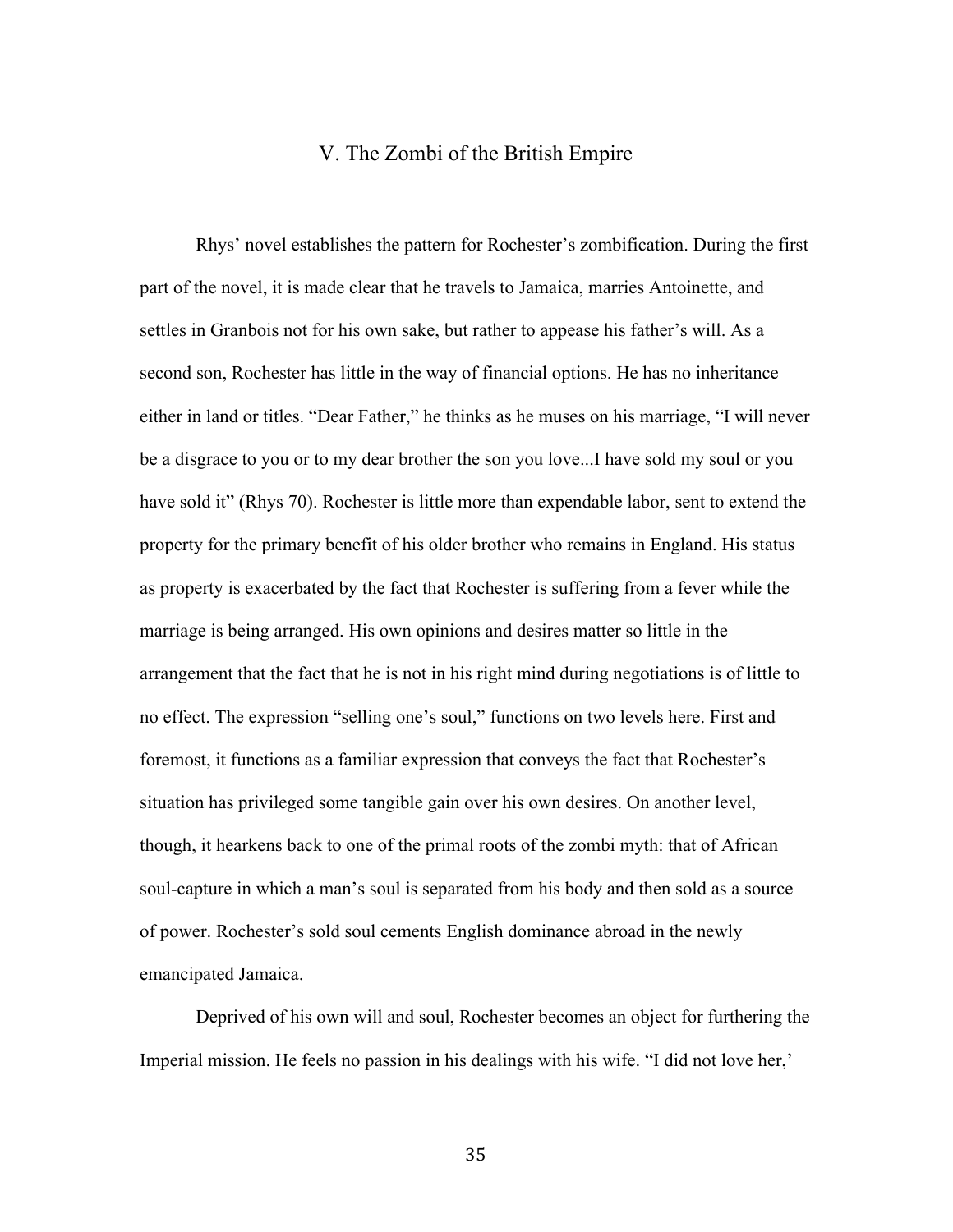he says, "I felt very little tenderness for her, she was a stranger to me, a stranger who did not think or feel as I did" (Rhys 93). Yet despite any and all apathy that Rochester feels towards his wife as a person, he proceeds to dominate her in the way he feels he is supposed to dominate the Creoles of the West Indies. He forces her to marry him, because as an Englishman he cannot be rejected by a Creole woman. "I did not relish going back to England in the role of rejected suitor jilted by this Creole girl," he muses (Rhys 78). He is driven by the expectations of a nameless and faceless society in Great Britain. Consequently, Rochester renames her Bertha not as a term of endearment but rather because he likes to think of a proper English woman as the wife to a proper English man, as opposed to the half-French Creole that his wife truly is. Near the end of the novel, he determines to lock her up so that he might be the only one to possess her. "Made for loving?" he thinks, "Yes, but she'll have no lover, for I don't want her and she'll see no other...She's mad, but *mine*, *mine*" (Rhys 165-6). He possesses her, but his shame at her madness and his refusal to be her lover shows that he takes no pleasure in the possession. Rochester is a zombi whose own will has been replaced by the compulsion to toil.

If Rochester is a zombi, his bokor is no less than the idea of empire instilled in him by his father and brother. His actions are motivated not by a particular set of feelings towards a person or place, but rather by a sense of what British society expects from him. This behavior is reminiscent of Homi Bhabha's discussion on mimic men, "a class of persons Indian in blood and colour, but English in tastes, in opinion, in morals, and in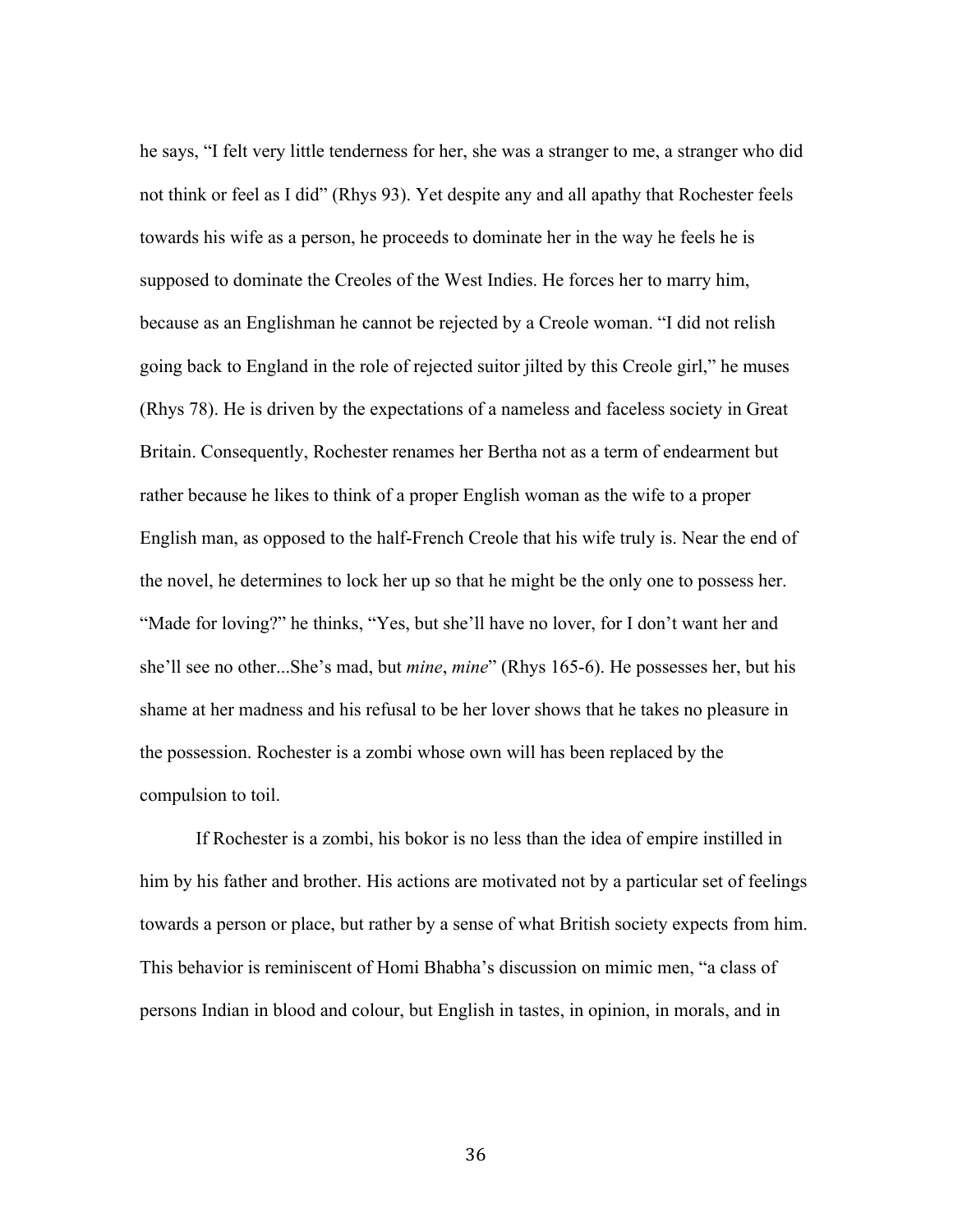intellect" (Bhabha 124-125)<sup>14</sup>. The colonized Indians do as they are told in order to appear British, though they never really are. They become puppets, zombies, acting out the part of their British colonizers even though they can never truly become them. Michelle Cliff describes this same phenomenon in her discussion of colonized children, who "represent the colonizer's world, peddle the colonizer's values, ideas, notions of what is real, alien, other, normal, supreme...[they] speak, albeit in a tongue she/he does not own. It is the King's, Queen's" (Cliff 40). In this scenario, Rochester functions as the second person in the colonizer/colonized relationship. He must learn how to mimic the ideal British man, the colonizer who is always in control of the situation, as he spreads Britain abroad.

Rochester is a British colonist, not one of the colonized, yet his cleverlyconstructed social identity mirrors that of the colonized mimic men. He travels to Jamaica to marry Antoinette, not of his own choice, but rather because his father and brother deem it to be the proper course of action for a younger son. He acts out the role of the British patriarchy even though he doesn't feel it. This can be seen in the frequent revisions to the mental letters he composes for his father, first accusing him of having "sold [Rochester's] soul", but later editing the letter so that it merely reads "All is well and has gone according to your plans and wishes" (Rhys 75). Rochester's final letter to his father contains none of his original malice or more honest musings, only an expressed desire to act as he has been told. Any expressions of unique desires or personhood is

<sup>14</sup> Somewhere around here we can talk about Burmese days briefly – the hyper-British British man abroad connects the colonized mimic man with the white colonizer's actions.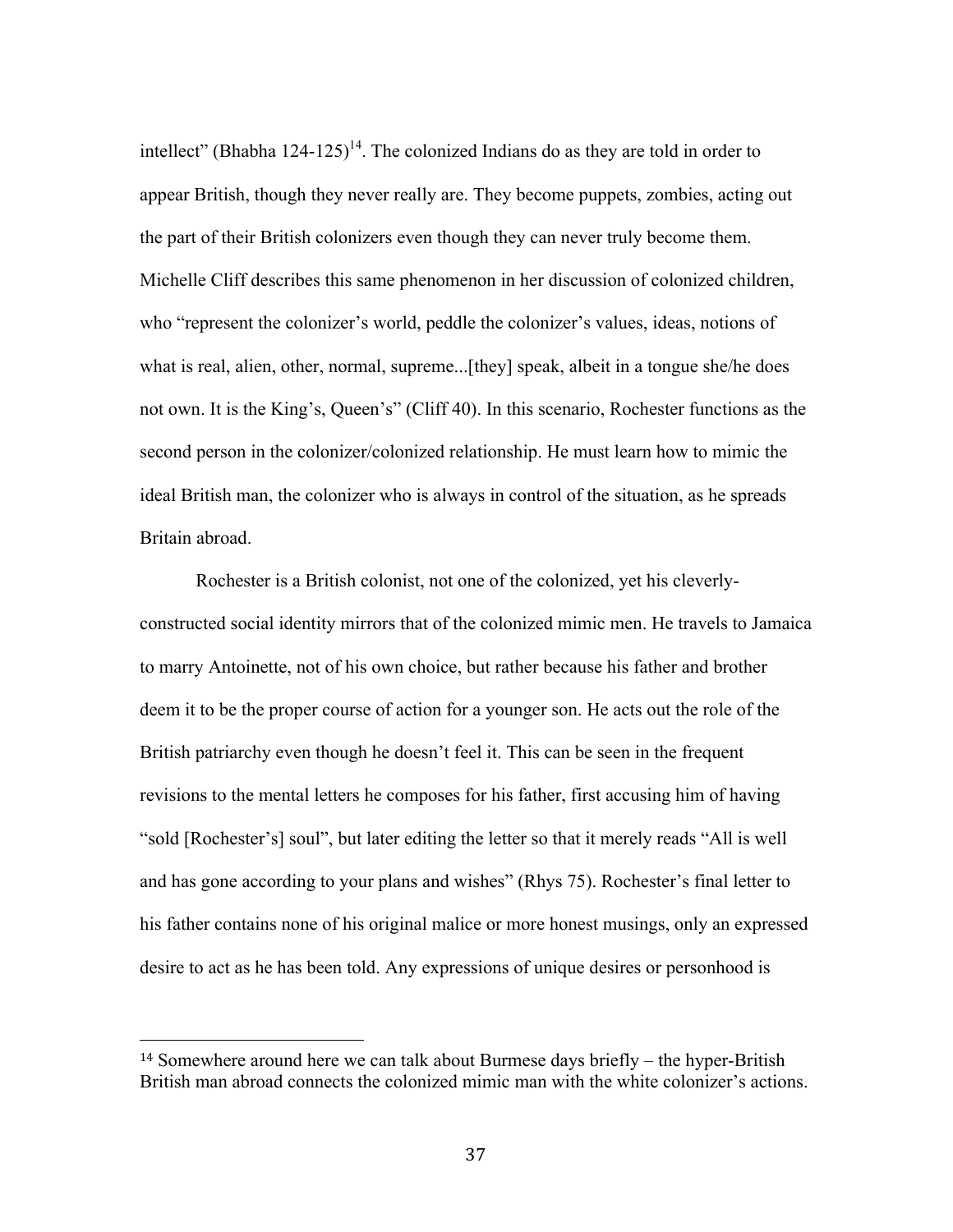edited out – as Rochester fulfills his father's wishes he finds that he no longer has any soul for it.

Like the Indian mimic men, who were condemned to be "almost the same but not white" (Bhabha 128), never British enough, Rochester cannot achieve acceptance in society by denying himself as acting the role of the proper British man. The black residents of Granbois have no respect for him. Characters like Amélie laugh at his attempts to make himself more English. "I could feel his dislike and contempt," Rochester writes of one of the servants, "The same contempt as that devil's when she said, 'Taste my bull's blood'" (Rhys 167), referring to Christophine's description of her superior coffee. When his marriage to Antoinette is revealed to be a sham conducted between himself and a woman he views as insane, Rochester decides to return to England no longer pretending that the marriage is meaningful to him. "If I was bound for hell let it be hell," he declares, "No more false heavens" (Rhys 170). Antoinette, still legally his wife but no longer acting the part fulfilling her wifely duties of household management, is locked up in the attic while Rochester travels through Europe, living however he desires.

Brontë's text expands upon Rochester's reluctance to enact the tenants of Imperialism. He refuses to remain in Britain in order to build up his estate and its holdings. His ward Adéle complains "I never see him" (Brontë 103), while the housekeeper Mrs. Fairfax tells Jane, "I believe he is considered a just and liberal landlord amongst his tenants: but he has never lived much amongst them...he has travelled a great deal and seen a great deal of the world" (Brontë 104). He is not among his own people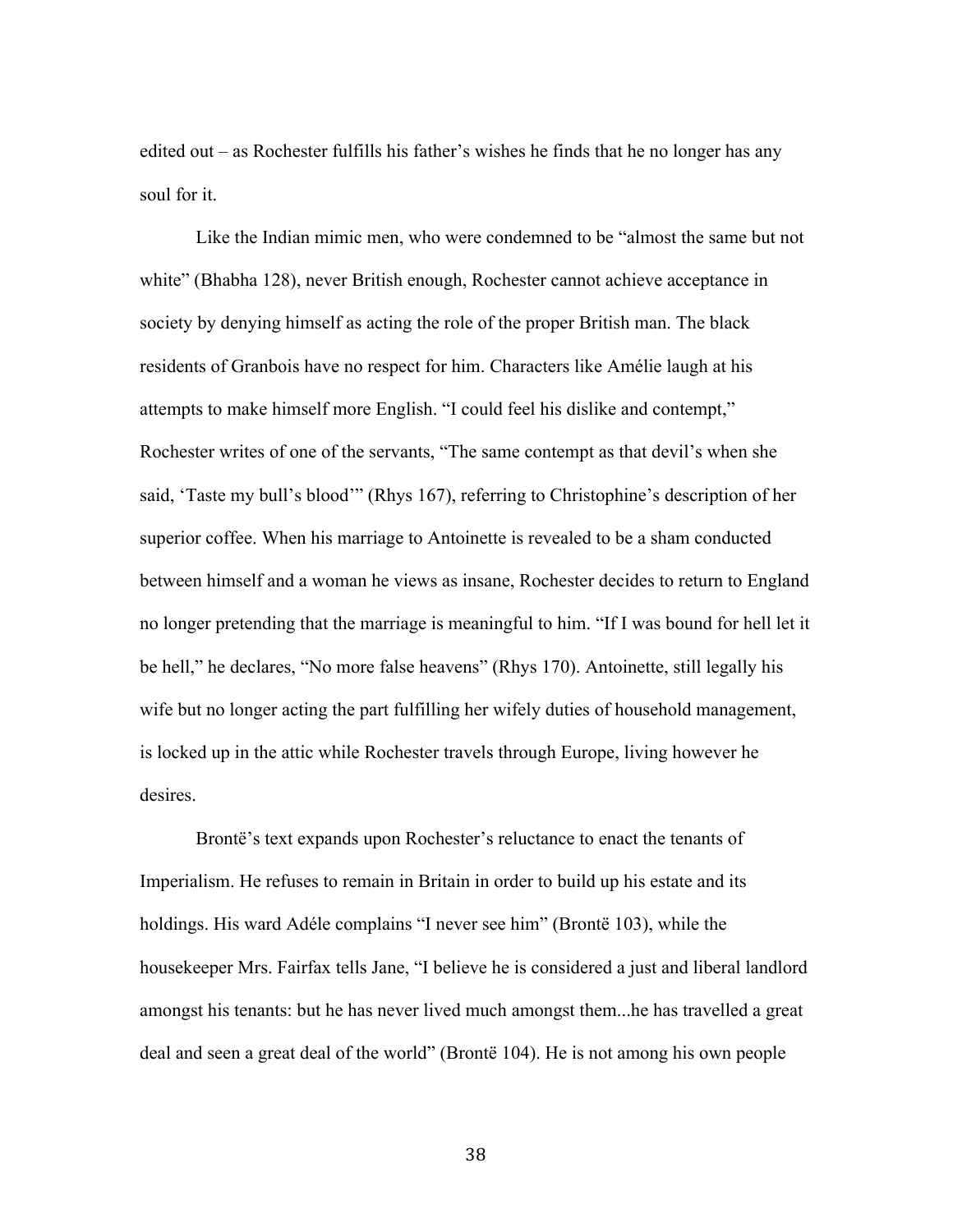enough to be acquainted with their ways or serve as a safeguard to their lifestyle. Instead, he spends copious amounts of time in Europe, "reluctantly" taking on the role of the libertine with women like the French singer Celine Varrens and her two successors, "an Italian, Giacinta, and a German Clara; both considered singularly handsome" (Brontë 315). He even goes so far as to bring the Continent into what ought to be the sacred British home when he sends Adéle Varrens (with whom he claims he has no blood connection) to Thornfield. While Rochester's actions do not cause him to lose face in society (he is careful to keep his mad wife locked out of sight), his dismantling of Britain at home instead of his spreading of Britain abroad showcase the potential for mutiny inherent in all zombi figures. He will not remain a zombi who obeys. Rochester had been broken by the idea of Empire when he married Bertha. Though he initially tries to reenact the Imperial drive by zombifying Jane as an ideal British bride, this renewed drive to colonize and recreate the British empire abroad is tainted by the fact that British antibigamy laws condemn his actions. When his ruse falls apart, Rochester fights to keep Jane as his mistress with few, if any, reservations. He is a vicious, violent man with nothing to lose<sup>15</sup>, even going so far as to threaten sexual violence against Jane. His zombi-like inhumanness becomes a form of strength as he resists social expectations

<sup>15</sup> In *Imperial Masochism*, John Kucich notes that there are several reasons why men of Empire might capitalize on their painful past experiences. His assertions that martyrdom furthered the religious motivation for colonization are more applicable to St. John than Rochester, who might be considered as a different type of bokor in a different type of paper. However, Kucich does note at one point that stories of the violence done to British citizens by those abroad was, "a means of legitimating aggression and inspiring vengeance" (7). This particularly resonates with Rochester's justification for his attempted bigamy and lends interesting credence to his threat to Jane – "Jane! will you hear reason?' (he stooped and approached his lips to my ear) 'because if you won't I'll try violence" (306).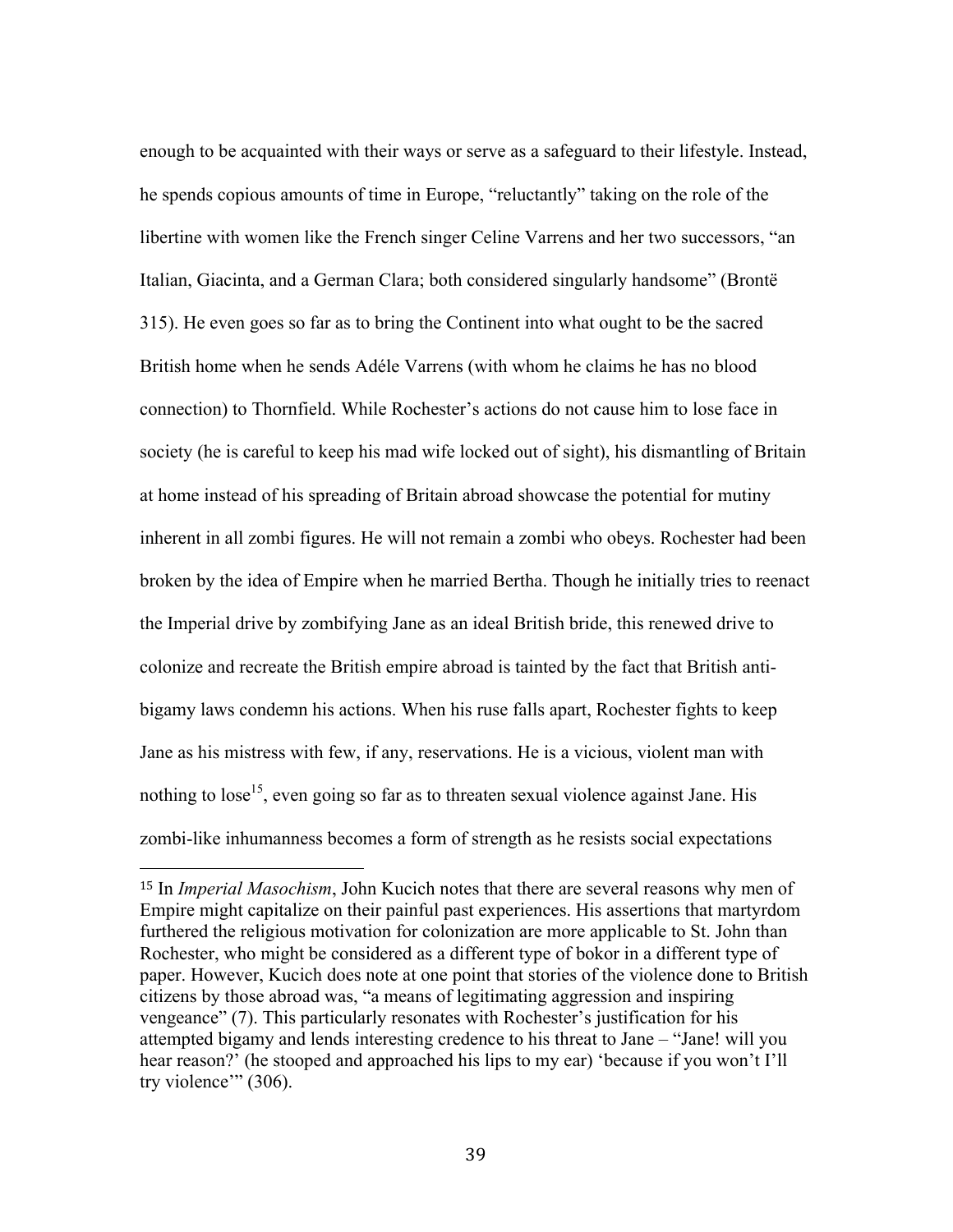without fear of repercussions. After Jane leaves, he forgoes even the crudest actions of the British gentility and "broke off acquaintance with all the gentry, and shut himself up, like a hermit, at the Hall" (Brontë 436).

As Rochester's own status as a zombi of the British Empire begins to turn against itself, his attempted zombification of Jane and Bertha breaks down completely. Jane flees to the north where she remakes herself as Jane Elliott. Upon receiving her inheritance from her uncle, Jane sets up a non-traditional household by sharing her wealth amongst her cousins. "I have never had a home," Jane declares to St. John upon receiving word of her inheritance, "I have never had brother or sisters; I must and will have them now" (Brontë 393). Jane's declaration forcefully rewrites the identities of the Rivers siblings in relationship to herself, mirroring the bokor/zombi relationship that she had previously been subject to yet recasting herself in the bokor role. Much like Dessalines' declaration that all inhabitants of Haiti, regardless of their race, were to consider themselves black, Jane declares that all members of the Rivers household are to consider themselves her siblings and equals in her inheritance. And so they become, based on her declaration and generosity alone, despite perhaps St. John's distinctly un-brotherly intentions towards Jane. This declaration is eventually put to the test when she refuses to partake in the traditional feminine role of Imperialism (soul making *and* child making) by refusing to marry St. John, opting instead to remain in the non-traditional household she created with his sisters.

The breakdown of Bertha's zombification is far more violent. Bertha, locked in the attic for so many years, escapes in the dead of night and burns Thornfield, the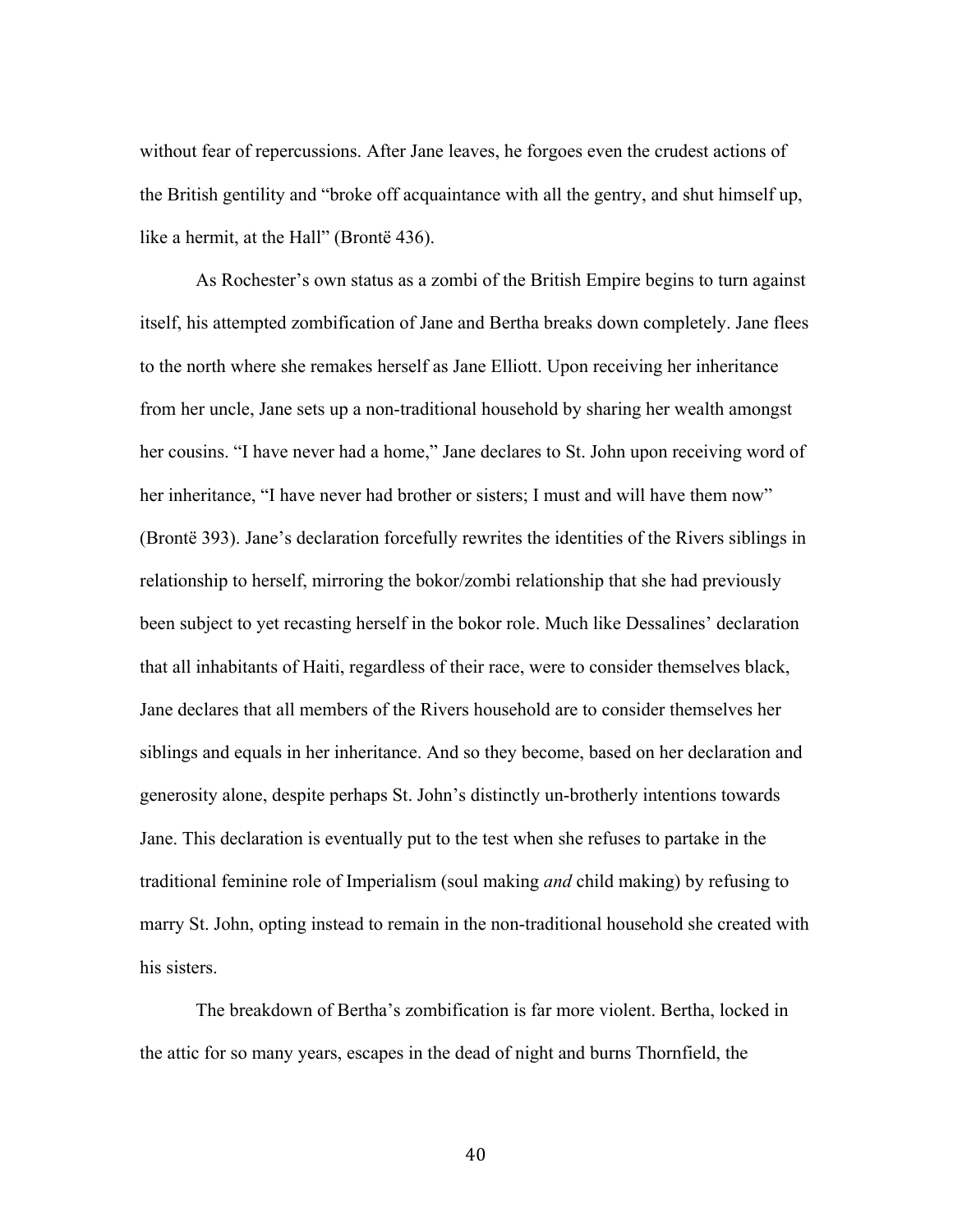Rochester family home and the tangible representation of the British Imperial drive, to the ground. Brontë's account of this event focuses on Rochester and his reaction to his wife's pyromania and subsequent suicide.

"He went up to the attic," the inn keeper recounts for Jane, "I witnessed, and several more witnessed Mr. Rochester ascend through the skylight on to the roof: we heard him call 'Bertha!' We saw him approach her; and then, ma'am, she yelled and gave a spring, and the next minute she lay smashed on the pavement" (Brontë 426)

This is the last mention that is made of Bertha before the story returns to recounting Rochester's subsequent sorrows. Rhys, however, rewrites the events from Antoinette's point of view. She remains the zombi figure, a stranger to herself when she sees her reflection in the mirror. However, her final leap from the ramparts is not in despair or defeat. "But when I looked over the edge I saw the pool at Coulibri," she states, "Tia was there. She beckoned to me and when I hesitated she laughed" (Rhys 189). By leaping into the pool at Coulibri, Antoinette's death becomes a defiant sign of victory. Her soul, quenched by Rochester's domineering, is released as her zombi-self is permanently deanimated. Lauro notes that many rebel slaves believed their deaths would release their souls from their bodies to, "awaken in Africa, finally free from the curse of a living death" that was slavery (Lauro 52). In the same way, Antoinette's final dream state suggests that her own soul has been released from her zombi body to return home to Jamaica, free at last from all social divisions and expectations.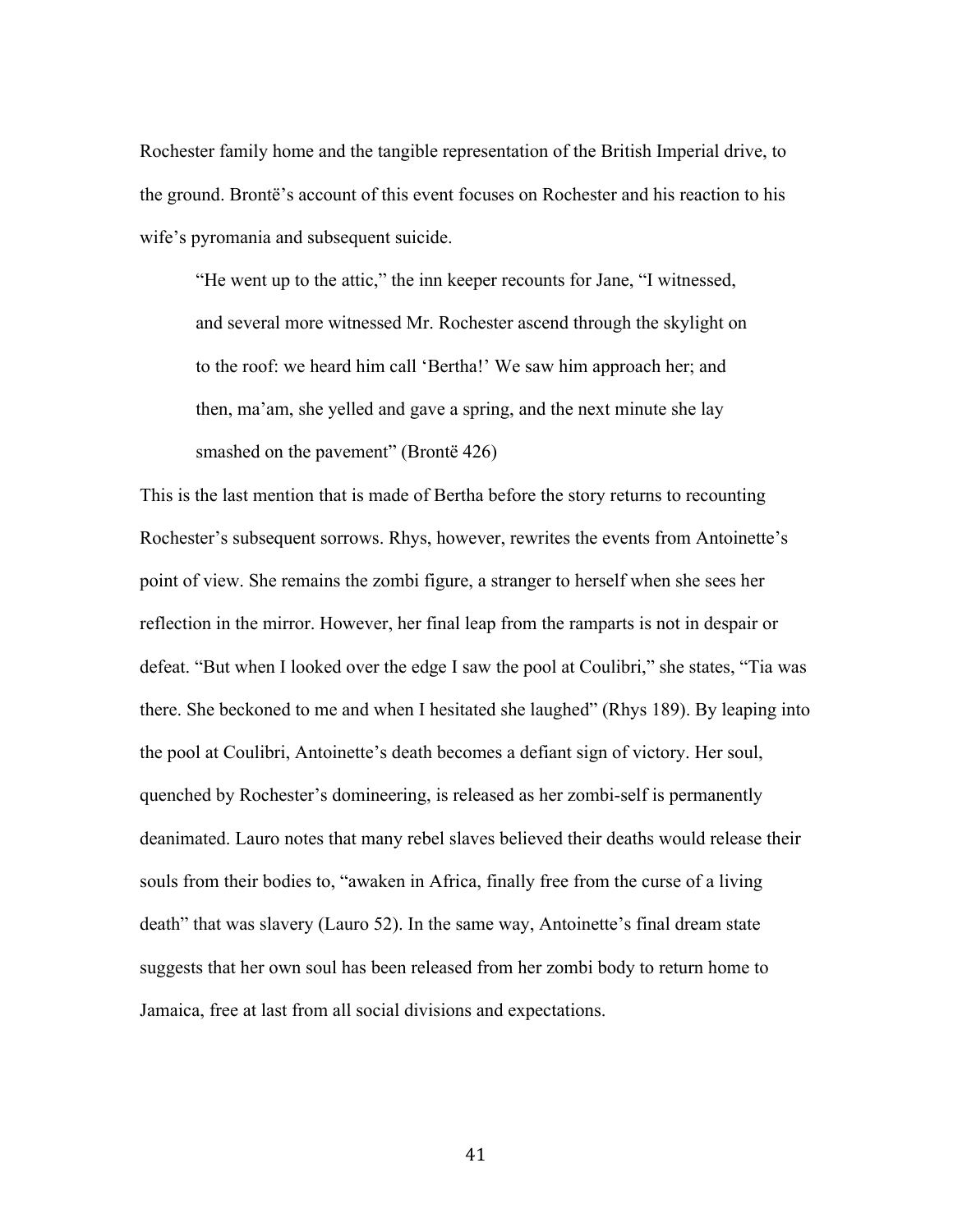Furthermore, Antoinette destroys the tangible representation of her colonization before she goes. Thornfield Hall is the ancestral home of the Rochesters. It is built and bolstered by the wealth of empire. It is also the symbol both of Rochester and of Antoinette/Bertha's oppression. Rochester begins its destruction after his marriage to Antoinette falls apart by bringing foreign mistresses and illegitimate children into his ancestral home, a space that ought to be England's pure imperial center. This destruction is made complete when Bertha burns Thornfield to the ground. By doing this, Antoinette shows that she is not merely content to destroy her master. Rather, Antoinette seeks to upend the colonial system in its entirety, removing the physical marker of her husband's social standing and identity by way of violent retribution.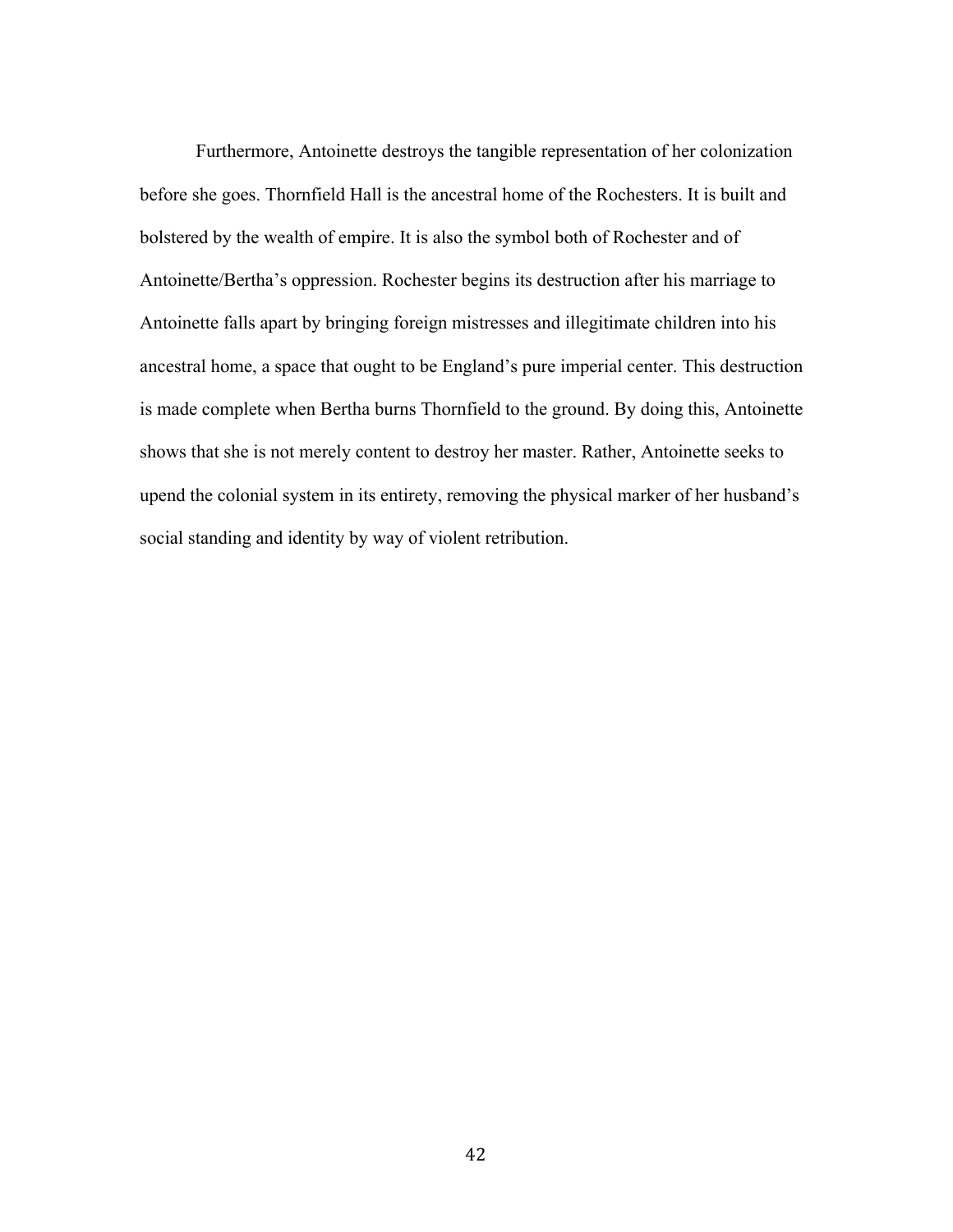### VI. The Fate of the Zombi-Bokor

In this way, Antoinette's final act of burning Thornfield to the ground mirrors the final acts of a revolution. Much like the Jamaican rebellions or the Haitian Revolution, the collapse of Rochester's microcosm of the colonial system is violent and totalizing. It results not only in the destruction of a single oppressor, but rather in the mass murder (or in Antoinette's case, the attempted mass murder) of everyone associated with the system and the mass destruction of everything that the system built. In Haiti, this meant the destruction of plantations, the massacre of white occupants living on the island, and the ultimate deprivation of identity in Dessalines' declaratoin that the whole of Haiti should henceforth be black regardless of their race. In Brotnë and Rhys' works, this means the destruction of the Rochester family home and the reduction of the ultimate heir to a blind cripple.

This inevitable and destructive end delivered at the hands of the very zombi that Rochester strove to create suggest that as a bokor Rochester is a complete and utter failure. He cannot fully replicate the pattern of brokenness that he himself is subject to. In the case of Jane, he cannot ever reach her soul to deprive her of it. "I could bend her with my finger and thumb," Rochester cries at one point, "Whatever I do with its cage, I cannot get at it...And it is you, spirit...that I want" (Brontë 321). With Antoinette he faces a similar crisis. Though he asserts that Antoinette is his "doll," she still harbors a secret knowledge in her soul that Rochester cannot grasp. "I hated the mountains and the hills" Rochester declares as he leaves Granbois, "I hated its beauty and its magic and the secret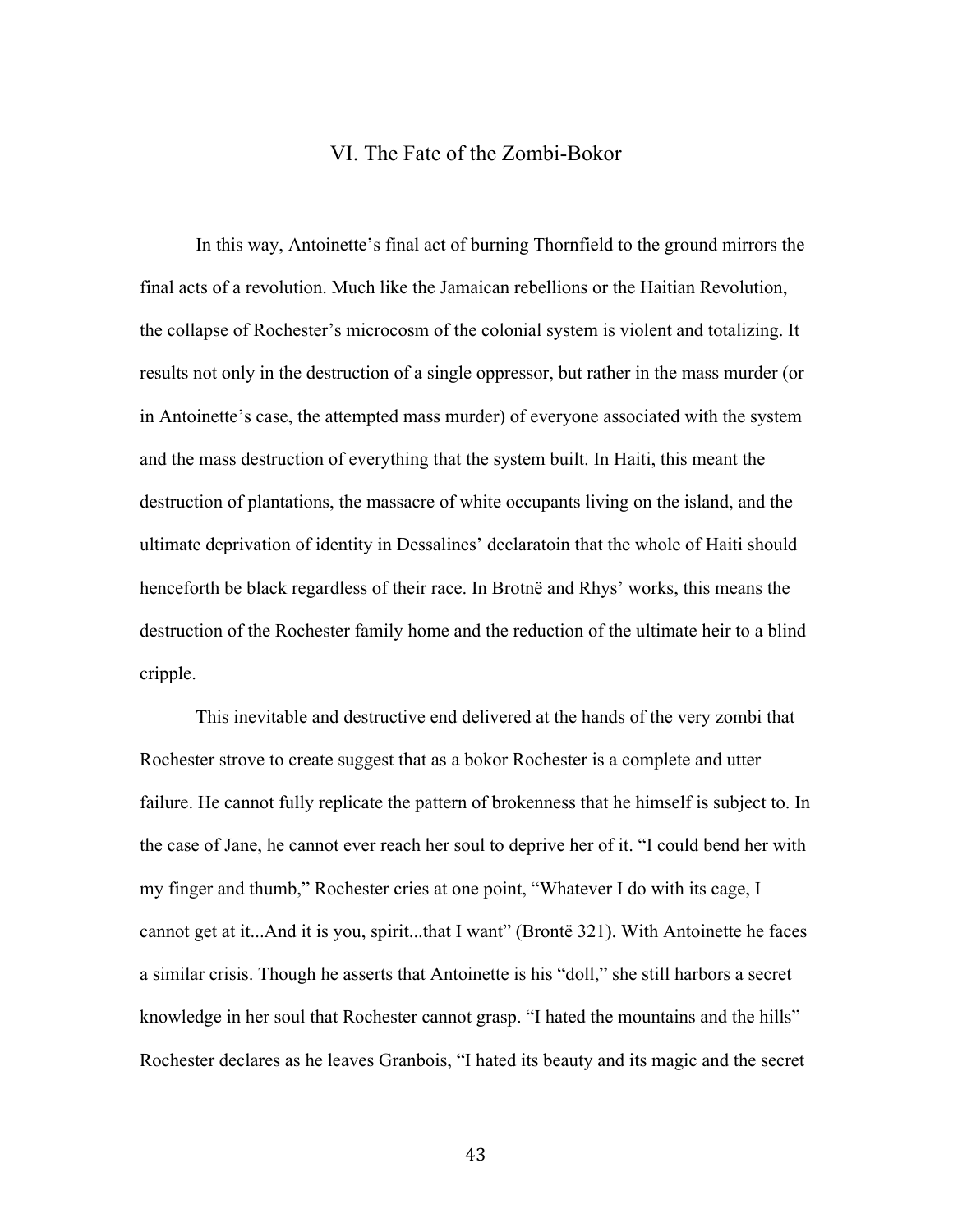I would never know...Above all I hated her. For she belonged to the magic and the loveliness. She had left me thirsty and all my life would be thirst and longing for what I had lost before I found it" (Rhys 172). Antoinette understands the colony intimately, but Rochester can only see glimpses of that understanding through her. When he makes her into a zombi, he loses access to Antoinette's secret knowledge. Her intimacy with the land is buried deep within her where Rochester cannot get to it in order to destroy it.

Rochester's failure as a colonizer-bokor may stem in part from his alternate identity as a zombi. He is a subject of a pattern of brokenness, and though he vacillates between being a zombi who complies (marrying Antoinette) and being a zombi who rebels (bringing foreigners into his British home), he is always a reactionary figure in relationship to the idea of empire, and is consequently always a zombi. As a zombi, Rochester can receive no happy ending. Zombis are never brought back to life, only deanimated. In the case of Antoinette, her deanimation returned her soul to the happiest moments in her childhood home. In the case of Rochester, however, his deanimation removed him from society altogether to live as a crippled hermit in a decaying house.

In the end, it is not the deanimation that salvages Rochester's fate, but rather his reanimation at the hands of a new bokor. When Jane returns to marry Rochester, she does so as an independently wealthy woman. No longer can Rochester force her into being his doll by lavishing her with gifts she could not otherwise afford. By the end of the novel it is Jane who is controlling Rochester's access to the world. She is, for lack of a better term, the novel's final bokor. "It was *my* time to assume ascendancy," Jane notes later in the narrative, "*My* powers were in play and in force" (Brontë 427). It is she who remakes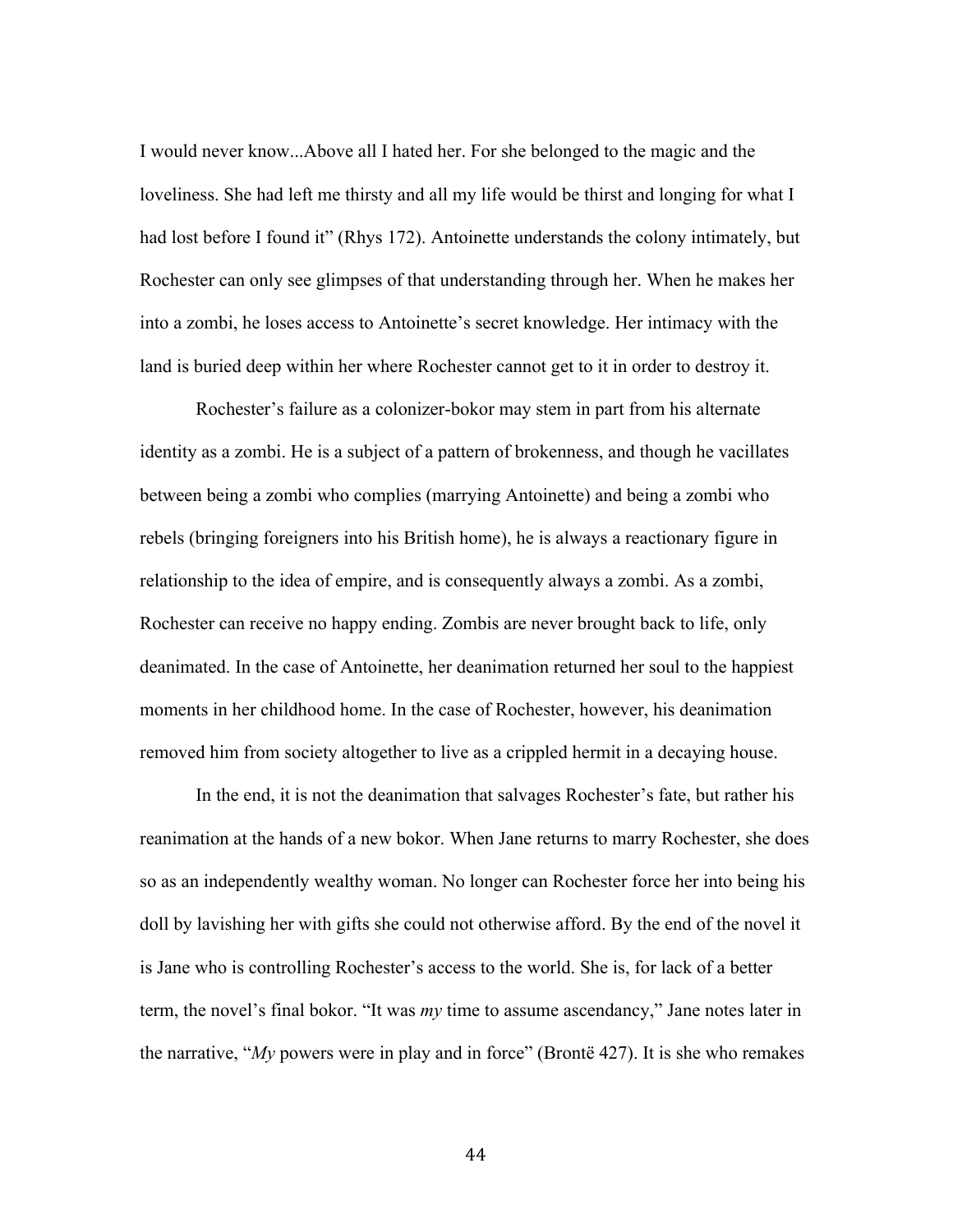him into her husband, banishing his despondency and returning his vigor, so much so that he regains his sight and consequently some of his agency as a British man. She perpetuates the system in a way similar to Dessalines, swinging the pendulum backwards so that those who were once oppressed now hold that same identity-reshaping power over those who oppressed them. Jane promptly sends Adéle to an English school that will, "[correct] in a great measure her French defects," rewriting young Adéle's identity in much the same way as Rochester's was rewritten. The child of Rochester's former mistress has little place in Jane's new order, however. Aside from the brief mention of her being sent away to school, she does not appear at all in the final section of the novel. Jane and Rochester eventually have a child, a son whose "large, brilliant, and black" eyes will learn by observing the ascendancy of his mother. This suggests that Rochester's failure as a bokor, a failure caused by his own zombification at the hands of the same system that he sought to perpetuate, ultimately results in the establishment of a rival system that threatens nothing less than the complete redefinition of social roles within the Empire.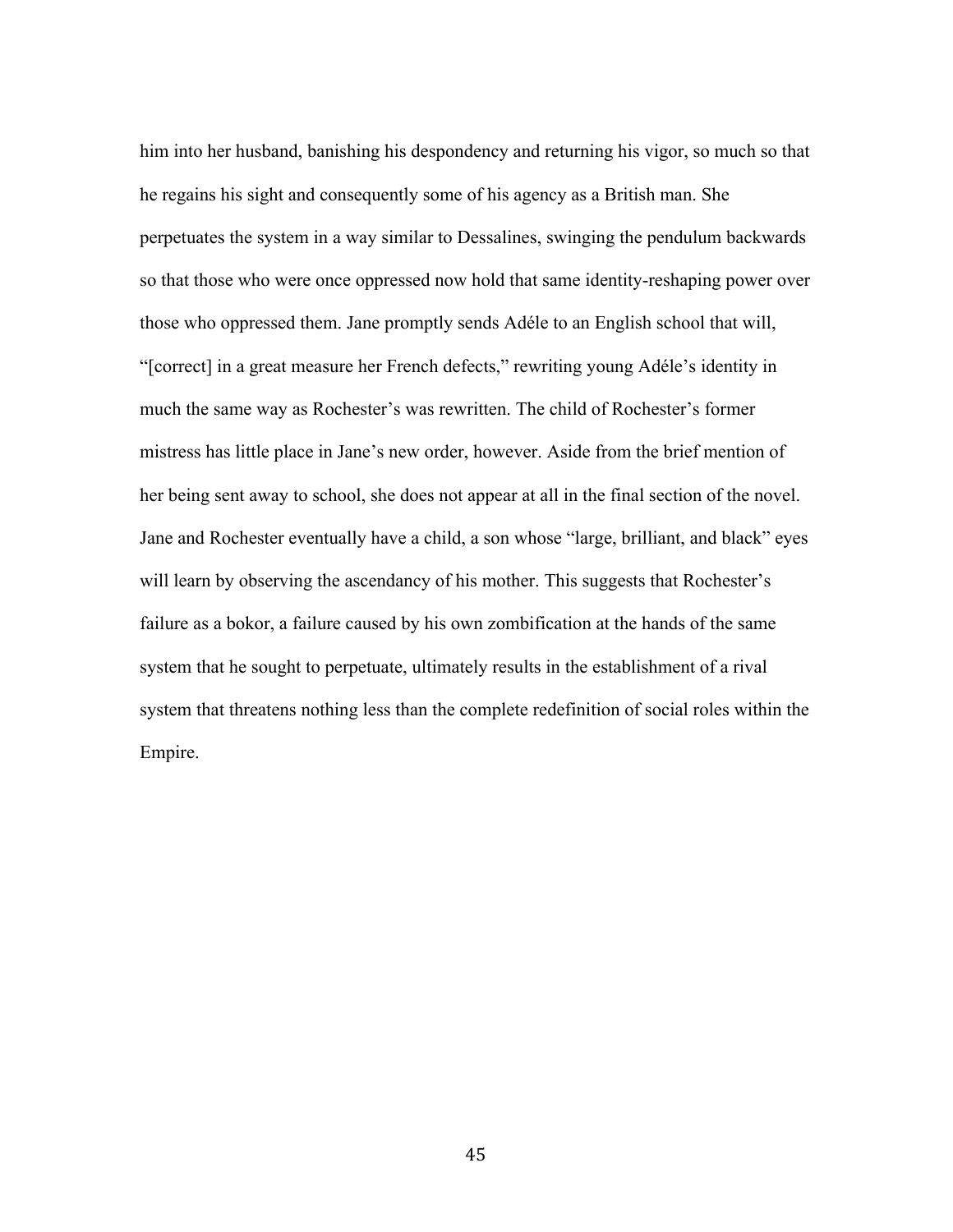### Works Cited

Bhabha, Homi K. *The Location of Culture*. 1994. New York: Routledge, 2004.

- Brontë, Charlotte. *Jane Eyre*. 1847. London: Harper Collins Publishers, 2010.
- "Constitution of Hayti." *New York Evening Post* 15 Jul. 1805.
- Cliff, Michelle. "Caliban's Daughter: The Tempest and the Teapot." *Frontiers: A Journal of Women Studies*. 12.2 (1991): 36-51.
- Dubois, Laurent. *Avengers of the New World: The Story of the Haitian Revolution*. Cambridge, MA: Harvard University Press, 2004.
- Edmonds, Ennis B. and Michelle A. Gonzalez. *Caribbean Religious History: An Introduction*. New York: New York UP, 2010. Print.
- Fernández-Olmos, Margarite and Lizabeth Paravisini-Gebert. *Creole Religions of the Caribbean: An Introduction from Vodou and Santería to Obeah and Espiritismo*. New York: New York UP, 2011.
- Gilbert, Sandra M. and Susan Gubar. *The Madwoman in the Attic: The Woman Writer and the Nineteenth Century Literary Imagination.* 1979. New Haven, CT: Yale University Press, 2000.
- Haiti. *Les Codes Haǐtiens Annotés*. Port-au-Prince: S. Rouzier, 1865-1883.
- Hart, Richard. *Slaves Who Abolished Slavery: Blacks in Rebellion*. 1985. Kingston, Jamaica: University of the West Indies Press, 2002.
- Kucich, John. *Imperial Masochism: British Fiction, Fantasy, and Social Class*. Princeton, NJ: Princeton University Press, 2007.
- "lascivious, adj." *OED Online*. Oxford University Press, March 2016. Web. 26 March 2016.
- Lauro, Sarah Juliet. *The Transatlantic Zombie: Slavery, Rebellion, and Living Death.*  New Brunswick, NJ: Rutgers University Press, 2015.
- Lee, Julia Sun-Joo. *The American Slave Narrative and the Victorian Novel*. Oxford: Oxford UP, 2010.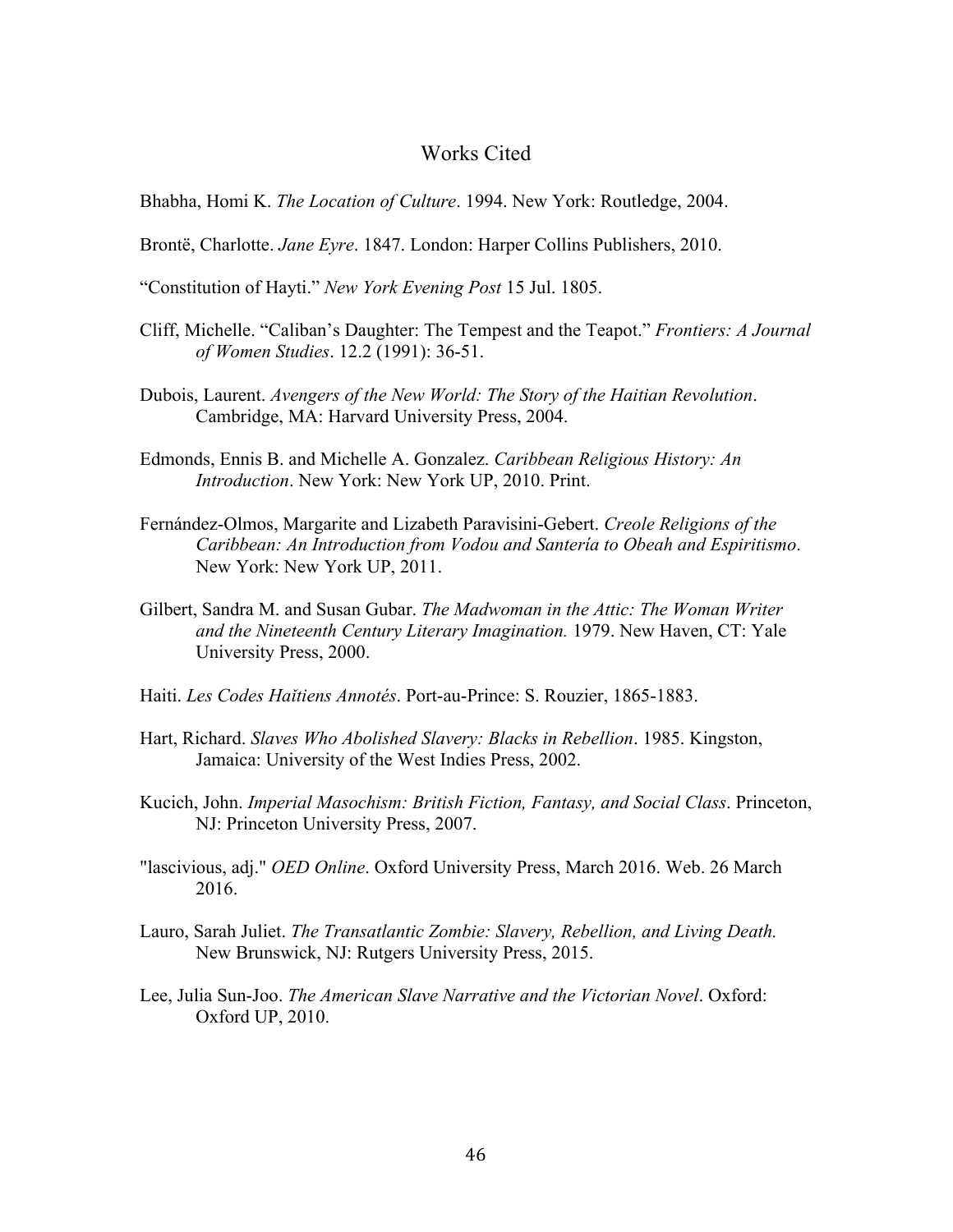- Long, Edward. *The History of Jamaica: Reflections on its Situation, Settlements, Inhabitants, Products, Commerce, Climate, Laws, and Government*. 1774. Montreal: McGill-Queens University Press, 2002.
- "Making a Night of it: A Search for the Vous Dous Queen." *The New Orleans Times* June 1872.
- Murrell, Nathaniel S. *Afro-Caribbean Religions: An Introduction to their Historical, Cultural, and Sacred Conditions*. Philadelphia: Temple University Press, 2010.
- Naimou, Angela. "'I Need Many Repetitions': Rehearsing the Haitian Revolution in the Shadows of the Sugar Mill." *Callaloo*. 35.1 (2012): 173-192.
- Paravisini-Gebert. *Literature of the Caribbean*. Westport, CT: Greenwood Press, 2008.
- Pratt, Mary Louise. *Imperial Eyes: Travel Writing and Transculturation*. New York, Routledge, 2000.
- Rhys, Jean. *Wide Sargasso Sea*. 1982. New York: W.W. Norton and Company Inc., 1966.
- Spivak, Gayatri Chakravorty. "Three Women's Texts and a Critique of Imperialism." *Critical Inquiry* 12.1, "Race," Writing, and Difference (1985): 243- 61.
- St. John, Sir Spencer. *Hayti, Or the Black Republic*. London: Frank Cass and Company Limited, 1884.
- "unˈchaste, adj." *OED Online*. Oxford University Press, March 2016. Web. 26 March 2016.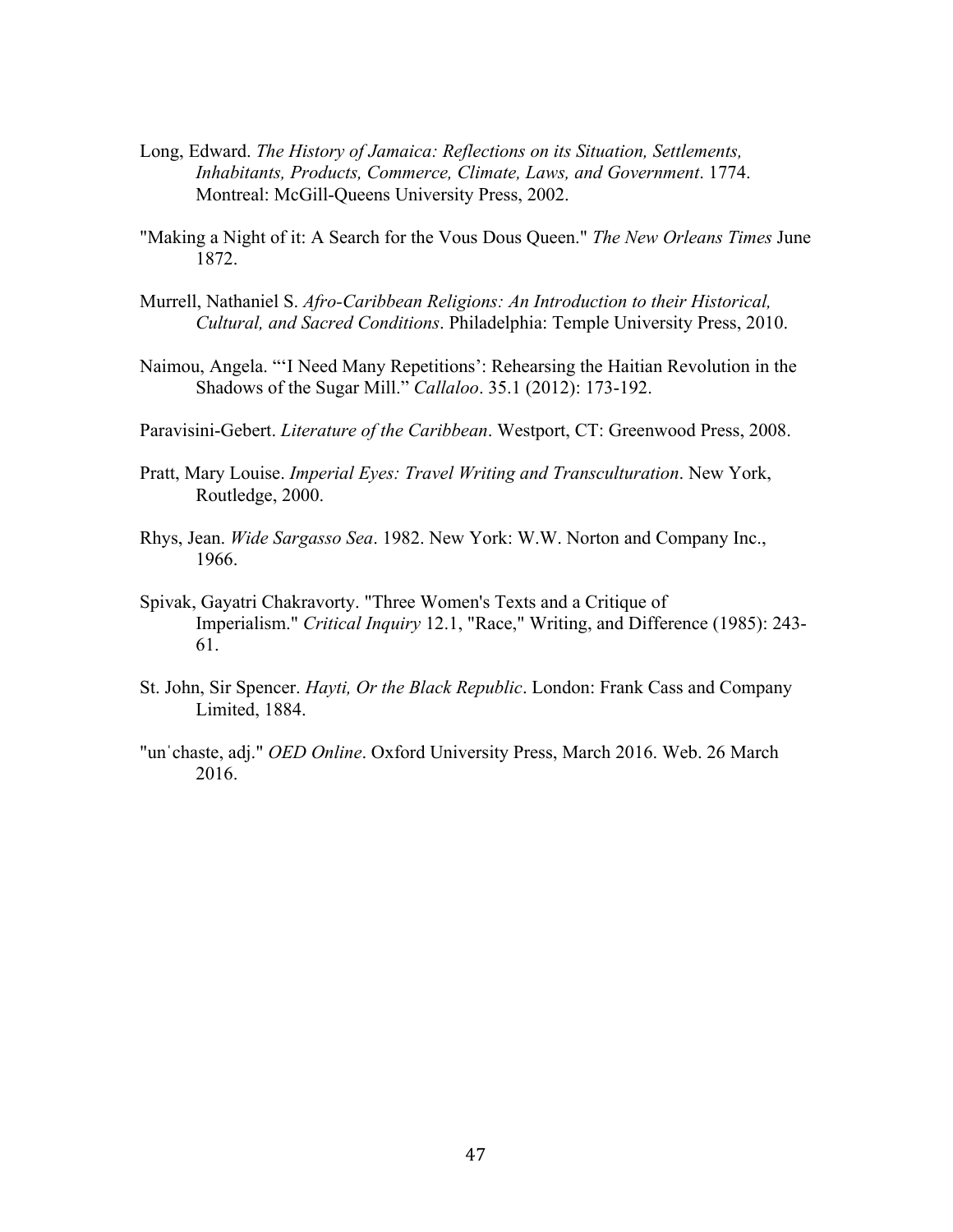### Background Reading List

- Ackermann, Hans-W, and Jeanine Gauthier. "The Ways and Nature of the Zombi." *The Journal of American Folklore* 104.414 (1991): 466-94.
- Aizenberg, Edna. ""I Walked with a Zombie": The Pleasures and Perils of Postcolonial Hybridity." *World Literature Today* 73.3 (1999): 461-6.
- Baptist, Edward E. *The Half Has Never Been Told: Slavery and the Making of American Capitalism.* New York: Basic Books, 2014.
- Berman, Carolyn Vellenga. *Creole Crossings: Domestic Fiction and the Reform of Colonial Slavery*. Ithaca, NY: Cornell University Press, 2006. Print.
- Brontë, Emily. *Wuthering Heights*. 1847. New York: W.W. Norton and Company, 2003.
- Clingman, Stephen. *The Grammar of Identity: Transnational Fiction and the Nature of the Boundary*. Oxford: Oxford University Press, 2009.
- Condé, Maryse. *Windward Heights*. Tran. Richard Philcox. New York: Soho Press, 1995.
- Conrad, Joseph. *Heart of Darkness.* London, Bibliolis, 1902.
- Ellis, Sarah. *The Women of England: Their Social Duties and Domestic Habits*. HathiTrust, 1839.
- Fanon, Frantz. *Black Skin, White Masks*. London: Pluto Press, 2008.
- Fergus, Claudius K. *Revolutionary Emancipation: Slavery in the British West Indies*. Baton Rouge, LA: Louisiana State University Press, 2013.
- "Flagitious Fiction: Cable's Romance about Marie Laveau and the Vousdous; His Thrusts at the Memory of One Who did what Good She was Able to do." *Daily Picayune* Apr 1886.
- Kendrick, Robert. "Edward Rochester and the Margins of Masculinity in `Jane Eyre' and `Wide Sargasso Sea'." *Papers on Language & Literature* 30.3 (1994): 235.
- Kipling, Rudyard. *Man Who Would be King: And Other Stories*. Oxford: Oxford University Press, 1987.
- Mardorossian, Carine M. *Reclaiming Difference: Caribbean Women Rewrite Post-Colonialism*. Charlottesville, VA: University of Virginia, 2005.